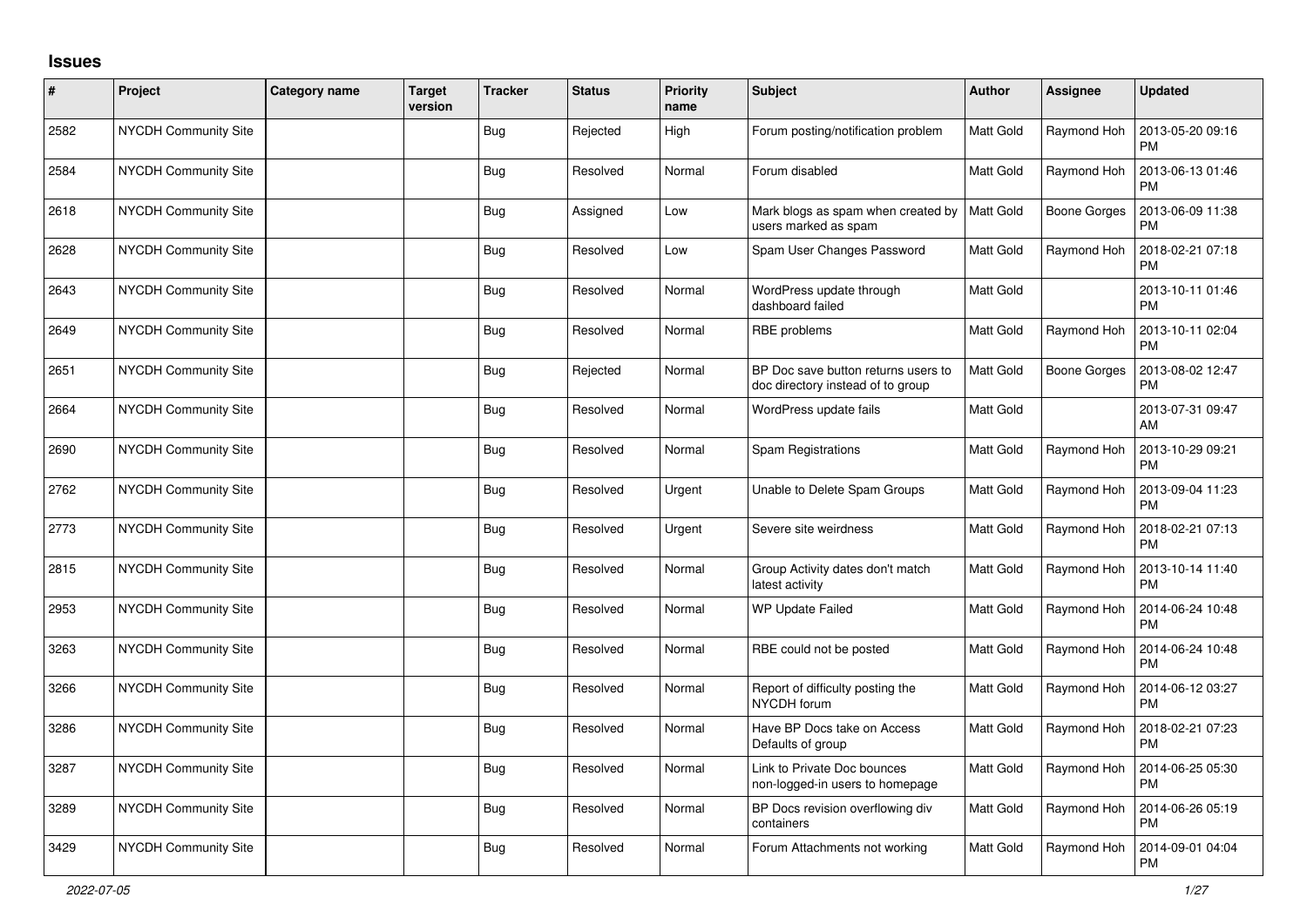| $\sharp$ | Project                     | <b>Category name</b> | <b>Target</b><br>version | <b>Tracker</b> | <b>Status</b> | <b>Priority</b><br>name | <b>Subject</b>                                                      | Author           | Assignee    | <b>Updated</b>                |
|----------|-----------------------------|----------------------|--------------------------|----------------|---------------|-------------------------|---------------------------------------------------------------------|------------------|-------------|-------------------------------|
| 4736     | NYCDH Community Site        |                      |                          | Bug            | Resolved      | Normal                  | NYCDH email notifications don't list<br>attachments                 | <b>Matt Gold</b> | Raymond Hoh | 2015-10-08 09:35<br><b>PM</b> |
| 4763     | NYCDH Community Site        |                      |                          | <b>Bug</b>     | Resolved      | Normal                  | Embedded HTML link doesn't appear<br>in email notification          | <b>Matt Gold</b> | Raymond Hoh | 2015-10-10 10:11<br>AM        |
| 5055     | NYCDH Community Site        |                      |                          | <b>Bug</b>     | Resolved      | Normal                  | Up file size limit on forum<br>attachments                          | <b>Matt Gold</b> |             | 2015-12-21 01:30<br><b>PM</b> |
| 5445     | <b>NYCDH Community Site</b> |                      |                          | <b>Bug</b>     | Resolved      | Normal                  | Private group question                                              | <b>Matt Gold</b> | Raymond Hoh | 2016-04-13 01:58<br><b>PM</b> |
| 5447     | NYCDH Community Site        |                      |                          | <b>Bug</b>     | Resolved      | Normal                  | Forum post notification doesn't note<br>presence of an attachment   | Matt Gold        | Raymond Hoh | 2016-04-15 12:19<br><b>PM</b> |
| 5530     | NYCDH Community Site        |                      |                          | Bug            | Resolved      | Normal                  | Error updating plugin                                               | <b>Matt Gold</b> | Raymond Hoh | 2018-02-21 07:16<br><b>PM</b> |
| 5742     | NYCDH Community Site        |                      |                          | <b>Bug</b>     | Resolved      | Normal                  | images in slideshow not working                                     | Matt Gold        | Raymond Hoh | 2016-07-20 07:24<br><b>PM</b> |
| 5840     | <b>NYCDH Community Site</b> |                      |                          | <b>Bug</b>     | Resolved      | Normal                  | request membership in private group<br>issue                        | <b>Matt Gold</b> | Raymond Hoh | 2016-07-26 06:58<br>AM        |
| 5939     | NYCDH Community Site        |                      |                          | <b>Bug</b>     | Resolved      | Normal                  | Embedded link doesn't come through<br>CBOX/NYCDH email notification | <b>Matt Gold</b> | Raymond Hoh | 2018-02-21 07:16<br><b>PM</b> |
| 7448     | NYCDH Community Site        |                      |                          | <b>Bug</b>     | Duplicate     | Normal                  | Email subscription changed                                          | Matt Gold        | Raymond Hoh | 2018-02-21 07:20<br><b>PM</b> |
| 8050     | <b>NYCDH Community Site</b> |                      |                          | Bug            | Rejected      | Normal                  | problem resetting pw                                                | <b>Matt Gold</b> | Raymond Hoh | 2017-04-27 03:54<br><b>PM</b> |
| 8051     | NYCDH Community Site        |                      |                          | <b>Bug</b>     | Resolved      | Normal                  | User reports registration problem                                   | Matt Gold        | Raymond Hoh | 2017-04-27 04:29<br><b>PM</b> |
| 8397     | NYCDH Community Site        |                      |                          | <b>Bug</b>     | Resolved      | Normal                  | Profile question                                                    | <b>Matt Gold</b> | Raymond Hoh | 2018-02-21 07:21<br><b>PM</b> |
| 8582     | NYCDH Community Site        |                      |                          | <b>Bug</b>     | Resolved      | High                    | Forum post doesn't work                                             | Matt Gold        | Raymond Hoh | 2018-02-21 07:13<br><b>PM</b> |
| 8992     | <b>NYCDH Community Site</b> |                      |                          | <b>Bug</b>     | Assigned      | Normal                  | Multiple RBE error reports                                          | <b>Matt Gold</b> | Raymond Hoh | 2017-12-11 05:43<br><b>PM</b> |
| 9076     | <b>NYCDH Community Site</b> |                      |                          | Bug            | Resolved      | Normal                  | Email group subscription reset<br>erroneously                       | Matt Gold        | Raymond Hoh | 2018-09-25 09:52<br>AM        |
| 9089     | NYCDH Community Site        |                      |                          | <b>Bug</b>     | Rejected      | Normal                  | User experiences phishing warning                                   | Matt Gold        | Raymond Hoh | 2020-11-23 08:43<br>PM        |
| 9242     | <b>NYCDH Community Site</b> |                      |                          | Bug            | Resolved      | Normal                  | Default subscription to NYCDH<br>Announcements group                | Matt Gold        | Raymond Hoh | 2018-02-22 12:47<br><b>PM</b> |
| 10325    | NYCDH Community Site        |                      |                          | <b>Bug</b>     | Resolved      | Normal                  | Digest email formatting                                             | <b>Matt Gold</b> | Raymond Hoh | 2018-09-14 09:34<br><b>PM</b> |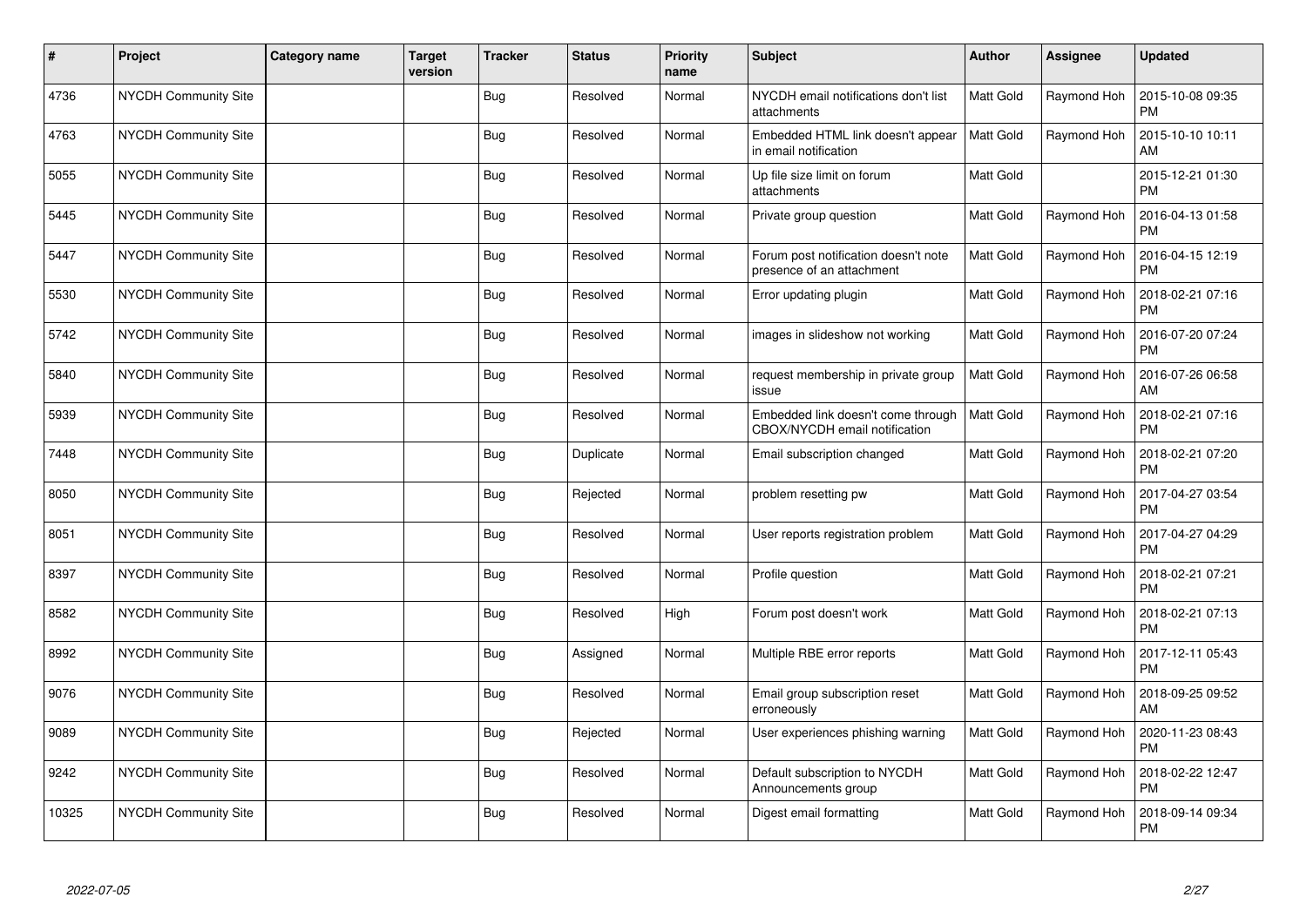| #     | Project                     | <b>Category name</b> | <b>Target</b><br>version | <b>Tracker</b> | <b>Status</b> | <b>Priority</b><br>name | <b>Subject</b>                                                               | Author           | <b>Assignee</b> | <b>Updated</b>                |
|-------|-----------------------------|----------------------|--------------------------|----------------|---------------|-------------------------|------------------------------------------------------------------------------|------------------|-----------------|-------------------------------|
| 11000 | <b>NYCDH Community Site</b> |                      |                          | <b>Bug</b>     | Rejected      | Normal                  | SSL / link redirection issue for DH<br>Week site from NYCDH homepage         | Matt Gold        | Raymond Hoh     | 2019-01-24 10:00<br><b>PM</b> |
| 11280 | NYCDH Community Site        |                      |                          | <b>Bug</b>     | Resolved      | Normal                  | Member search not working                                                    | Matt Gold        | Raymond Hoh     | 2019-04-01 06:23<br><b>PM</b> |
| 11456 | NYCDH Community Site        |                      |                          | <b>Bug</b>     | Resolved      | Normal                  | Group has no admins                                                          | <b>Matt Gold</b> | Raymond Hoh     | 2019-06-01 04:24<br><b>PM</b> |
| 12433 | NYCDH Community Site        |                      |                          | <b>Bug</b>     | Resolved      | Normal                  | hyperlinks not accepted in forum post                                        | <b>Matt Gold</b> | Raymond Hoh     | 2020-11-23 08:42<br>PM        |
| 12893 | <b>NYCDH Community Site</b> |                      |                          | <b>Bug</b>     | Resolved      | Normal                  | Login issue                                                                  | <b>Matt Gold</b> | Raymond Hoh     | 2020-06-05 10:31<br>AM        |
| 13491 | NYCDH Community Site        |                      |                          | <b>Bug</b>     | Resolved      | Normal                  | User unable to register                                                      | Matt Gold        | Raymond Hoh     | 2020-10-23 12:43<br>AM        |
| 14861 | NYCDH Community Site        |                      |                          | <b>Bug</b>     | Resolved      | Normal                  | User unable to access profile editing<br>page                                | <b>Matt Gold</b> | Raymond Hoh     | 2021-10-14 08:38<br><b>PM</b> |
| 15247 | NYCDH Community Site        |                      |                          | <b>Bug</b>     | Resolved      | Normal                  | Registration issue                                                           | Matt Gold        | Raymond Hoh     | 2022-02-03 08:02<br>PM        |
| 2814  | NYCDH Community Site        |                      |                          | Feature        | Resolved      | Normal                  | Restricting Sign-Ups                                                         | <b>Matt Gold</b> | Raymond Hoh     | 2014-01-24 09:16<br><b>PM</b> |
| 2888  | NYCDH Community Site        |                      |                          | Feature        | Resolved      | Normal                  | Make Text Posting the Default?                                               | <b>Matt Gold</b> | Raymond Hoh     | 2018-02-21 07:14<br><b>PM</b> |
| 5519  | NYCDH Community Site        |                      |                          | Feature        | Resolved      | Normal                  | Add all NYCDH members to the<br>Announcements Group                          | <b>Matt Gold</b> | Raymond Hoh     | 2016-07-20 07:30<br><b>PM</b> |
| 5520  | NYCDH Community Site        |                      |                          | Feature        | Resolved      | Normal                  | Auto-Add Newly Registered Members<br>to the Announcements Group              | <b>Matt Gold</b> | Raymond Hoh     | 2016-05-03 07:25<br><b>PM</b> |
| 5521  | NYCDH Community Site        |                      |                          | Feature        | Resolved      | Normal                  | Add help text to registration process<br>re Announcement group add           | Matt Gold        | Raymond Hoh     | 2020-11-23 08:53<br><b>PM</b> |
| 8406  | NYCDH Community Site        |                      |                          | Feature        | Resolved      | Normal                  | Error message for WP-Cerber<br>lockouts                                      | <b>Matt Gold</b> | Raymond Hoh     | 2018-02-22 09:26<br>AM        |
| 2622  | NYCDH Community Site        |                      |                          | Support        | Resolved      | Normal                  | BuddyPress Members Widget on<br>Homepage doesn't show new<br>members         | Matt Gold        | Raymond Hoh     | 2013-06-19 09:37<br>AM        |
| 2627  | NYCDH Community Site        |                      |                          | Support        | Rejected      | Normal                  | Users Marked as Spam showing up<br>in New Members Widget List on<br>Homepage | Matt Gold        | Raymond Hoh     | 2020-11-23 08:56<br><b>PM</b> |
| 5430  | NYCDH Community Site        |                      |                          | Support        | Resolved      | Normal                  | Question about deleting account                                              | Matt Gold        | Raymond Hoh     | 2018-02-21 07:15<br><b>PM</b> |
| 5989  | NYCDH Community Site        |                      |                          | Support        | Resolved      | Normal                  | Buddypress/WP question                                                       | <b>Matt Gold</b> | Raymond Hoh     | 2018-02-21 07:16<br><b>PM</b> |
| 15171 | NYCDH Community Site        |                      |                          | Support        | Resolved      | Normal                  | Unclear how to delete account                                                | Matt Gold        | Raymond Hoh     | 2022-01-10 12:04<br>PM        |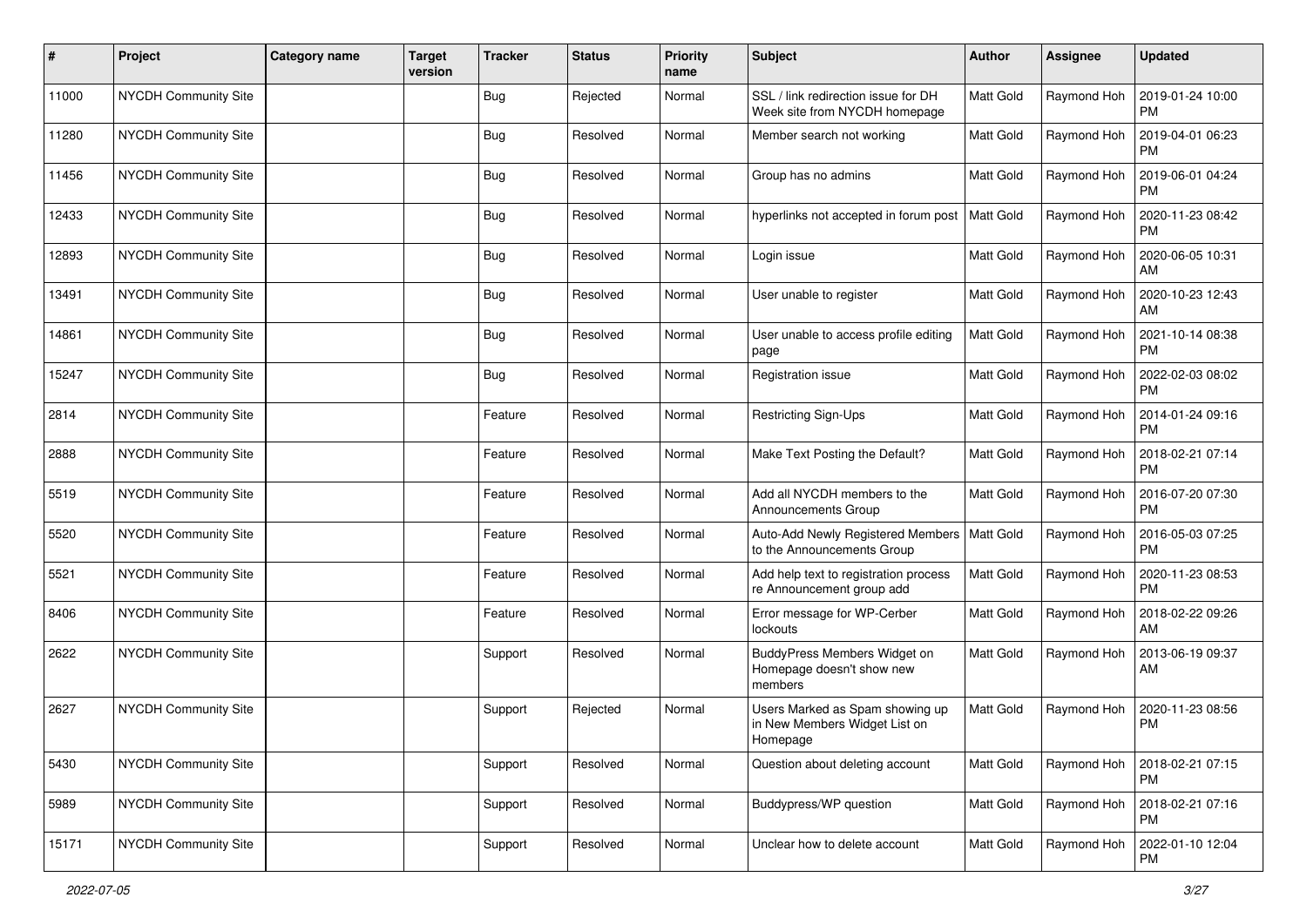| $\pmb{\sharp}$ | Project                         | Category name | <b>Target</b><br>version | <b>Tracker</b> | <b>Status</b> | <b>Priority</b><br>name | <b>Subject</b>                                                     | <b>Author</b>    | <b>Assignee</b>     | <b>Updated</b>                |
|----------------|---------------------------------|---------------|--------------------------|----------------|---------------|-------------------------|--------------------------------------------------------------------|------------------|---------------------|-------------------------------|
| 4178           | <b>NYCDH Community Site</b>     |               |                          | Outreach       | Resolved      | Normal                  | Please export member email<br>addresses for a site-wide mailing    | <b>Matt Gold</b> | Raymond Hoh         | 2015-06-19 04:40<br>AM        |
| 2971           | JustPublics@365<br>MediaCamp    |               |                          | Bug            | Resolved      | Normal                  | <b>CBOX Theme Error</b>                                            | <b>Matt Gold</b> | Raymond Hoh         | 2014-01-24 09:00<br><b>PM</b> |
| 26             | <b>CUNY Academic</b><br>Commons |               |                          | <b>Bug</b>     | Resolved      | Normal                  | <b>Install Akismet Sitewide</b>                                    | <b>Matt Gold</b> | Matt Gold           | 2009-09-22 11:43<br><b>PM</b> |
| 49             | <b>CUNY Academic</b><br>Commons |               |                          | Bug            | Resolved      | High                    | Development Site Showing Up in<br>Google Results                   | <b>Matt Gold</b> | <b>Zach Davis</b>   | 2009-10-20 06:23<br><b>PM</b> |
| 211            | <b>CUNY Academic</b><br>Commons |               |                          | <b>Bug</b>     | Resolved      | Normal                  | Weird Display of Text on Homepage<br>Load                          | Matt Gold        |                     | 2010-05-06 11:45<br><b>AM</b> |
| 213            | <b>CUNY Academic</b><br>Commons |               | 1.1                      | <b>Bug</b>     | Rejected      | Normal                  | Wiki Style                                                         | <b>Matt Gold</b> | Chris Stein         | 2010-11-30 04:17<br><b>PM</b> |
| 2265           | <b>CUNY Academic</b><br>Commons |               | Not tracked              | <b>Bug</b>     | Rejected      | Normal                  | "Need Support" widget in cbox<br>documentation                     | Matt Gold        | Boone Gorges        | 2012-11-20 01:07<br><b>PM</b> |
| 2267           | <b>CUNY Academic</b><br>Commons |               |                          | <b>Bug</b>     | Resolved      | Normal                  | Change "Cbox" to "CBOX" in<br>Dashboard Menu                       | <b>Matt Gold</b> | Boone Gorges        | 2012-11-18 11:01<br><b>PM</b> |
| 2268           | <b>CUNY Academic</b><br>Commons |               |                          | Bug            | Rejected      | Normal                  | Add CBOX icon to dashboard menu?                                   | <b>Matt Gold</b> | Boone Gorges        | 2012-11-18 10:58<br><b>PM</b> |
| 2787           | <b>CUNY Academic</b><br>Commons |               | Not tracked              | <b>Bug</b>     | Resolved      | Normal                  | Create annotated screenshot for<br>portfolio codex page            | Matt Gold        | scott voth          | 2014-02-08 02:38<br><b>PM</b> |
| 3640           | <b>CUNY Academic</b><br>Commons |               | Future<br>release        | <b>Bug</b>     | Rejected      | Normal                  | Logged out of commons when trying<br>to publish a post             | <b>Matt Gold</b> | Daniel Jones        | 2015-03-09 11:27<br>AM        |
| 3642           | <b>CUNY Academic</b><br>Commons |               |                          | Bug            | Rejected      | Normal                  | Group search hanging                                               | Matt Gold        | Boone Gorges        | 2014-11-10 12:50<br><b>PM</b> |
| 4196           | <b>CUNY Academic</b><br>Commons |               |                          | Bug            | Rejected      | High                    | News feed weirdness                                                | <b>Matt Gold</b> | Boone Gorges        | 2015-06-25 03:41<br><b>PM</b> |
| 4640           | <b>CUNY Academic</b><br>Commons |               |                          | Bug            | Resolved      | Normal                  | Group forum problem                                                | <b>Matt Gold</b> | Boone Gorges        | 2015-09-21 03:44<br><b>PM</b> |
| 4641           | <b>CUNY Academic</b><br>Commons |               | Not tracked              | <b>Bug</b>     | Resolved      | Normal                  | Reply by email going to the wrong<br>address                       | <b>Matt Gold</b> | <b>Boone Gorges</b> | 2015-09-21 04:05<br><b>PM</b> |
| 5274           | <b>CUNY Academic</b><br>Commons |               |                          | <b>Bug</b>     | Resolved      | Normal                  | RBE - received erroneous notification<br>of reply not being posted | Matt Gold        |                     | 2016-02-29 03:46<br><b>PM</b> |
| 5440           | <b>CUNY Academic</b><br>Commons |               |                          | Bug            | Rejected      | Normal                  | New account notification email<br>question                         | <b>Matt Gold</b> | Raymond Hoh         | 2016-04-21 12:12<br>AM        |
| 7689           | <b>CUNY Academic</b><br>Commons |               |                          | <b>Bug</b>     | Duplicate     | Immediate               | <b>Commons in Blank State</b>                                      | Matt Gold        | Boone Gorges        | 2017-02-15 10:19<br><b>PM</b> |
| 8161           | <b>CUNY Academic</b><br>Commons |               |                          | Bug            | Rejected      | Normal                  | Contact form info sent to Commons<br>email                         | Matt Gold        | Boone Gorges        | 2017-05-21 10:52<br><b>PM</b> |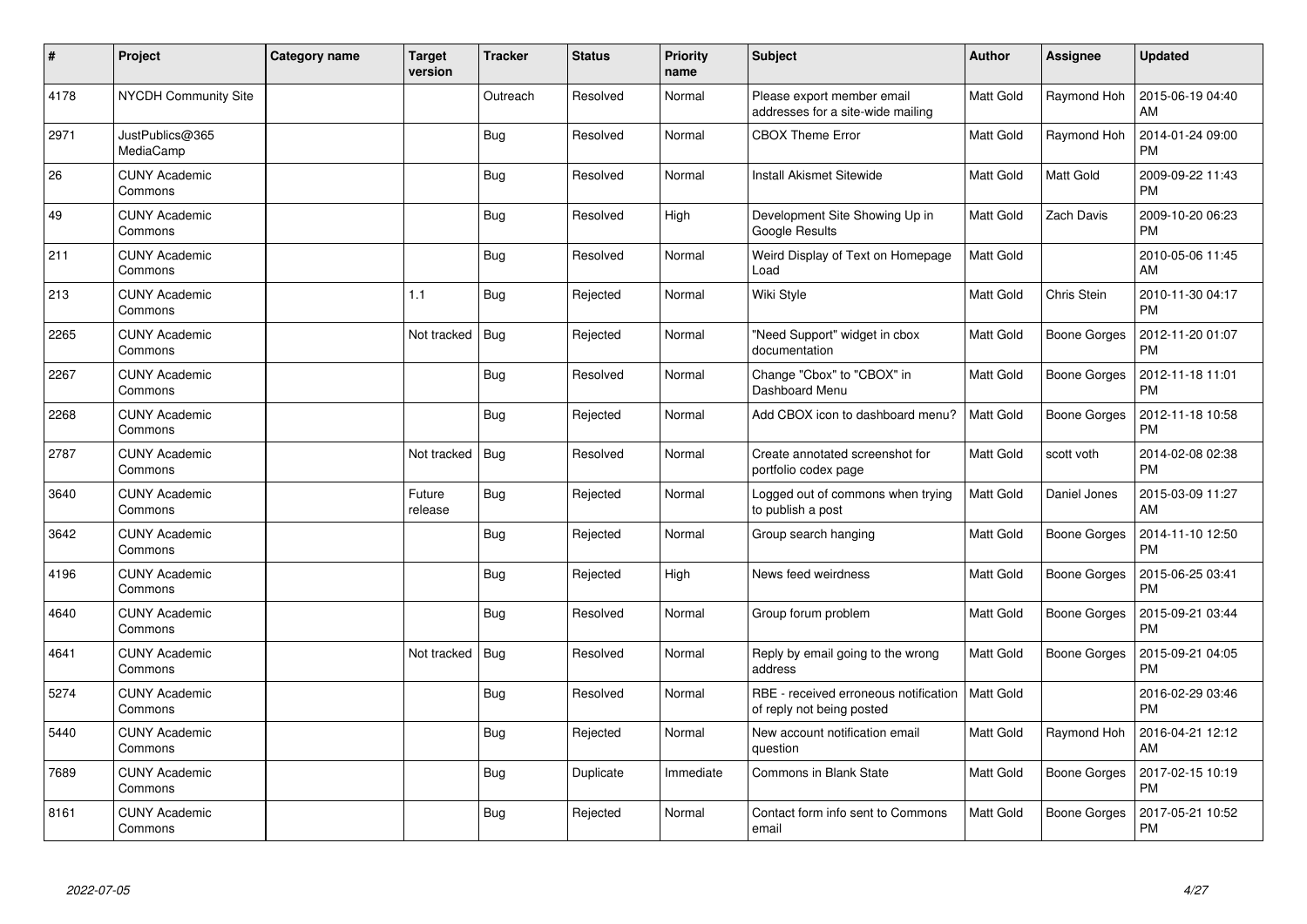| #     | Project                         | Category name | <b>Target</b><br>version | <b>Tracker</b> | <b>Status</b> | <b>Priority</b><br>name | <b>Subject</b>                                                              | <b>Author</b>    | <b>Assignee</b>     | <b>Updated</b>                |
|-------|---------------------------------|---------------|--------------------------|----------------|---------------|-------------------------|-----------------------------------------------------------------------------|------------------|---------------------|-------------------------------|
| 8239  | <b>CUNY Academic</b><br>Commons |               |                          | <b>Bug</b>     | Duplicate     | Normal                  | Help page should have an email<br>address on it                             | <b>Matt Gold</b> | Paige Dupont        | 2017-10-11 11:28<br>AM        |
| 9112  | <b>CUNY Academic</b><br>Commons |               | Not tracked              | <b>Bug</b>     | Resolved      | High                    | GCDI site down                                                              | <b>Matt Gold</b> | Boone Gorges        | 2018-01-23 10:18<br><b>PM</b> |
| 10538 | <b>CUNY Academic</b><br>Commons |               |                          | Bug            | Resolved      | Normal                  | "This Site Can't be Reached"                                                | <b>Matt Gold</b> | Boone Gorges        | 2018-10-16 09:39<br><b>PM</b> |
| 10563 | <b>CUNY Academic</b><br>Commons |               | 1.13.12                  | <b>Bug</b>     | Resolved      | Urgent                  | cllicking on links from site menu leads   Matt Gold<br>to 500 error         |                  | Boone Gorges        | 2018-10-23 10:48<br><b>AM</b> |
| 11610 | <b>CUNY Academic</b><br>Commons |               | 1.15.5                   | Bug            | Resolved      | Normal                  | Homepage thumbnails not loading                                             | <b>Matt Gold</b> | Boone Gorges        | 2019-06-29 10:38<br>PM        |
| 11619 | <b>CUNY Academic</b><br>Commons |               | 1.15.5                   | <b>Bug</b>     | Rejected      | Normal                  | Homepage thumbnails not loading                                             | <b>Matt Gold</b> | Raymond Hoh         | 2019-07-09 03:49<br>AM        |
| 12185 | <b>CUNY Academic</b><br>Commons |               | 1.16.1                   | <b>Bug</b>     | Resolved      | Immediate               | Group links not working                                                     | <b>Matt Gold</b> | Boone Gorges        | 2019-12-10 10:35<br><b>AM</b> |
| 12341 | <b>CUNY Academic</b><br>Commons |               |                          | <b>Bug</b>     | Abandoned     | High                    | Commons down                                                                | Matt Gold        |                     | 2020-02-11 10:45<br>AM        |
| 13862 | <b>CUNY Academic</b><br>Commons |               |                          | <b>Bug</b>     | Resolved      | Normal                  | Under maintenance message                                                   | <b>Matt Gold</b> | Boone Gorges        | 2021-01-28 08:56<br><b>PM</b> |
| 13949 | <b>CUNY Academic</b><br>Commons |               | Not tracked              | Bug            | <b>New</b>    | Normal                  | Continued debugging of runaway<br>MySQL connections                         | <b>Matt Gold</b> | Boone Gorges        | 2021-09-14 10:42<br>AM        |
| 14737 | <b>CUNY Academic</b><br>Commons |               |                          | <b>Bug</b>     | Duplicate     | Normal                  | Final step of group/site clone reloads<br>page                              | <b>Matt Gold</b> | Boone Gorges        | 2021-08-31 11:41<br>AM        |
| 14896 | <b>CUNY Academic</b><br>Commons |               |                          | Bug            | Resolved      | Urgent                  | site down for maintenance                                                   | Matt Gold        | <b>Boone Gorges</b> | 2021-10-26 11:01<br>AM        |
| 14951 | <b>CUNY Academic</b><br>Commons |               | Not tracked              | Bug            | Resolved      | Normal                  | Commons down                                                                | Matt Gold        | Boone Gorges        | 2021-11-23 04:21<br><b>PM</b> |
| 16307 | <b>CUNY Academic</b><br>Commons |               |                          | <b>Bug</b>     | <b>New</b>    | Normal                  | Add brief messaging to<br>accept/decline group membership<br>requests       | <b>Matt Gold</b> | Boone Gorges        | 2022-06-27 06:13<br><b>PM</b> |
| 68    | <b>CUNY Academic</b><br>Commons |               |                          | Feature        | Resolved      | Normal                  | Email Addresses for the Commons                                             | Matt Gold        |                     | 2010-03-01 12:18<br><b>PM</b> |
| 133   | <b>CUNY Academic</b><br>Commons |               |                          | Feature        | Resolved      | Low                     | Add TinyMCE to BP Profiles?                                                 | Matt Gold        | <b>Boone Gorges</b> | 2010-01-07 01:59<br><b>PM</b> |
| 304   | <b>CUNY Academic</b><br>Commons |               | Not tracked              | Feature        | Rejected      | Normal                  | Feature Roadmap                                                             | <b>Matt Gold</b> | Boone Gorges        | 2010-08-30 04:38<br><b>PM</b> |
| 1197  | <b>CUNY Academic</b><br>Commons |               | 1.3.13                   | Feature        | Resolved      | Low                     | <b>Remove Quotation Marks from Email</b><br>Notifications of Uploaded Files | <b>Matt Gold</b> | Boone Gorges        | 2012-04-16 03:11<br><b>PM</b> |
| 2423  | <b>CUNY Academic</b><br>Commons |               | Not tracked              | Feature        | Resolved      | Normal                  | Incorporate posts from Brian's<br>Footnotes blog into the News blog?        | <b>Matt Gold</b> | <b>Brian Foote</b>  | 2013-02-13 07:24<br>AM        |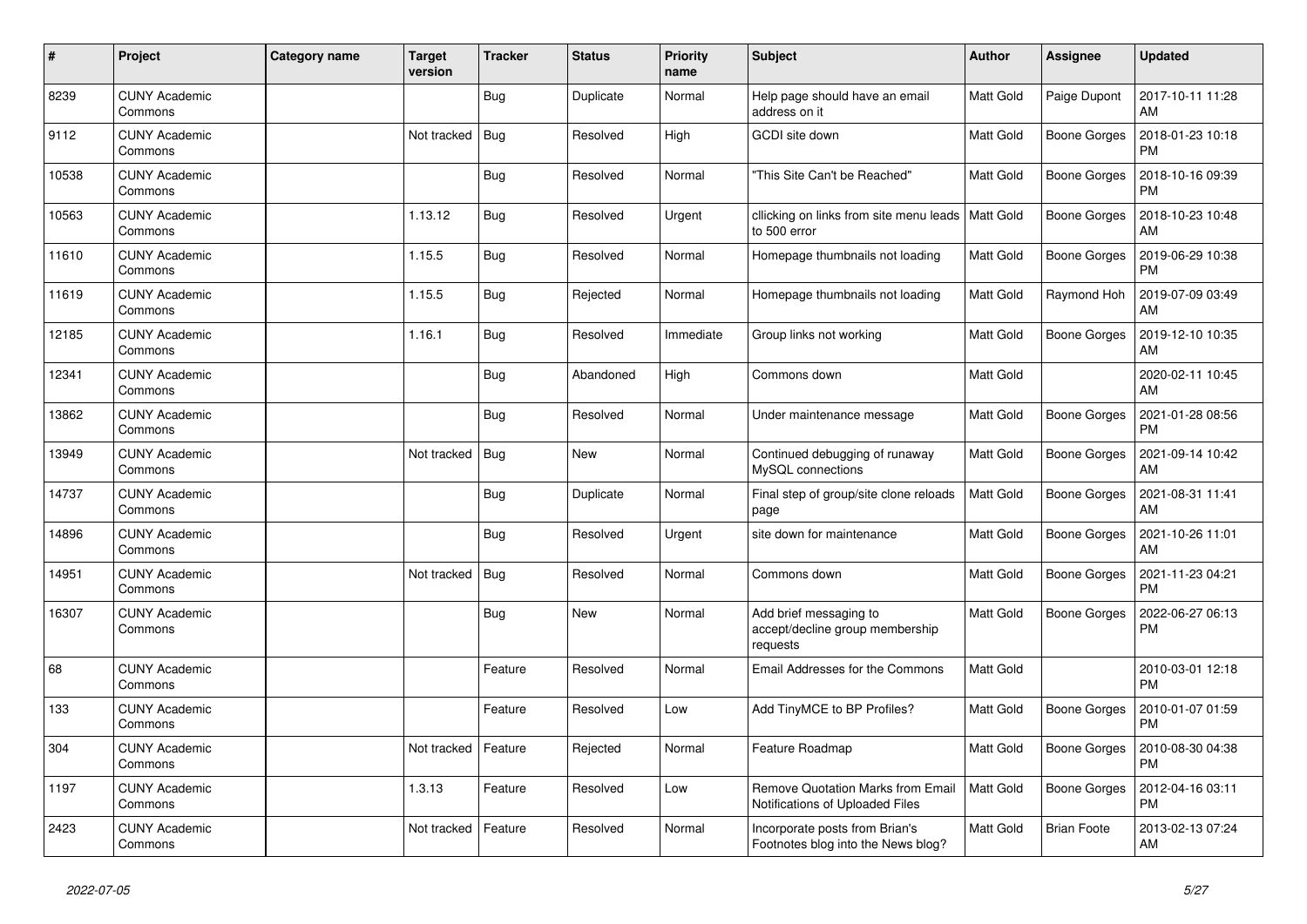| #     | Project                         | <b>Category name</b> | <b>Target</b><br>version | <b>Tracker</b> | <b>Status</b> | <b>Priority</b><br>name | <b>Subject</b>                                                                        | <b>Author</b>    | <b>Assignee</b>     | <b>Updated</b>                |
|-------|---------------------------------|----------------------|--------------------------|----------------|---------------|-------------------------|---------------------------------------------------------------------------------------|------------------|---------------------|-------------------------------|
| 2590  | <b>CUNY Academic</b><br>Commons |                      | Not tracked              | Feature        | Resolved      | Normal                  | Show Marilyn and Erika how to<br>create homepage slides                               | Matt Gold        | scott voth          | 2014-02-08 10:09<br>AM        |
| 5954  | <b>CUNY Academic</b><br>Commons |                      | Not tracked              | Feature        | Resolved      | Normal                  | replace video on homepage with<br>featured sites/groups                               | <b>Matt Gold</b> | <b>Boone Gorges</b> | 2016-09-23 02:23<br><b>PM</b> |
| 8837  | <b>CUNY Academic</b><br>Commons |                      | Not tracked              | Feature        | Assigned      | Normal                  | Create a form to request info from<br>people requesting premium themes<br>and plugins | Matt Gold        | Marilyn Weber       | 2017-11-14 03:35<br><b>PM</b> |
| 329   | <b>CUNY Academic</b><br>Commons |                      | Not tracked              | Support        | Resolved      | Normal                  | 10 Things to Do After You Sign Up                                                     | Matt Gold        | <b>Brian Foote</b>  | 2016-01-26 10:51<br>AM        |
| 1830  | <b>CUNY Academic</b><br>Commons |                      | Not tracked              | Support        | Resolved      | Normal                  | Addition to Help Wanted Blog                                                          | <b>Matt Gold</b> | scott voth          | 2012-04-16 09:47<br><b>PM</b> |
| 1869  | <b>CUNY Academic</b><br>Commons |                      | Not tracked              | Support        | Resolved      | Normal                  | Create Slide for Victorian Conference                                                 | <b>Matt Gold</b> | scott voth          | 2012-06-08 10:29<br><b>PM</b> |
| 2233  | <b>CUNY Academic</b><br>Commons |                      | Not tracked              | Support        | Resolved      | Normal                  | Slider plugin                                                                         | Matt Gold        |                     | 2013-03-01 11:06<br>AM        |
| 2980  | <b>CUNY Academic</b><br>Commons |                      |                          | Support        | Resolved      | Normal                  | Create Instructions for Inviting People<br>to Groups and Blogs                        | Matt Gold        | scott voth          | 2014-02-08 02:12<br><b>PM</b> |
| 9115  | <b>CUNY Academic</b><br>Commons |                      | Not tracked              | Support        | Resolved      | Normal                  | question about invite by email                                                        | <b>Matt Gold</b> | Matt Gold           | 2018-02-13 11:14<br>AM        |
| 10950 | <b>CUNY Academic</b><br>Commons |                      |                          | Support        | Resolved      | High                    | Create slide for system maintenance                                                   | <b>Matt Gold</b> | scott voth          | 2019-01-12 10:23<br>AM        |
| 16020 | <b>CUNY Academic</b><br>Commons |                      |                          | Support        | Rejected      | Normal                  | Metaslider Pro                                                                        | Matt Gold        | <b>Boone Gorges</b> | 2022-05-10 10:43<br>AM        |
| 3014  | <b>CUNY Academic</b><br>Commons |                      | Not tracked              | Outreach       | Resolved      | Normal                  | Create homepage slide for CUE<br>conference                                           | <b>Matt Gold</b> | scott voth          | 2014-02-08 01:40<br><b>PM</b> |
| 1500  | <b>CUNY Academic</b><br>Commons |                      | Not tracked              | Publicity      | Resolved      | Normal                  | Make Article Titles on Commons<br><b>Buzz Links</b>                                   | Matt Gold        | scott voth          | 2011-12-31 03:53<br><b>PM</b> |
| 1527  | <b>CUNY Academic</b><br>Commons |                      | Not tracked              | Publicity      | Resolved      | Normal                  | Add "THEME SONG FOR OUR<br>TIME: SLF, OWS, CUNY AC" to<br>Commons Buzz                | Matt Gold        | scott voth          | 2014-02-08 02:37<br><b>PM</b> |
| 1870  | <b>CUNY Academic</b><br>Commons |                      | Not tracked              | Publicity      | Resolved      | Normal                  | Create Homepage Slide for Fashion<br><b>Studies Conference</b>                        | <b>Matt Gold</b> | scott voth          | 2014-02-08 02:37<br><b>PM</b> |
| 2003  | <b>CUNY Academic</b><br>Commons |                      | Not tracked   Publicity  |                | Resolved      | Low                     | Add Sloan-C award to wikipedia page   Matt Gold                                       |                  | scott voth          | 2012-08-06 10:15<br>AM        |
| 2148  | <b>CUNY Academic</b><br>Commons |                      | Not tracked              | Publicity      | Resolved      | Normal                  | Feature SmashingMag article in<br>Commons Buzz, Gallery Slide                         | <b>Matt Gold</b> | scott voth          | 2014-02-08 02:38<br><b>PM</b> |
| 4235  | <b>CUNY Academic</b><br>Commons |                      | Not tracked              | Design/UX      | Assigned      | Normal                  | Explore user experience around<br>comments on forum topics vs docs                    | Matt Gold        | Samantha<br>Raddatz | 2015-07-21 10:23<br>AM        |
| 13496 | <b>CUNY Academic</b><br>Commons | Accessibility        | 1.18.0                   | <b>Bug</b>     | Resolved      | Normal                  | Review contrast issues on<br>registration page and profile page                       | Matt Gold        | Sonja Leix          | 2020-12-08 11:31<br>AM        |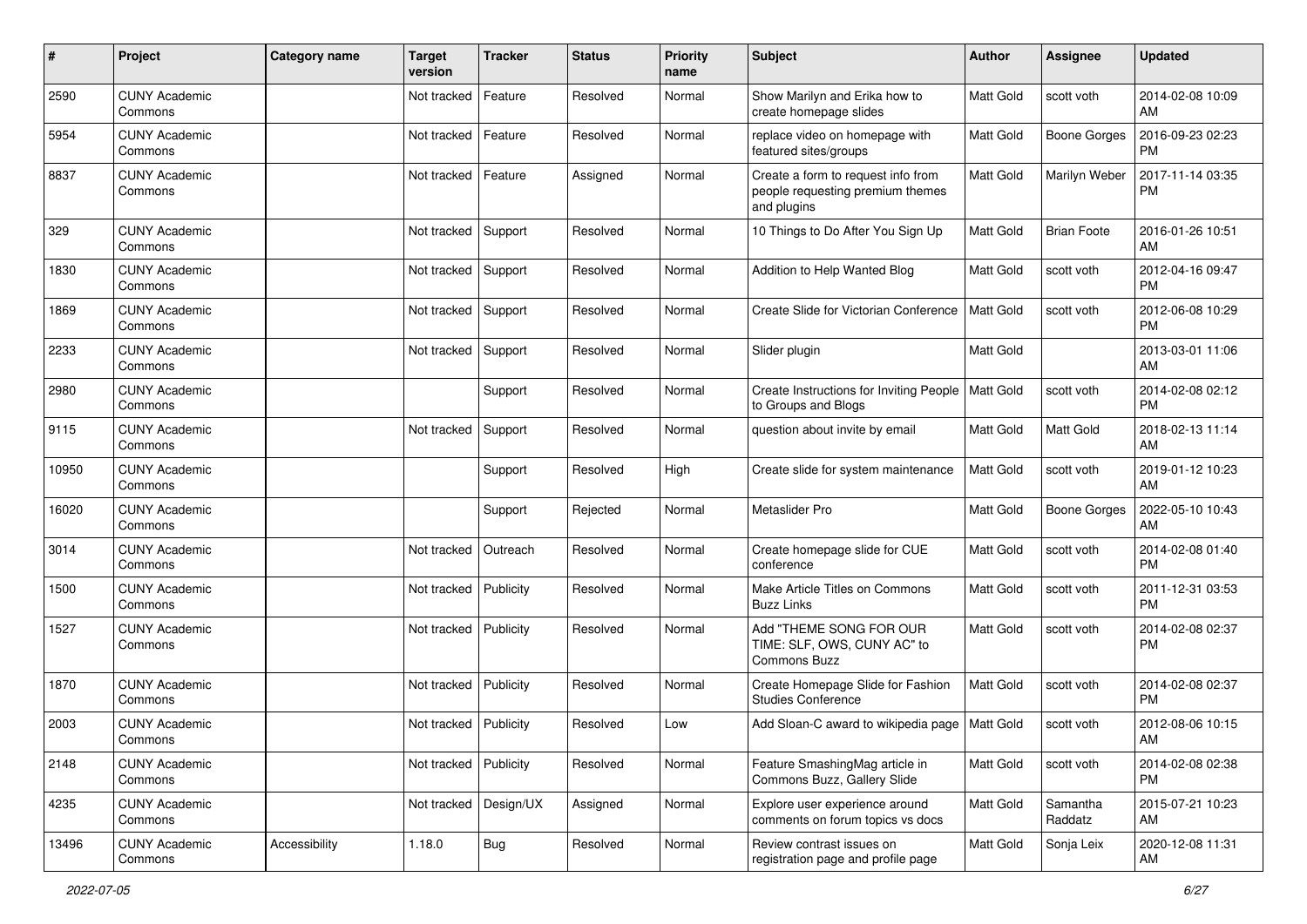| #              | Project                         | Category name      | Target<br>version | <b>Tracker</b> | <b>Status</b> | <b>Priority</b><br>name | <b>Subject</b>                                                       | <b>Author</b>    | <b>Assignee</b>     | <b>Updated</b>                |
|----------------|---------------------------------|--------------------|-------------------|----------------|---------------|-------------------------|----------------------------------------------------------------------|------------------|---------------------|-------------------------------|
| 8899           | <b>CUNY Academic</b><br>Commons | Accessibility      | 1.13              | Feature        | Resolved      | Normal                  | <b>Accessibility Fixes</b>                                           | <b>Matt Gold</b> | Boone Gorges        | 2018-04-23 10:55<br>AM        |
| 8900           | <b>CUNY Academic</b><br>Commons | Accessibility      | Future<br>release | Feature        | Assigned      | Normal                  | Look into tools to enforce<br>accessibility in WP environment        | <b>Matt Gold</b> | <b>Boone Gorges</b> | 2022-04-26 11:59<br>AM        |
| 8901           | <b>CUNY Academic</b><br>Commons | Accessibility      | Future<br>release | Feature        | Assigned      | Normal                  | Theme analysis for accessibility                                     | <b>Matt Gold</b> | Boone Gorges        | 2022-04-26 11:59<br>AM        |
| 1334           | <b>CUNY Academic</b><br>Commons | Analytics          | Future<br>release | Feature        | Abandoned     | Normal                  | Create Tool To Count Email<br><b>Notifications</b>                   | <b>Matt Gold</b> | Matt Gold           | 2015-11-12 12:56<br>AM        |
| 5581           | <b>CUNY Academic</b><br>Commons | Analytics          | Future<br>release | Feature        | Assigned      | Normal                  | Explore alternatives to Google<br>Analytics                          | <b>Matt Gold</b> | Valerie<br>Townsend | 2020-04-17 03:12<br><b>PM</b> |
| 4070           | <b>CUNY Academic</b><br>Commons | Analytics          | Not tracked       | Support        | Assigned      | Normal                  | Request for JITP site analytics                                      | Matt Gold        | Seth Persons        | 2016-02-23 03:09<br><b>PM</b> |
| 5691           | <b>CUNY Academic</b><br>Commons | Blogs (BuddyPress) | Future<br>release | Bug            | Assigned      | High                    | Differing numbers on Sites display                                   | <b>Matt Gold</b> | Raymond Hoh         | 2016-06-13 01:37<br><b>PM</b> |
| 6350           | <b>CUNY Academic</b><br>Commons | Blogs (BuddyPress) | 1.9.31            | Bug            | Resolved      | Normal                  | Editing blog posts results in activity<br>items                      | Matt Gold        | Boone Gorges        | 2016-10-18 09:24<br><b>PM</b> |
| 342            | <b>CUNY Academic</b><br>Commons | Blogs (BuddyPress) | 1.10.2            | Feature        | Resolved      | Low                     | <b>Blog Listing Displays User Avatars</b><br>Instead of Blog Avatars | <b>Matt Gold</b> | <b>Boone Gorges</b> | 2019-12-06 11:08<br>AM        |
| 1098           | <b>CUNY Academic</b><br>Commons | Blogs (BuddyPress) | 1.6               | Feature        | Resolved      | Low                     | Create way for people to search<br>through authors on blog listings  | Matt Gold        | Boone Gorges        | 2014-03-31 07:01<br><b>PM</b> |
| 8836           | <b>CUNY Academic</b><br>Commons | Blogs (BuddyPress) | Future<br>release | Feature        | Assigned      | Normal                  | Redesign site launch process                                         | <b>Matt Gold</b> | Boone Gorges        | 2019-10-03 02:49<br><b>PM</b> |
| $\overline{7}$ | <b>CUNY Academic</b><br>Commons | BuddyPress (misc)  |                   | Bug            | Resolved      | Normal                  | BuddyPress theme error on iPhone                                     | Matt Gold        | Boone Gorges        | 2009-09-15 07:39<br><b>PM</b> |
| 30             | <b>CUNY Academic</b><br>Commons | BuddyPress (misc)  |                   | <b>Bug</b>     | Resolved      | Normal                  | Hidden Forum Activity Showing up in<br>News Feed                     | <b>Matt Gold</b> | <b>Boone Gorges</b> | 2009-09-30 02:51<br><b>PM</b> |
| 41             | <b>CUNY Academic</b><br>Commons | BuddyPress (misc)  |                   | Bug            | Resolved      | Normal                  | User listed twice in group                                           | <b>Matt Gold</b> | Matt Gold           | 2009-12-08 07:35<br><b>PM</b> |
| 47             | <b>CUNY Academic</b><br>Commons | BuddyPress (misc)  |                   | Bug            | Resolved      | Normal                  | Request to Join Group Lost                                           | Matt Gold        |                     | 2009-10-19 04:08<br><b>PM</b> |
| 53             | <b>CUNY Academic</b><br>Commons | BuddyPress (misc)  |                   | Bug            | Resolved      | Normal                  | Search on Group Page Not Working,<br>Leads to Home Page              | <b>Matt Gold</b> | <b>Boone Gorges</b> | 2009-10-22 10:51<br>AM        |
| 56             | <b>CUNY Academic</b><br>Commons | BuddyPress (misc)  |                   | <b>Bug</b>     | Resolved      | Normal                  | Addition of a Profile Field Option<br>Removes Existing One           | <b>Matt Gold</b> | Zach Davis          | 2009-10-27 05:14<br><b>PM</b> |
| 69             | <b>CUNY Academic</b><br>Commons | BuddyPress (misc)  |                   | Bug            | Resolved      | Normal                  | UserName doesn't appear in News<br>Feed Wiki Edit                    | Matt Gold        | Boone Gorges        | 2009-12-03 09:33<br>AM        |
| 130            | CUNY Academic<br>Commons        | BuddyPress (misc)  |                   | <b>Bug</b>     | Resolved      | Normal                  | Link to Blog on Group Pages leads<br>back to Group                   | Matt Gold        | Boone Gorges        | 2009-12-10 01:28<br><b>PM</b> |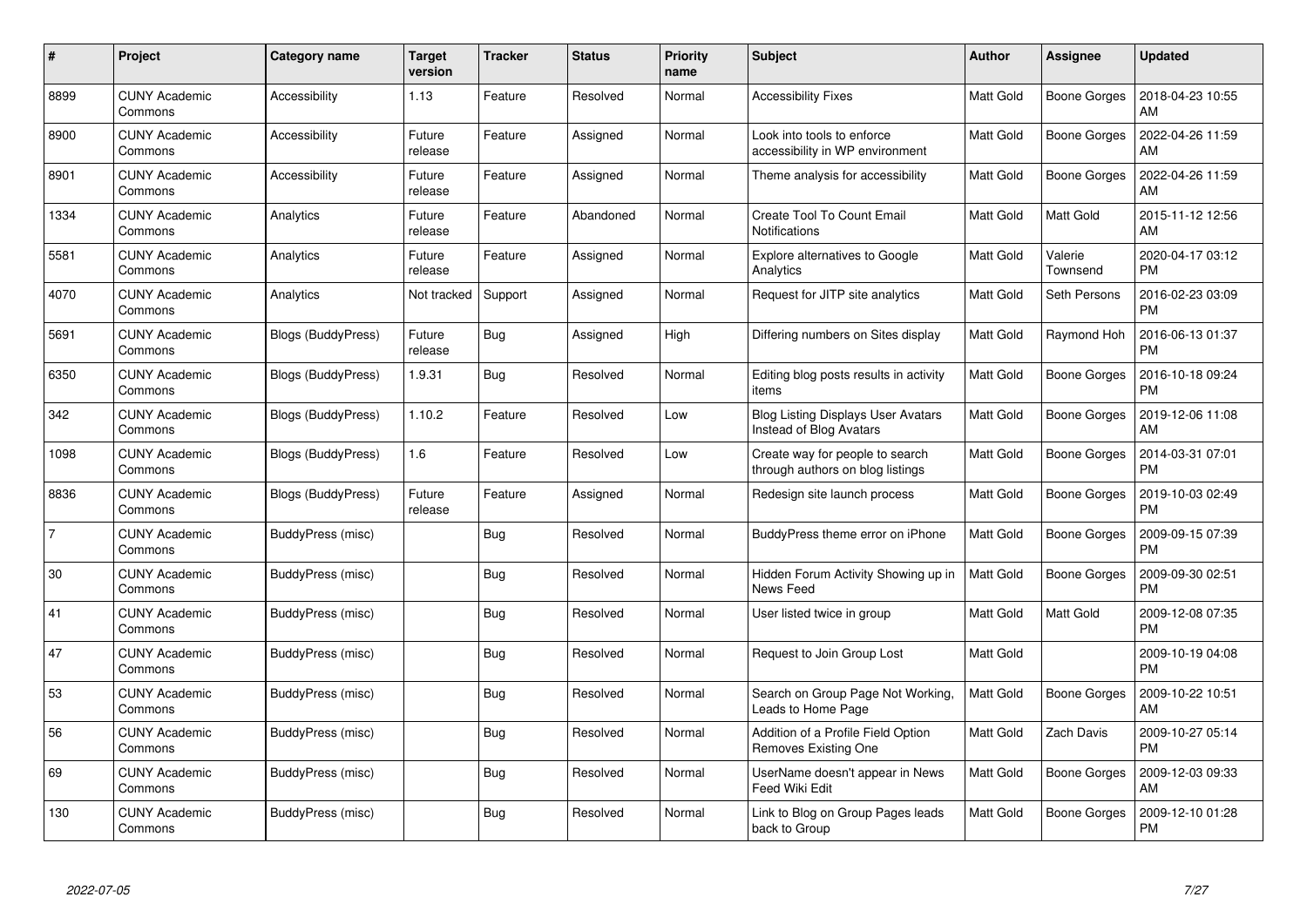| #   | Project                         | <b>Category name</b> | <b>Target</b><br>version | <b>Tracker</b> | <b>Status</b> | <b>Priority</b><br>name | <b>Subject</b>                                                     | <b>Author</b>    | <b>Assignee</b>     | <b>Updated</b>                |
|-----|---------------------------------|----------------------|--------------------------|----------------|---------------|-------------------------|--------------------------------------------------------------------|------------------|---------------------|-------------------------------|
| 134 | <b>CUNY Academic</b><br>Commons | BuddyPress (misc)    |                          | Bug            | Resolved      | Low                     | Div Overflow Issue on Mail Interface                               | <b>Matt Gold</b> | Boone Gorges        | 2009-12-13 06:28<br><b>PM</b> |
| 138 | <b>CUNY Academic</b><br>Commons | BuddyPress (misc)    |                          | <b>Bug</b>     | Resolved      | Normal                  | Broken Links in Forum Notification<br>Emails                       | <b>Matt Gold</b> | Boone Gorges        | 2010-03-02 07:59<br><b>PM</b> |
| 143 | <b>CUNY Academic</b><br>Commons | BuddyPress (misc)    |                          | Bug            | Resolved      | Normal                  | Friendship Acceptance Error<br>Message                             | Matt Gold        | Boone Gorges        | 2010-05-11 04:44<br><b>PM</b> |
| 145 | CUNY Academic<br>Commons        | BuddyPress (misc)    |                          | Bug            | Resolved      | Normal                  | Trackbacks are being attributed to<br>'ungooglable'                | <b>Matt Gold</b> | Boone Gorges        | 2010-05-20 03:07<br><b>PM</b> |
| 148 | <b>CUNY Academic</b><br>Commons | BuddyPress (misc)    |                          | <b>Bug</b>     | Resolved      | Normal                  | TinyMCE Problem with URLs in<br>Posts                              | <b>Matt Gold</b> | <b>Boone Gorges</b> | 2010-02-25 12:22<br><b>PM</b> |
| 149 | <b>CUNY Academic</b><br>Commons | BuddyPress (misc)    |                          | Bug            | Resolved      | Normal                  | <b>Email Notifications and TinyMCE</b>                             | <b>Matt Gold</b> | <b>Boone Gorges</b> | 2010-01-08 09:33<br><b>PM</b> |
| 152 | <b>CUNY Academic</b><br>Commons | BuddyPress (misc)    |                          | <b>Bug</b>     | Resolved      | Normal                  | HTML Tags Added to Email<br>Notifications                          | Matt Gold        | Boone Gorges        | 2010-05-11 04:52<br><b>PM</b> |
| 153 | <b>CUNY Academic</b><br>Commons | BuddyPress (misc)    |                          | <b>Bug</b>     | Resolved      | Normal                  | User Asked to login again while trying<br>to submit wire post      | <b>Matt Gold</b> | <b>Boone Gorges</b> | 2010-05-11 04:48<br><b>PM</b> |
| 154 | <b>CUNY Academic</b><br>Commons | BuddyPress (misc)    |                          | <b>Bug</b>     | Resolved      | Low                     | Order of posts on Forum page                                       | <b>Matt Gold</b> | Boone Gorges        | 2010-05-11 04:53<br><b>PM</b> |
| 155 | <b>CUNY Academic</b><br>Commons | BuddyPress (misc)    |                          | <b>Bug</b>     | Resolved      | Normal                  | Problem with Group Blog<br><b>BuddyPress Plugin</b>                | <b>Matt Gold</b> | Boone Gorges        | 2010-01-23 07:19<br>AM        |
| 156 | <b>CUNY Academic</b><br>Commons | BuddyPress (misc)    |                          | Bug            | Resolved      | Low                     | <b>Sticky Posts and Recently Active</b><br><b>Topics List</b>      | <b>Matt Gold</b> | <b>Boone Gorges</b> | 2010-05-11 05:22<br><b>PM</b> |
| 159 | <b>CUNY Academic</b><br>Commons | BuddyPress (misc)    |                          | Bug            | Resolved      | Normal                  | Member reports trouble with<br><b>Notification Settings</b>        | <b>Matt Gold</b> | Boone Gorges        | 2010-05-11 04:50<br><b>PM</b> |
| 160 | <b>CUNY Academic</b><br>Commons | BuddyPress (misc)    |                          | Bug            | Resolved      | Low                     | <b>Sticky Posts and Recently Active</b><br><b>Topics List</b>      | <b>Matt Gold</b> | Boone Gorges        | 2010-01-21 02:02<br><b>PM</b> |
| 172 | <b>CUNY Academic</b><br>Commons | BuddyPress (misc)    |                          | Bug            | Resolved      | Normal                  | Forum Notifications not working                                    | Matt Gold        |                     | 2010-03-04 07:28<br>AM        |
| 173 | <b>CUNY Academic</b><br>Commons | BuddyPress (misc)    |                          | <b>Bug</b>     | Resolved      | Normal                  | Blockquote display cut off in mac<br>browsers                      | <b>Matt Gold</b> | <b>Boone Gorges</b> | 2010-05-11 04:58<br><b>PM</b> |
| 174 | <b>CUNY Academic</b><br>Commons | BuddyPress (misc)    |                          | Bug            | Resolved      | Normal                  | College names no longer active links<br>on profiles                | <b>Matt Gold</b> | Boone Gorges        | 2010-05-11 05:00<br><b>PM</b> |
| 180 | <b>CUNY Academic</b><br>Commons | BuddyPress (misc)    |                          | <b>Bug</b>     | Resolved      | Normal                  | Incorrect Link on Friendship Request<br><b>Notification Issues</b> | Matt Gold        | <b>Boone Gorges</b> | 2010-03-13 08:47<br>AM        |
| 181 | <b>CUNY Academic</b><br>Commons | BuddyPress (misc)    |                          | Bug            | Resolved      | Low                     | spam comments showing up in<br>activity stream                     | <b>Matt Gold</b> | Boone Gorges        | 2010-06-22 06:53<br><b>PM</b> |
| 185 | <b>CUNY Academic</b><br>Commons | BuddyPress (misc)    |                          | <b>Bug</b>     | Resolved      | Immediate               | Private Group Info/Documents on<br><b>Activity Stream</b>          | Matt Gold        | Boone Gorges        | 2010-05-11 05:01<br>PM        |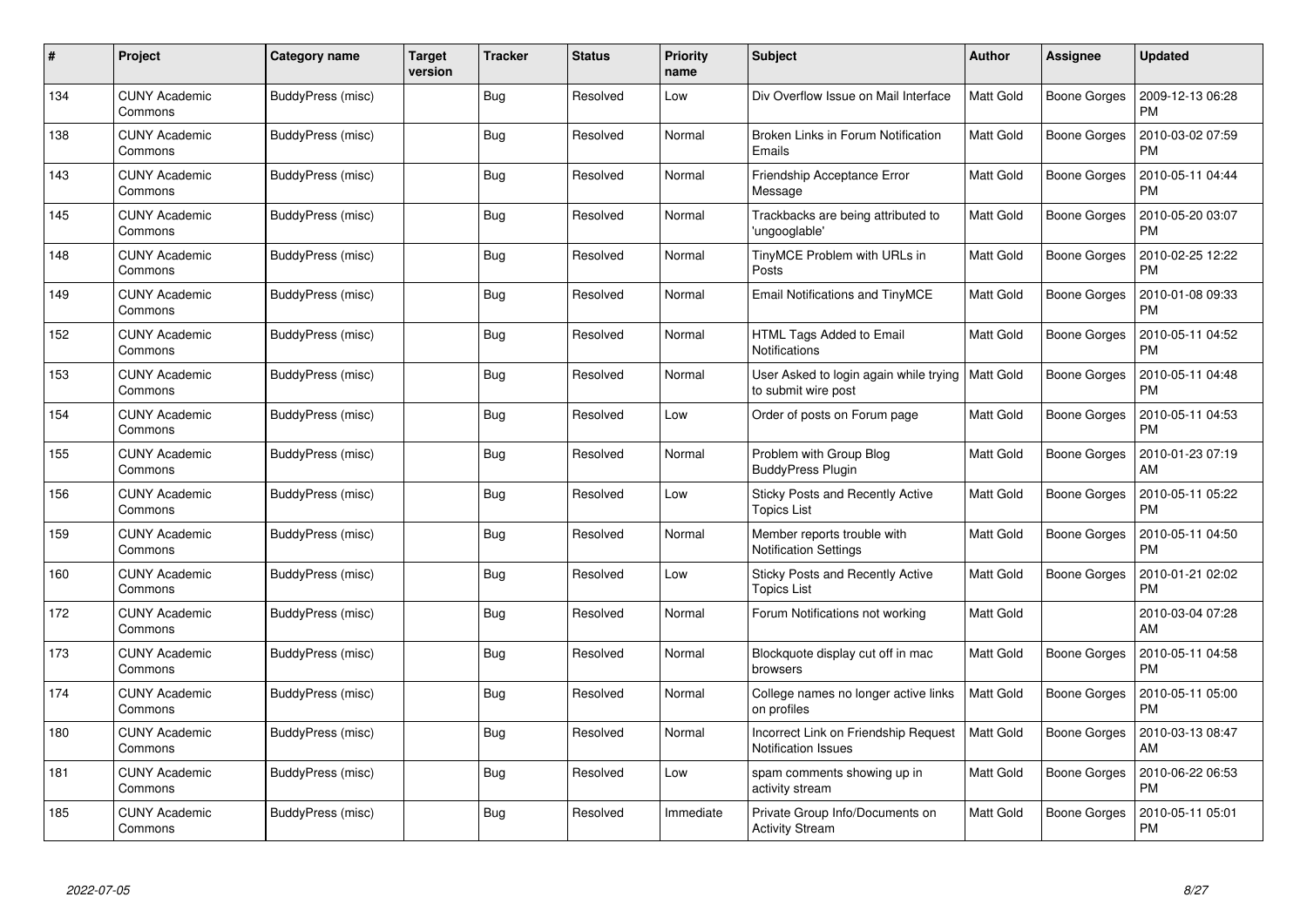| #   | Project                         | Category name     | Target<br>version | <b>Tracker</b> | <b>Status</b> | <b>Priority</b><br>name | <b>Subject</b>                                                               | <b>Author</b>    | <b>Assignee</b>     | <b>Updated</b>                |
|-----|---------------------------------|-------------------|-------------------|----------------|---------------|-------------------------|------------------------------------------------------------------------------|------------------|---------------------|-------------------------------|
| 187 | <b>CUNY Academic</b><br>Commons | BuddyPress (misc) |                   | <b>Bug</b>     | Resolved      | Normal                  | Group Member unable to be<br>promoted to admin status                        | <b>Matt Gold</b> | Boone Gorges        | 2010-04-02 09:26<br><b>PM</b> |
| 189 | <b>CUNY Academic</b><br>Commons | BuddyPress (misc) |                   | Bug            | Resolved      | Normal                  | Trouble Uploading Document                                                   | <b>Matt Gold</b> | Boone Gorges        | 2010-05-11 04:31<br><b>PM</b> |
| 204 | <b>CUNY Academic</b><br>Commons | BuddyPress (misc) |                   | <b>Bug</b>     | Resolved      | Normal                  | Embiggen list of my groups                                                   | <b>Matt Gold</b> | Boone Gorges        | 2010-05-11 05:13<br><b>PM</b> |
| 205 | <b>CUNY Academic</b><br>Commons | BuddyPress (misc) |                   | <b>Bug</b>     | Resolved      | High                    | <b>Cannot Create Account</b>                                                 | <b>Matt Gold</b> | <b>Boone Gorges</b> | 2010-05-20 03:18<br><b>PM</b> |
| 209 | <b>CUNY Academic</b><br>Commons | BuddyPress (misc) |                   | Bug            | Resolved      | High                    | Members Report that Forum<br>Attachments not working                         | <b>Matt Gold</b> | <b>Boone Gorges</b> | 2010-05-14 12:13<br>PM        |
| 215 | <b>CUNY Academic</b><br>Commons | BuddyPress (misc) |                   | <b>Bug</b>     | Resolved      | Low                     | Inaccurate dates on group page`                                              | <b>Matt Gold</b> | Boone Gorges        | 2010-05-12 12:11<br><b>PM</b> |
| 220 | <b>CUNY Academic</b><br>Commons | BuddyPress (misc) |                   | <b>Bug</b>     | Resolved      | High                    | Hidden Groups showing up in<br>homepage group listing                        | <b>Matt Gold</b> | Boone Gorges        | 2010-05-07 10:30<br>AM        |
| 222 | <b>CUNY Academic</b><br>Commons | BuddyPress (misc) |                   | Bug            | Resolved      | High                    | No way for group admins to invite<br>new members                             | <b>Matt Gold</b> | Boone Gorges        | 2010-05-11 09:02<br>PM        |
| 223 | <b>CUNY Academic</b><br>Commons | BuddyPress (misc) |                   | <b>Bug</b>     | Resolved      | Normal                  | Uploaded Group Document Failed to<br><b>Create Email Notification</b>        | <b>Matt Gold</b> | Boone Gorges        | 2010-05-11 10:12<br><b>PM</b> |
| 235 | <b>CUNY Academic</b><br>Commons | BuddyPress (misc) |                   | <b>Bug</b>     | Resolved      | Normal                  | BP Admin Bar Not Appearing on Help<br>Blog                                   | <b>Matt Gold</b> | Boone Gorges        | 2010-05-20 06:15<br><b>PM</b> |
| 239 | <b>CUNY Academic</b><br>Commons | BuddyPress (misc) |                   | Bug            | Resolved      | Normal                  | Forum Post Error                                                             | Matt Gold        | Boone Gorges        | 2010-05-12 11:48<br>AM        |
| 240 | <b>CUNY Academic</b><br>Commons | BuddyPress (misc) |                   | <b>Bug</b>     | Resolved      | Normal                  | Invite Anyone - CUNY email domain<br>produces error                          | <b>Matt Gold</b> | Boone Gorges        | 2010-05-14 12:39<br><b>PM</b> |
| 241 | <b>CUNY Academic</b><br>Commons | BuddyPress (misc) |                   | <b>Bug</b>     | Resolved      | Normal                  | <b>Emailed Group Activity Updates</b><br><b>Contain Escape Characters</b>    | <b>Matt Gold</b> | Boone Gorges        | 2010-08-25 01:30<br><b>PM</b> |
| 244 | <b>CUNY Academic</b><br>Commons | BuddyPress (misc) |                   | <b>Bug</b>     | Rejected      | Low                     | Some notifications persist after being<br>clicked                            | <b>Matt Gold</b> | Boone Gorges        | 2014-05-01 09:20<br>AM        |
| 247 | <b>CUNY Academic</b><br>Commons | BuddyPress (misc) |                   | Bug            | Resolved      | Normal                  | Email problem on signup                                                      | <b>Matt Gold</b> | Boone Gorges        | 2010-05-18 03:09<br><b>PM</b> |
| 249 | <b>CUNY Academic</b><br>Commons | BuddyPress (misc) |                   | Bug            | Resolved      | Normal                  | New group contains activity stream<br>post from older group                  | <b>Matt Gold</b> | Boone Gorges        | 2010-05-20 03:00<br><b>PM</b> |
| 256 | <b>CUNY Academic</b><br>Commons | BuddyPress (misc) | Not tracked       | Bug            | Resolved      | High                    | Security warnings on site                                                    | <b>Matt Gold</b> | Boone Gorges        | 2014-05-01 09:23<br>AM        |
| 264 | <b>CUNY Academic</b><br>Commons | BuddyPress (misc) |                   | Bug            | Resolved      | Normal                  | user reports receiving two<br>notifications for each new group<br>forum post | <b>Matt Gold</b> | Boone Gorges        | 2010-08-26 02:57<br><b>PM</b> |
| 266 | <b>CUNY Academic</b><br>Commons | BuddyPress (misc) | 1.0.1             | Bug            | Resolved      | Normal                  | <b>Account Deletion Process</b>                                              | <b>Matt Gold</b> | <b>Boone Gorges</b> | 2010-07-19 11:07<br>AM        |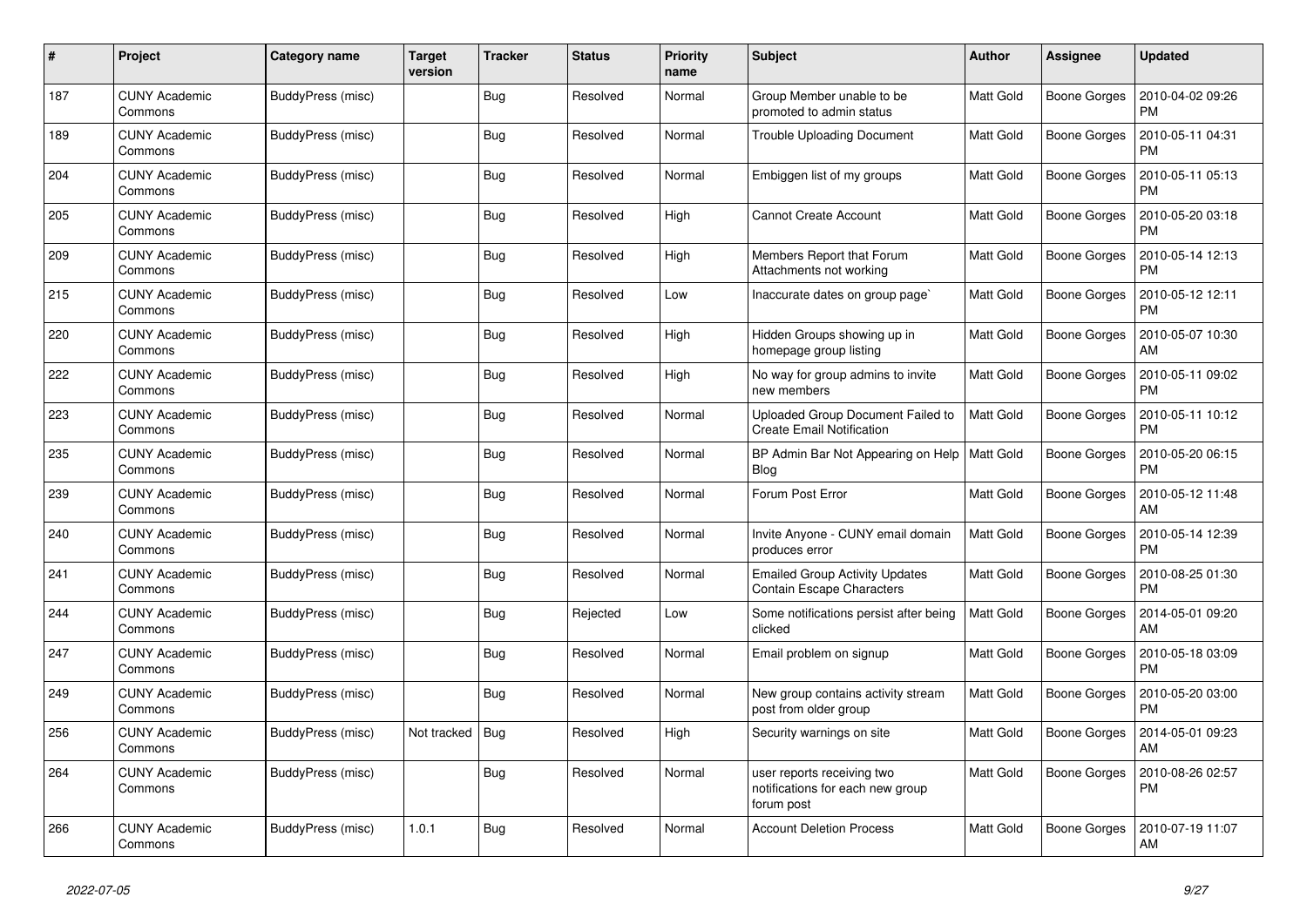| #   | Project                         | Category name     | Target<br>version | <b>Tracker</b> | <b>Status</b> | <b>Priority</b><br>name | <b>Subject</b>                                                       | <b>Author</b>    | Assignee            | <b>Updated</b>                |
|-----|---------------------------------|-------------------|-------------------|----------------|---------------|-------------------------|----------------------------------------------------------------------|------------------|---------------------|-------------------------------|
| 278 | <b>CUNY Academic</b><br>Commons | BuddyPress (misc) | 1.0.1             | Bug            | Resolved      | Normal                  | Group Blog plugin creates<br>subdirectory, not subdomain blogs       | <b>Matt Gold</b> | <b>Boone Gorges</b> | 2010-08-29 01:52<br><b>PM</b> |
| 279 | <b>CUNY Academic</b><br>Commons | BuddyPress (misc) | 1.1               | Bug            | Rejected      | Normal                  | Members Report Problems with<br>Notifications                        | Matt Gold        | <b>Boone Gorges</b> | 2010-11-16 04:37<br><b>PM</b> |
| 301 | <b>CUNY Academic</b><br>Commons | BuddyPress (misc) |                   | Bug            | Resolved      | High                    | User unable to upload documents                                      | <b>Matt Gold</b> | <b>Boone Gorges</b> | 2010-08-25 12:06<br><b>PM</b> |
| 306 | <b>CUNY Academic</b><br>Commons | BuddyPress (misc) | 1.0.1             | <b>Bug</b>     | Rejected      | Low                     | Text on Group Page should be<br>darker                               | <b>Matt Gold</b> | Boone Gorges        | 2010-08-26 04:23<br><b>PM</b> |
| 314 | <b>CUNY Academic</b><br>Commons | BuddyPress (misc) | 1.0.2             | Bug            | Resolved      | Normal                  | Changing Blog Title in BuddyPress<br>Menus                           | <b>Matt Gold</b> | Boone Gorges        | 2010-09-02 10:59<br>AM        |
| 320 | <b>CUNY Academic</b><br>Commons | BuddyPress (misc) | Not tracked       | Bug            | Resolved      | Normal                  | Multiple listings of account in BP<br>group                          | Matt Gold        | Boone Gorges        | 2010-09-01 07:37<br>AM        |
| 323 | <b>CUNY Academic</b><br>Commons | BuddyPress (misc) | 1.0.3             | Bug            | Resolved      | Normal                  | Multiple listings of member account in<br>BP group                   | <b>Matt Gold</b> | <b>Boone Gorges</b> | 2010-09-08 02:40<br><b>PM</b> |
| 340 | <b>CUNY Academic</b><br>Commons | BuddyPress (misc) | 1.1               | <b>Bug</b>     | Resolved      | High                    | BP Admin Bar Menu Mouseover<br>Areas Too Sensitive                   | <b>Matt Gold</b> | Boone Gorges        | 2010-12-01 09:48<br>AM        |
| 346 | <b>CUNY Academic</b><br>Commons | BuddyPress (misc) | 1.0.3             | <b>Bug</b>     | Resolved      | High                    | News Nav Bar Link on Wiki Pages<br>Points to Wrong Page              | <b>Matt Gold</b> | <b>Boone Gorges</b> | 2010-09-20 05:28<br><b>PM</b> |
| 351 | <b>CUNY Academic</b><br>Commons | BuddyPress (misc) | Not tracked       | <b>Bug</b>     | Rejected      | Normal                  | Invited Group Members Aren't<br><b>Automatically Added to Groups</b> | Matt Gold        | Boone Gorges        | 2011-08-22 06:54<br><b>PM</b> |
| 352 | <b>CUNY Academic</b><br>Commons | BuddyPress (misc) | 1.1               | <b>Bug</b>     | Resolved      | Normal                  | Member reports problems with avatar<br>cropping                      | <b>Matt Gold</b> | <b>Boone Gorges</b> | 2010-11-16 05:07<br><b>PM</b> |
| 360 | <b>CUNY Academic</b><br>Commons | BuddyPress (misc) | 1.0.3             | <b>Bug</b>     | Resolved      | High                    | <b>Activity Feed Problems</b>                                        | <b>Matt Gold</b> | Boone Gorges        | 2010-09-28 11:45<br>AM        |
| 363 | <b>CUNY Academic</b><br>Commons | BuddyPress (misc) | Not tracked       | Bug            | Resolved      | Normal                  | Member listed twice in group                                         | <b>Matt Gold</b> | <b>Boone Gorges</b> | 2010-10-06 10:35<br>AM        |
| 387 | <b>CUNY Academic</b><br>Commons | BuddyPress (misc) | 1.1               | Bug            | Resolved      | Normal                  | Disable activity replies for group<br>announcements                  | Matt Gold        | Boone Gorges        | 2010-11-16 04:20<br><b>PM</b> |
| 436 | <b>CUNY Academic</b><br>Commons | BuddyPress (misc) | 1.1.1             | Bug            | Resolved      | Normal                  | Who's Online Widget                                                  | <b>Matt Gold</b> | Boone Gorges        | 2010-12-07 08:14<br>AM        |
| 450 | <b>CUNY Academic</b><br>Commons | BuddyPress (misc) |                   | Bug            | Duplicate     | Normal                  | Email Notifications Summary vs. Full<br>Posts                        | <b>Matt Gold</b> | Boone Gorges        | 2010-12-08 07:30<br>AM        |
| 451 | <b>CUNY Academic</b><br>Commons | BuddyPress (misc) | Not tracked       | <b>Bug</b>     | Resolved      | High                    | Members Unable to Upload<br>Documents to Groups                      | <b>Matt Gold</b> | Boone Gorges        | 2010-12-09 12:32<br><b>PM</b> |
| 456 | <b>CUNY Academic</b><br>Commons | BuddyPress (misc) | Not tracked       | Bug            | Resolved      | Normal                  | <b>Check Sitewide Plugins</b>                                        | <b>Matt Gold</b> | Boone Gorges        | 2010-12-21 12:31<br><b>PM</b> |
| 457 | <b>CUNY Academic</b><br>Commons | BuddyPress (misc) | 1.1.2             | <b>Bug</b>     | Resolved      | High                    | Unable to Upload Documents as<br>Forum Attachments                   | <b>Matt Gold</b> | <b>Boone Gorges</b> | 2010-12-10 06:56<br>PM        |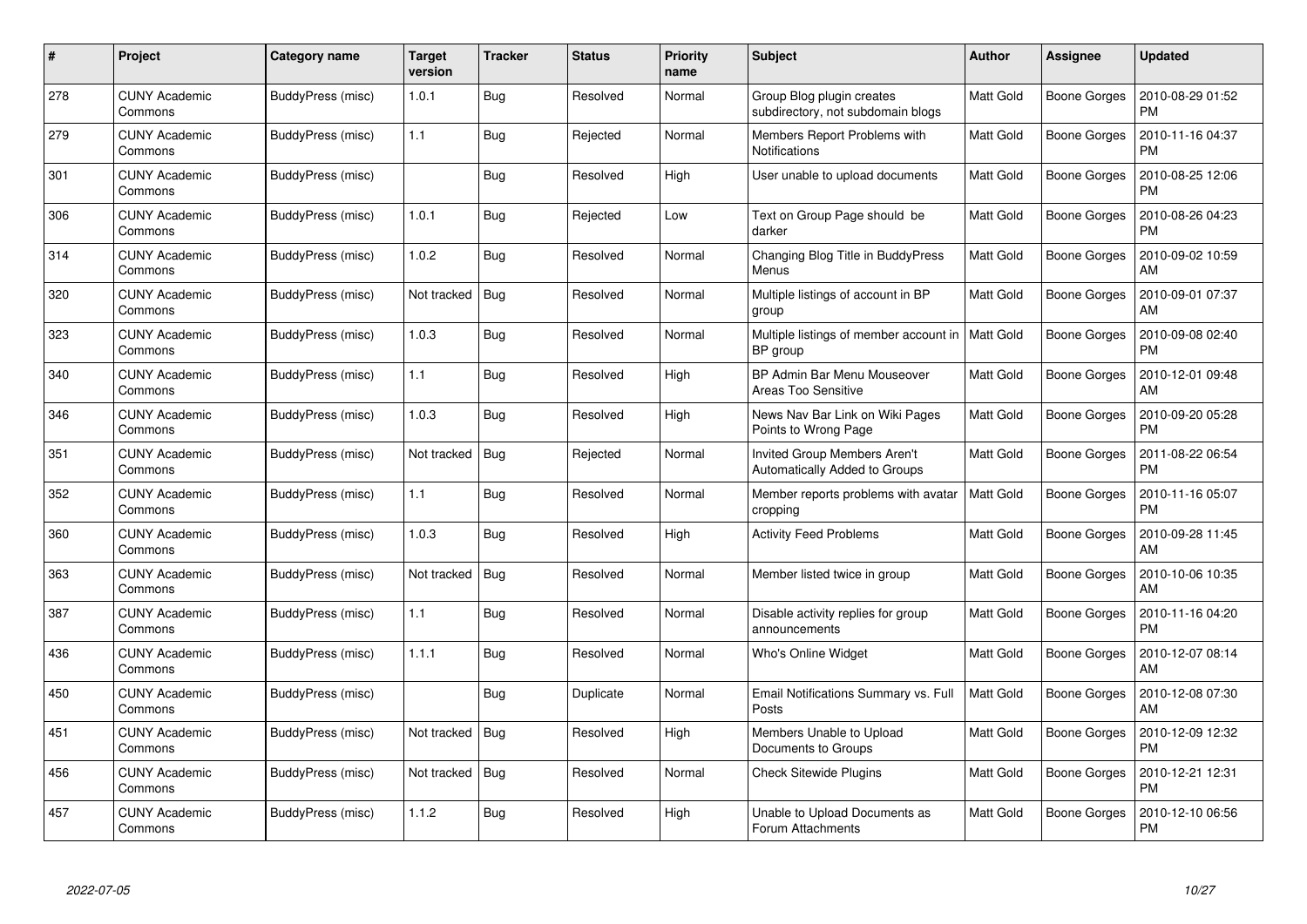| #   | <b>Project</b>                  | Category name     | Target<br>version | <b>Tracker</b> | <b>Status</b> | <b>Priority</b><br>name | <b>Subject</b>                                                                           | Author           | <b>Assignee</b>     | <b>Updated</b>                |
|-----|---------------------------------|-------------------|-------------------|----------------|---------------|-------------------------|------------------------------------------------------------------------------------------|------------------|---------------------|-------------------------------|
| 458 | <b>CUNY Academic</b><br>Commons | BuddyPress (misc) | 1.1.3             | <b>Bug</b>     | Resolved      | Normal                  | Notifications Not Received for Own<br>Messages                                           | <b>Matt Gold</b> | Boone Gorges        | 2010-12-13 08:28<br><b>PM</b> |
| 466 | <b>CUNY Academic</b><br>Commons | BuddyPress (misc) | Not tracked       | Bug            | Rejected      | Normal                  | Friendship Requests coming out of<br>nowhere                                             | <b>Matt Gold</b> | Boone Gorges        | 2011-08-22 06:52<br><b>PM</b> |
| 467 | <b>CUNY Academic</b><br>Commons | BuddyPress (misc) | Not tracked       | Bug            | Resolved      | Low                     | CAC Blog no longer listed on<br>BP-Admin Bar "My Blogs" list                             | <b>Matt Gold</b> | Boone Gorges        | 2010-12-21 12:38<br><b>PM</b> |
| 507 | <b>CUNY Academic</b><br>Commons | BuddyPress (misc) | 1.1.6             | <b>Bug</b>     | Resolved      | High                    | Invite Anyone Rejects CUNY Email<br>Addresses                                            | <b>Matt Gold</b> | <b>Boone Gorges</b> | 2010-12-21 11:26<br>AM        |
| 527 | <b>CUNY Academic</b><br>Commons | BuddyPress (misc) | 1.1.7             | Bug            | Resolved      | Low                     | BP Admin Bar Doesn't Show up on<br>Cityscape Theme                                       | <b>Matt Gold</b> | Boone Gorges        | 2011-01-04 03:39<br>PM        |
| 531 | <b>CUNY Academic</b><br>Commons | BuddyPress (misc) | 1.1.7             | <b>Bug</b>     | Resolved      | Low                     | Member reports problems with avatar<br>cropping                                          | <b>Matt Gold</b> | Boone Gorges        | 2011-01-04 05:10<br><b>PM</b> |
| 533 | <b>CUNY Academic</b><br>Commons | BuddyPress (misc) | 1.1.8             | Bug            | Resolved      | Normal                  | Minor CSS issue on group page                                                            | <b>Matt Gold</b> | Boone Gorges        | 2011-02-02 09:44<br>AM        |
| 538 | <b>CUNY Academic</b><br>Commons | BuddyPress (misc) | 1.1.8             | Bug            | Resolved      | Normal                  | News feed assigns incorrect<br>trackback origins                                         | <b>Matt Gold</b> | Boone Gorges        | 2011-02-02 11:22<br>AM        |
| 540 | <b>CUNY Academic</b><br>Commons | BuddyPress (misc) | 1.1.8             | Bug            | Resolved      | Normal                  | Long BP Group Doc Names Hide<br><b>Edit/Delete Options</b>                               | Matt Gold        | Boone Gorges        | 2011-02-02 10:58<br>AM        |
| 546 | <b>CUNY Academic</b><br>Commons | BuddyPress (misc) | 1.1.8             | Bug            | Resolved      | Normal                  | Add Group/Group Blog Author<br>Syncing on an Automated Basis to<br>the Group Blog Plugin | <b>Matt Gold</b> | Boone Gorges        | 2011-02-03 08:44<br>AM        |
| 561 | <b>CUNY Academic</b><br>Commons | BuddyPress (misc) |                   | Bug            | Resolved      | Normal                  | Copyright Violation                                                                      | <b>Matt Gold</b> | Matt Gold           | 2011-02-05 03:10<br><b>PM</b> |
| 568 | <b>CUNY Academic</b><br>Commons | BuddyPress (misc) | 1.1.10            | Bug            | Resolved      | High                    | Member reports trouble uploading<br>documents to groups                                  | <b>Matt Gold</b> | Boone Gorges        | 2011-02-10 02:33<br><b>PM</b> |
| 574 | <b>CUNY Academic</b><br>Commons | BuddyPress (misc) | 1.1.10            | Bug            | Resolved      | High                    | Members unable to read documents<br>posted to groups                                     | <b>Matt Gold</b> | Boone Gorges        | 2011-02-10 03:01<br><b>PM</b> |
| 590 | <b>CUNY Academic</b><br>Commons | BuddyPress (misc) | Not tracked       | Bug            | Resolved      | Normal                  | Roadmap Discussion                                                                       | <b>Matt Gold</b> | Boone Gorges        | 2011-08-22 06:51<br><b>PM</b> |
| 605 | <b>CUNY Academic</b><br>Commons | BuddyPress (misc) | 1.1.10            | <b>Bug</b>     | Rejected      | Normal                  | Member search on Group Invite Page<br>Not Working                                        | <b>Matt Gold</b> | <b>Boone Gorges</b> | 2011-02-24 11:41<br><b>PM</b> |
| 606 | <b>CUNY Academic</b><br>Commons | BuddyPress (misc) | 1.1.10            | Bug            | Rejected      | Low                     | Avatars don't show up in list of<br>members on group invite tool                         | <b>Matt Gold</b> | <b>Boone Gorges</b> | 2011-02-24 11:47<br><b>PM</b> |
| 612 | <b>CUNY Academic</b><br>Commons | BuddyPress (misc) | 1.1.10            | <b>Bug</b>     | Resolved      | Normal                  | Member reports trouble uploading<br>documents to groups                                  | <b>Matt Gold</b> | Boone Gorges        | 2011-03-07 10:12<br><b>PM</b> |
| 613 | <b>CUNY Academic</b><br>Commons | BuddyPress (misc) | 1.1.10            | <b>Bug</b>     | Resolved      | Normal                  | Member reports group blog / group<br>member syncing                                      | <b>Matt Gold</b> | <b>Boone Gorges</b> | 2011-03-03 09:26<br>AM        |
| 614 | <b>CUNY Academic</b><br>Commons | BuddyPress (misc) | 1.1.10            | Bug            | Rejected      | Low                     | Log out button on BP Admin bar<br>covers logo                                            | <b>Matt Gold</b> | Boone Gorges        | 2011-03-04 05:58<br><b>PM</b> |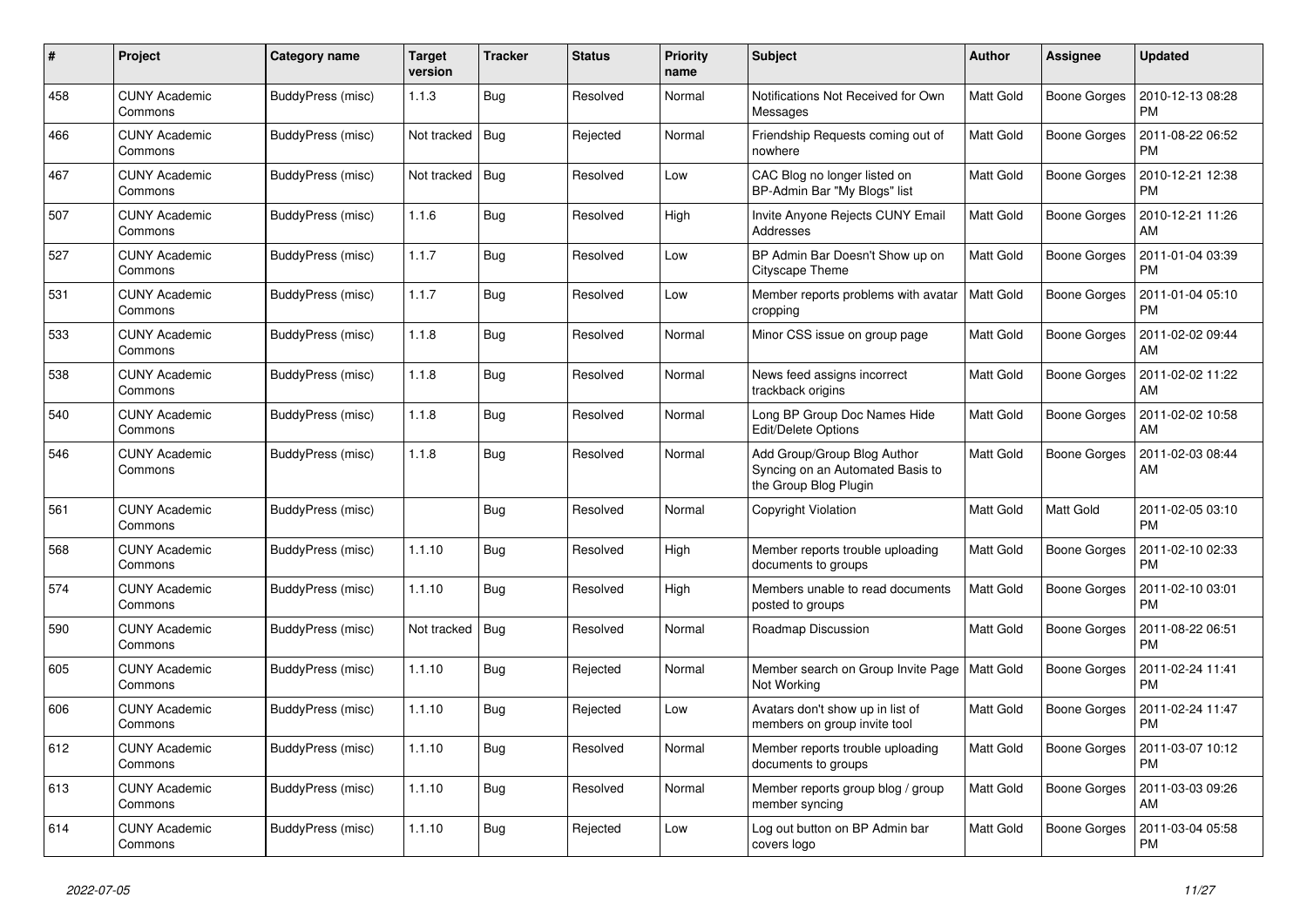| $\#$ | <b>Project</b>                  | Category name     | <b>Target</b><br>version | <b>Tracker</b> | <b>Status</b> | <b>Priority</b><br>name | <b>Subject</b>                                                                                        | Author           | Assignee            | <b>Updated</b>                |
|------|---------------------------------|-------------------|--------------------------|----------------|---------------|-------------------------|-------------------------------------------------------------------------------------------------------|------------------|---------------------|-------------------------------|
| 626  | <b>CUNY Academic</b><br>Commons | BuddyPress (misc) | Not tracked              | <b>Bug</b>     | Resolved      | Normal                  | Edit Help Blog Post on Syncing<br>Group/Blog Authorship                                               | Matt Gold        | Sarah<br>Morgano    | 2011-10-13 11:29<br>AM        |
| 638  | <b>CUNY Academic</b><br>Commons | BuddyPress (misc) | 1.1.11                   | <b>Bug</b>     | Resolved      | Normal                  | Email Notifications Include Odd<br>Characters                                                         | Matt Gold        | <b>Boone Gorges</b> | 2011-03-16 11:06<br>AM        |
| 646  | <b>CUNY Academic</b><br>Commons | BuddyPress (misc) | 1.2                      | <b>Bug</b>     | Resolved      | Low                     | Change Error Message Non<br>Logged-In Users See When<br>Authorized Page is Requested<br>Without Login | Matt Gold        | <b>Boone Gorges</b> | 2011-03-22 10:28<br>AM        |
| 656  | <b>CUNY Academic</b><br>Commons | BuddyPress (misc) | 1.2                      | <b>Bug</b>     | Resolved      | Low                     | <b>Conflicting Email Subscription</b><br>Messages                                                     | Matt Gold        | Boone Gorges        | 2011-04-10 10:10<br><b>PM</b> |
| 660  | <b>CUNY Academic</b><br>Commons | BuddyPress (misc) | 1.2                      | <b>Bug</b>     | Resolved      | Low                     | HTML Markup appears in activity<br>comment                                                            | Matt Gold        | <b>Boone Gorges</b> | 2011-04-04 02:39<br><b>PM</b> |
| 661  | <b>CUNY Academic</b><br>Commons | BuddyPress (misc) | 1.2                      | <b>Bug</b>     | Resolved      | Low                     | HTML Special Characters Appear in<br><b>Email Notification Text</b>                                   | Matt Gold        | Raymond Hoh         | 2011-05-04 08:55<br>AM        |
| 674  | <b>CUNY Academic</b><br>Commons | BuddyPress (misc) | Not tracked              | <b>Bug</b>     | Rejected      | Normal                  | <b>Errant Friend Request?</b>                                                                         | Matt Gold        | Boone Gorges        | 2011-04-06 11:28<br><b>PM</b> |
| 724  | <b>CUNY Academic</b><br>Commons | BuddyPress (misc) | 1.2.1                    | <b>Bug</b>     | Rejected      | Normal                  | Word Limit on Email Notifications of<br>Forum Posts?                                                  | Matt Gold        | <b>Boone Gorges</b> | 2011-05-11 12:04<br><b>PM</b> |
| 731  | <b>CUNY Academic</b><br>Commons | BuddyPress (misc) | 1.2.1                    | <b>Bug</b>     | Resolved      | Normal                  | Member reports a problem posting to<br>a private group                                                | <b>Matt Gold</b> | <b>Boone Gorges</b> | 2011-05-03 07:10<br><b>PM</b> |
| 746  | <b>CUNY Academic</b><br>Commons | BuddyPress (misc) | 1.3                      | <b>Bug</b>     | Resolved      | Normal                  | Create Pop-Up Login Overlay                                                                           | Matt Gold        | Raymond Hoh         | 2011-05-16 06:32<br><b>PM</b> |
| 762  | <b>CUNY Academic</b><br>Commons | BuddyPress (misc) |                          | <b>Bug</b>     | Resolved      | Normal                  | <b>Resolve Email Notification Problems</b><br>with Lehman addresses                                   | Matt Gold        |                     | 2012-02-28 10:52<br>AM        |
| 763  | <b>CUNY Academic</b><br>Commons | BuddyPress (misc) | 1.2.3                    | Bug            | Resolved      | Low                     | Resaving BP Docs Preferences on<br>Same Setting Produces Unclear Error<br>Message                     | Matt Gold        | <b>Boone Gorges</b> | 2011-06-02 09:19<br>AM        |
| 778  | <b>CUNY Academic</b><br>Commons | BuddyPress (misc) | 1.2.2                    | <b>Bug</b>     | Resolved      | Normal                  | Private BP Docs Comment<br>Notification in RSS Feed                                                   | Matt Gold        | <b>Boone Gorges</b> | 2011-06-02 09:29<br>AM        |
| 783  | <b>CUNY Academic</b><br>Commons | BuddyPress (misc) | 1.2.4                    | <b>Bug</b>     | Resolved      | Normal                  | Broken Avatar Images                                                                                  | Matt Gold        | <b>Boone Gorges</b> | 2011-06-06 02:49<br><b>PM</b> |
| 806  | <b>CUNY Academic</b><br>Commons | BuddyPress (misc) | 1.2.4                    | <b>Bug</b>     | Resolved      | Normal                  | <b>BP Docs Notification Throttling Issues</b>                                                         | <b>Matt Gold</b> | <b>Boone Gorges</b> | 2011-06-08 12:17<br><b>PM</b> |
| 810  | <b>CUNY Academic</b><br>Commons | BuddyPress (misc) | 1.2.4                    | Bug            | Resolved      | Normal                  | Can't see all blogs in "My Blogs"                                                                     | Matt Gold        | <b>Boone Gorges</b> | 2011-07-12 10:51<br><b>PM</b> |
| 856  | <b>CUNY Academic</b><br>Commons | BuddyPress (misc) | 1.2.4                    | <b>Bug</b>     | Resolved      | Low                     | Text-alignment issue on group                                                                         | Matt Gold        | Raymond Hoh         | 2011-06-22 10:02<br><b>PM</b> |
| 905  | <b>CUNY Academic</b><br>Commons | BuddyPress (misc) | 1.2.4                    | Bug            | Resolved      | Low                     | <b>BP Docs Authentication Issue</b>                                                                   | Matt Gold        | Boone Gorges        | 2011-07-12 01:39<br><b>PM</b> |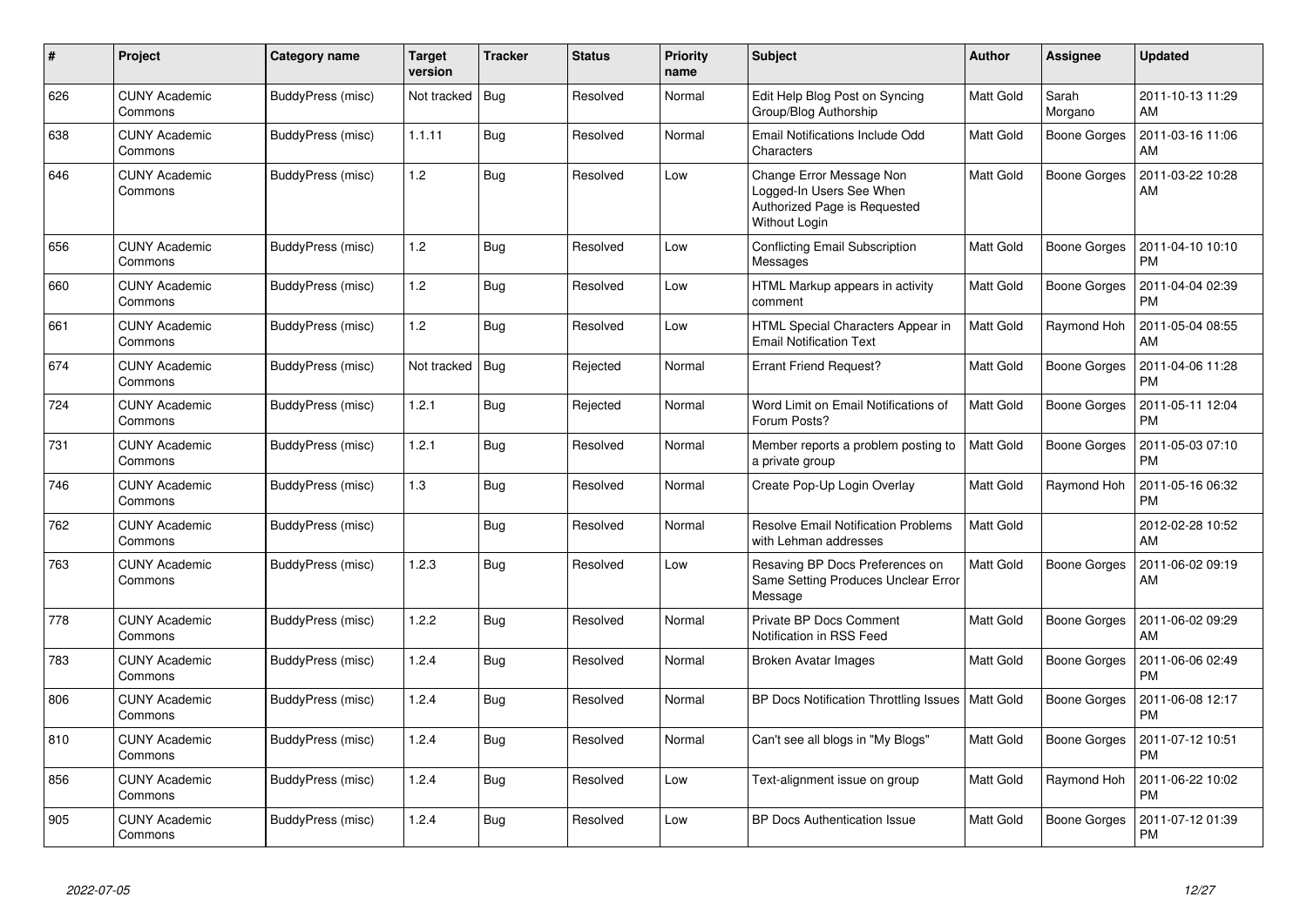| #    | Project                         | Category name     | <b>Target</b><br>version | <b>Tracker</b> | <b>Status</b> | <b>Priority</b><br>name | <b>Subject</b>                                                                | <b>Author</b>    | <b>Assignee</b>     | <b>Updated</b>                |
|------|---------------------------------|-------------------|--------------------------|----------------|---------------|-------------------------|-------------------------------------------------------------------------------|------------------|---------------------|-------------------------------|
| 908  | <b>CUNY Academic</b><br>Commons | BuddyPress (misc) | 1.2.4                    | Bug            | Resolved      | Normal                  | Free a BP Doc from Locked Status                                              | <b>Matt Gold</b> | <b>Boone Gorges</b> | 2011-07-02 11:15<br>PM        |
| 950  | <b>CUNY Academic</b><br>Commons | BuddyPress (misc) | 1.2.4                    | <b>Bug</b>     | Rejected      | Normal                  | Spam/Moderation Issue                                                         | <b>Matt Gold</b> | <b>Boone Gorges</b> | 2011-07-11 09:15<br>AM        |
| 992  | <b>CUNY Academic</b><br>Commons | BuddyPress (misc) | 1.2.5                    | Bug            | Resolved      | Normal                  | BP Docs comments show up on WP<br>Dashboard                                   | Matt Gold        | <b>Boone Gorges</b> | 2011-07-19 02:17<br><b>PM</b> |
| 993  | <b>CUNY Academic</b><br>Commons | BuddyPress (misc) | 1.2.5                    | <b>Bug</b>     | Resolved      | Low                     | <b>BP Docs Notification Issue</b>                                             | <b>Matt Gold</b> | Boone Gorges        | 2011-07-20 12:10<br>AM        |
| 1117 | <b>CUNY Academic</b><br>Commons | BuddyPress (misc) | 1.2.5                    | Bug            | Resolved      | Normal                  | Character Display Error in Feed                                               | <b>Matt Gold</b> | Boone Gorges        | 2011-09-12 06:29<br><b>PM</b> |
| 1143 | <b>CUNY Academic</b><br>Commons | BuddyPress (misc) | 1.2.5                    | <b>Bug</b>     | Resolved      | Normal                  | Notifications of Old Posts                                                    | Matt Gold        |                     | 2011-08-30 09:56<br><b>PM</b> |
| 1145 | <b>CUNY Academic</b><br>Commons | BuddyPress (misc) | 1.2.5                    | Bug            | Resolved      | Low                     | Alert Box on Group Join                                                       | <b>Matt Gold</b> | <b>Boone Gorges</b> | 2011-09-12 05:56<br><b>PM</b> |
| 1294 | <b>CUNY Academic</b><br>Commons | BuddyPress (misc) | Not tracked              | Bug            | Resolved      | Normal                  | Profile Field Search by College Not<br><b>Working Correctly</b>               | <b>Matt Gold</b> | <b>Boone Gorges</b> | 2011-12-09 07:11<br>AM        |
| 1321 | <b>CUNY Academic</b><br>Commons | BuddyPress (misc) | 1.2.5                    | <b>Bug</b>     | Duplicate     | Normal                  | BP Doc Comment Doesn't Show Up<br>on Doc (but does appear in group<br>stream) | <b>Matt Gold</b> | <b>Boone Gorges</b> | 2011-11-04 08:04<br>AM        |
| 1344 | <b>CUNY Academic</b><br>Commons | BuddyPress (misc) | 1.3                      | <b>Bug</b>     | Resolved      | Normal                  | Activity Feed Items not Appearing in<br>Group                                 | Matt Gold        | Boone Gorges        | 2011-11-14 11:26<br>AM        |
| 1345 | <b>CUNY Academic</b><br>Commons | BuddyPress (misc) | 1.3                      | Bug            | Resolved      | Normal                  | Consider Adding BuddyPress Group<br>for Community Admins and Mods<br>Plugin   | Matt Gold        | <b>Boone Gorges</b> | 2011-11-28 03:17<br><b>PM</b> |
| 1400 | <b>CUNY Academic</b><br>Commons | BuddyPress (misc) | 1.2.7                    | <b>Bug</b>     | Resolved      | Normal                  | Firefox Login Caching Issue                                                   | <b>Matt Gold</b> | <b>Boone Gorges</b> | 2011-12-06 05:53<br><b>PM</b> |
| 1401 | <b>CUNY Academic</b><br>Commons | BuddyPress (misc) | 1.4                      | Bug            | Resolved      | Low                     | Avoiding really long blog names                                               | <b>Matt Gold</b> | Dominic Giglio      | 2012-07-16 01:02<br><b>PM</b> |
| 1412 | <b>CUNY Academic</b><br>Commons | BuddyPress (misc) | 1.3                      | Bug            | Resolved      | Normal                  | Alter text on pop-up message about<br>role field                              | <b>Matt Gold</b> | Boone Gorges        | 2011-12-08 12:58<br><b>PM</b> |
| 1451 | <b>CUNY Academic</b><br>Commons | BuddyPress (misc) | 1.3.1                    | <b>Bug</b>     | Resolved      | Normal                  | Social Media Profile Icons Not<br>Showing Up Automatically?                   | <b>Matt Gold</b> | <b>Boone Gorges</b> | 2011-12-15 07:06<br><b>PM</b> |
| 1453 | <b>CUNY Academic</b><br>Commons | BuddyPress (misc) |                          | Bug            | Rejected      | High                    | Multiple problems with featured<br>image widget for blog posts                | Matt Gold        | Dominic Giglio      | 2012-07-02 04:22<br>PM        |
| 1455 | <b>CUNY Academic</b><br>Commons | BuddyPress (misc) | 1.3.1                    | Bug            | Resolved      | Normal                  | Errant error message on Groups<br>page                                        | <b>Matt Gold</b> | <b>Boone Gorges</b> | 2011-12-16 02:05<br><b>PM</b> |
| 1488 | <b>CUNY Academic</b><br>Commons | BuddyPress (misc) | 1.3.3                    | <b>Bug</b>     | Resolved      | Normal                  | Unable to edit forum post                                                     | Matt Gold        | Boone Gorges        | 2012-01-10 07:20<br><b>PM</b> |
| 1495 | <b>CUNY Academic</b><br>Commons | BuddyPress (misc) | 1.3.3                    | <b>Bug</b>     | Rejected      | Low                     | Newest Member Filter on homepage<br>not working                               | Matt Gold        | Boone Gorges        | 2011-12-22 11:29<br>AM        |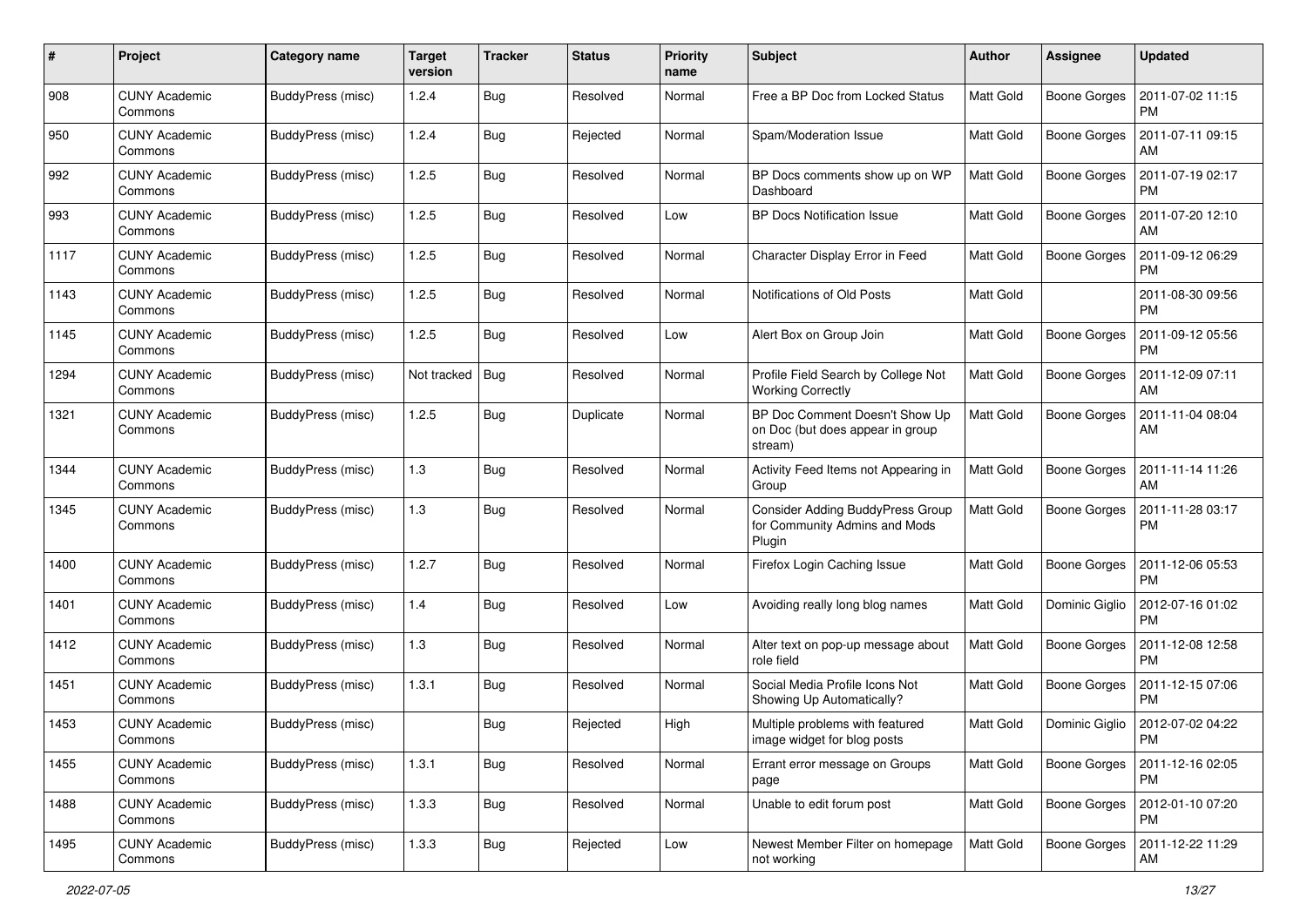| #    | Project                         | <b>Category name</b> | <b>Target</b><br>version | <b>Tracker</b> | <b>Status</b> | <b>Priority</b><br>name | <b>Subject</b>                                                      | <b>Author</b>    | <b>Assignee</b>     | <b>Updated</b>                |
|------|---------------------------------|----------------------|--------------------------|----------------|---------------|-------------------------|---------------------------------------------------------------------|------------------|---------------------|-------------------------------|
| 1498 | <b>CUNY Academic</b><br>Commons | BuddyPress (misc)    | 1.3.3                    | <b>Bug</b>     | Resolved      | Normal                  | Non-Logged in User Redirect Feature<br>not working                  | <b>Matt Gold</b> | Boone Gorges        | 2012-01-11 04:57<br><b>PM</b> |
| 1503 | <b>CUNY Academic</b><br>Commons | BuddyPress (misc)    | 1.3.3                    | Bug            | Resolved      | Normal                  | File list not showing file descriptions                             | <b>Matt Gold</b> | Boone Gorges        | 2012-01-10 07:28<br><b>PM</b> |
| 1545 | <b>CUNY Academic</b><br>Commons | BuddyPress (misc)    | 1.3.5                    | <b>Bug</b>     | Resolved      | Normal                  | Problem with BP Doc Comment Edit<br>Icon in Forums                  | <b>Matt Gold</b> | <b>Boone Gorges</b> | 2012-01-16 06:14<br><b>PM</b> |
| 1546 | <b>CUNY Academic</b><br>Commons | BuddyPress (misc)    | 1.3.5                    | <b>Bug</b>     | Resolved      | Low                     | Unable to view comparative<br>document history in BP Docs           | <b>Matt Gold</b> | Boone Gorges        | 2012-01-17 06:13<br><b>PM</b> |
| 1555 | <b>CUNY Academic</b><br>Commons | BuddyPress (misc)    | 1.3.6                    | Bug            | Resolved      | Low                     | Sticky forum post shows up twice in<br>post listings                | <b>Matt Gold</b> | Boone Gorges        | 2012-02-08 06:44<br><b>PM</b> |
| 1558 | <b>CUNY Academic</b><br>Commons | BuddyPress (misc)    | 1.3.6                    | Bug            | Resolved      | Normal                  | Login Issues                                                        | Matt Gold        | Boone Gorges        | 2012-02-08 06:40<br><b>PM</b> |
| 1568 | <b>CUNY Academic</b><br>Commons | BuddyPress (misc)    | Not tracked              | Bug            | Resolved      | Normal                  | Member reports problem with email<br>notifications                  | Matt Gold        |                     | 2012-02-28 10:51<br>AM        |
| 1571 | <b>CUNY Academic</b><br>Commons | BuddyPress (misc)    | 1.3.6                    | Bug            | Resolved      | Low                     | Non-CUNY Sign-Up Code Pages<br>Published                            | <b>Matt Gold</b> | <b>Boone Gorges</b> | 2012-02-08 04:46<br><b>PM</b> |
| 1614 | <b>CUNY Academic</b><br>Commons | BuddyPress (misc)    | 1.3.11                   | <b>Bug</b>     | Resolved      | Normal                  | Non-CUNY Sign-Up Code<br>Disappears After Creation                  | Matt Gold        | <b>Boone Gorges</b> | 2012-04-05 01:50<br>AM        |
| 1616 | <b>CUNY Academic</b><br>Commons | BuddyPress (misc)    | 1.3.7                    | <b>Bug</b>     | Resolved      | Low                     | BP Docs timeout issue                                               | <b>Matt Gold</b> | <b>Boone Gorges</b> | 2012-02-21 03:23<br><b>PM</b> |
| 1657 | <b>CUNY Academic</b><br>Commons | BuddyPress (misc)    | 1.3.10                   | Bug            | Resolved      | Normal                  | Caching Issues                                                      | Matt Gold        |                     | 2012-04-04 10:17<br>AM        |
| 1672 | <b>CUNY Academic</b><br>Commons | BuddyPress (misc)    | 1.3.11                   | <b>Bug</b>     | Resolved      | Normal                  | Activity replies in groups                                          | Matt Gold        | Boone Gorges        | 2012-04-04 09:37<br>AM        |
| 1784 | <b>CUNY Academic</b><br>Commons | BuddyPress (misc)    | 1.3.11                   | <b>Bug</b>     | Resolved      | Normal                  | Date/Content Problems on Forum<br>digest emails                     | <b>Matt Gold</b> | Boone Gorges        | 2012-04-03 08:28<br><b>PM</b> |
| 1794 | <b>CUNY Academic</b><br>Commons | BuddyPress (misc)    | 1.3.10                   | Bug            | Resolved      | Normal                  | Remove "Notice anything new"<br>notification                        | <b>Matt Gold</b> | Boone Gorges        | 2012-03-29 09:45<br><b>PM</b> |
| 1859 | <b>CUNY Academic</b><br>Commons | BuddyPress (misc)    | 1.3.13                   | <b>Bug</b>     | Resolved      | Low                     | Orthographical error on page in the<br>sign-up process              | Matt Gold        | Boone Gorges        | 2012-05-02 11:43<br>AM        |
| 1881 | <b>CUNY Academic</b><br>Commons | BuddyPress (misc)    | 1.3.13                   | <b>Bug</b>     | Resolved      | Low                     | Double forum notification received                                  | <b>Matt Gold</b> | Boone Gorges        | 2012-05-22 02:51<br><b>PM</b> |
| 1953 | <b>CUNY Academic</b><br>Commons | BuddyPress (misc)    | 1.3.15                   | Bug            | Resolved      | Normal                  | Email forum notification formatting<br>issue                        | <b>Matt Gold</b> | Boone Gorges        | 2012-06-21 03:32<br><b>PM</b> |
| 1979 | <b>CUNY Academic</b><br>Commons | BuddyPress (misc)    | 1.4                      | Bug            | Rejected      | Normal                  | Received two notifications of an<br>activity update                 | Matt Gold        | Boone Gorges        | 2012-07-12 10:43<br>AM        |
| 1990 | CUNY Academic<br>Commons        | BuddyPress (misc)    | 1.3.17                   | <b>Bug</b>     | Resolved      | Low                     | In Forum post list, member avatar<br>partially obscures member name | <b>Matt Gold</b> | Boone Gorges        | 2012-07-29 08:42<br>PM        |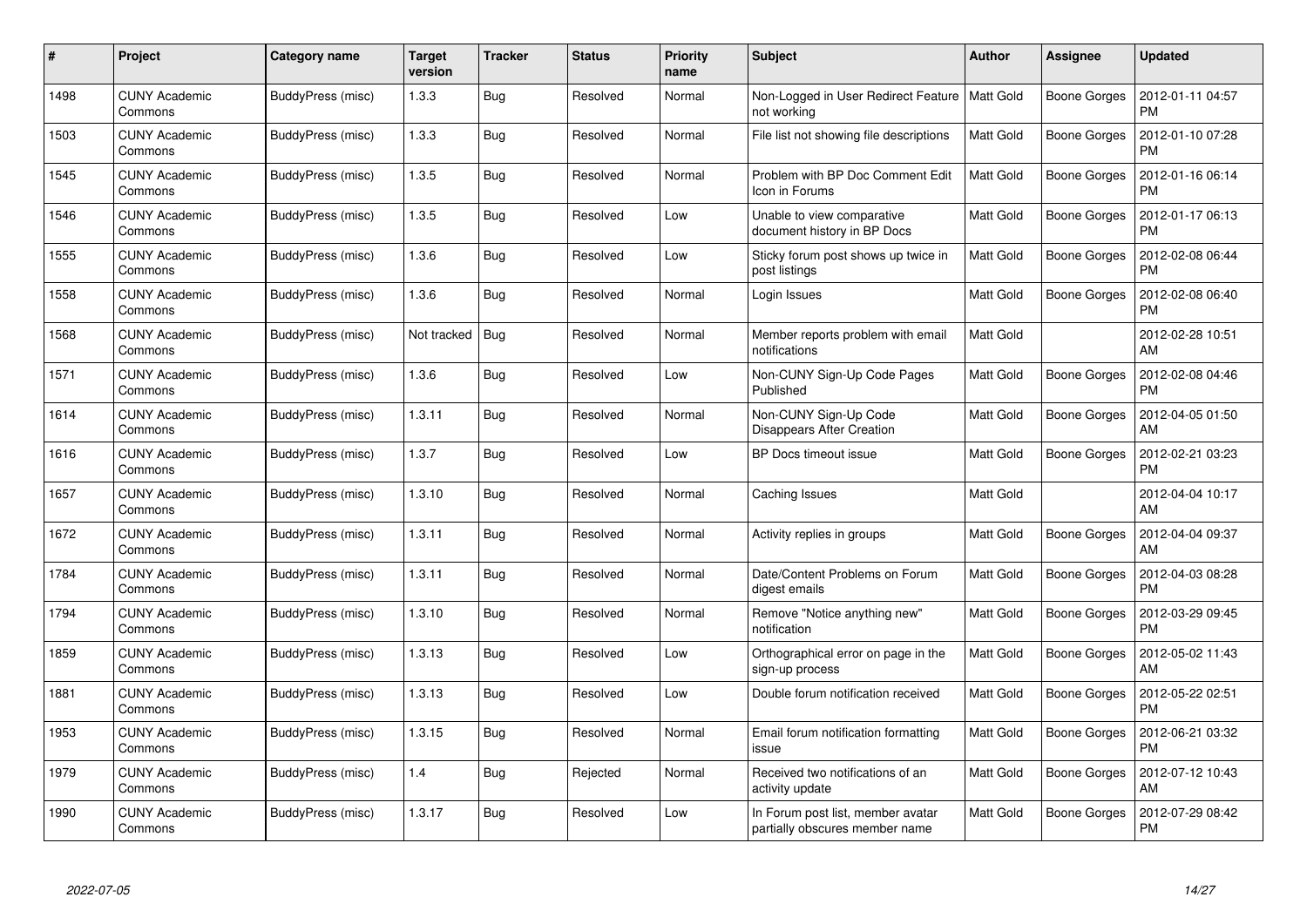| #    | Project                         | Category name     | Target<br>version | <b>Tracker</b> | <b>Status</b> | <b>Priority</b><br>name | <b>Subject</b>                                                                      | Author           | Assignee            | <b>Updated</b>                |
|------|---------------------------------|-------------------|-------------------|----------------|---------------|-------------------------|-------------------------------------------------------------------------------------|------------------|---------------------|-------------------------------|
| 1997 | <b>CUNY Academic</b><br>Commons | BuddyPress (misc) | 1.4.6             | <b>Bug</b>     | Resolved      | Normal                  | Forum post notification didn't indicate<br>image attachments                        | <b>Matt Gold</b> | <b>Boone Gorges</b> | 2012-09-23 05:03<br><b>PM</b> |
| 2014 | <b>CUNY Academic</b><br>Commons | BuddyPress (misc) | 1.5               | Bug            | Resolved      | Normal                  | Improper margins on Members<br>Directory                                            | <b>Matt Gold</b> | Dominic Giglio      | 2012-12-18 10:37<br>AM        |
| 2037 | <b>CUNY Academic</b><br>Commons | BuddyPress (misc) | 1.4.5             | <b>Bug</b>     | Resolved      | Normal                  | Special Character shows up in RBE<br>post                                           | <b>Matt Gold</b> | Raymond Hoh         | 2012-09-17 07:12<br><b>PM</b> |
| 2040 | <b>CUNY Academic</b><br>Commons | BuddyPress (misc) | 1.4.2             | Bug            | Resolved      | Normal                  | RBE on BP Docs Edits?                                                               | Matt Gold        | Boone Gorges        | 2012-08-14 08:13<br>AM        |
| 2041 | <b>CUNY Academic</b><br>Commons | BuddyPress (misc) | 1.4.2             | Bug            | Resolved      | Low                     | Vertical Alignment on BP Doc<br>"delete" hoverlink                                  | Matt Gold        | <b>Boone Gorges</b> | 2012-08-13 10:54<br><b>PM</b> |
| 2045 | <b>CUNY Academic</b><br>Commons | BuddyPress (misc) |                   | Bug            | Duplicate     | Normal                  | Double Post/RBE Notification                                                        | <b>Matt Gold</b> | Boone Gorges        | 2012-08-15 08:53<br>AM        |
| 2046 | <b>CUNY Academic</b><br>Commons | BuddyPress (misc) | 1.4.3             | <b>Bug</b>     | Resolved      | High                    | <b>RBE Delayed Post</b>                                                             | <b>Matt Gold</b> | Raymond Hoh         | 2012-08-27 11:55<br>AM        |
| 2052 | <b>CUNY Academic</b><br>Commons | BuddyPress (misc) |                   | Bug            | Rejected      | Normal                  | <b>RBE Not Enabled?</b>                                                             | Matt Gold        | Boone Gorges        | 2012-08-18 09:16<br><b>PM</b> |
| 2057 | <b>CUNY Academic</b><br>Commons | BuddyPress (misc) | 1.4.3             | <b>Bug</b>     | Resolved      | Normal                  | Newest/Active/Popular Filters Not<br>working on Homepage List of<br>Groups, Members | <b>Matt Gold</b> | <b>Boone Gorges</b> | 2012-08-23 03:18<br><b>PM</b> |
| 2091 | <b>CUNY Academic</b><br>Commons | BuddyPress (misc) | Not tracked       | Bug            | Resolved      | Normal                  | <b>RBE Down</b>                                                                     | Matt Gold        | Raymond Hoh         | 2012-09-02 06:00<br><b>PM</b> |
| 2105 | <b>CUNY Academic</b><br>Commons | BuddyPress (misc) | 1.4.9             | <b>Bug</b>     | Resolved      | Normal                  | File name in a file uploaded to group<br>contains escape characters                 | Matt Gold        | Dominic Giglio      | 2012-11-01 12:02<br><b>PM</b> |
| 2116 | <b>CUNY Academic</b><br>Commons | BuddyPress (misc) | 1.4.31            | <b>Bug</b>     | Resolved      | Normal                  | Include failed message in RBE<br><b>Failure Notification</b>                        | <b>Matt Gold</b> | Raymond Hoh         | 2013-07-08 11:01<br><b>PM</b> |
| 2117 | <b>CUNY Academic</b><br>Commons | BuddyPress (misc) | 1.4.8             | Bug            | Resolved      | Normal                  | User reports double notification of<br>announcements                                | <b>Matt Gold</b> | Dominic Giglio      | 2012-10-22 09:37<br>AM        |
| 2121 | CUNY Academic<br>Commons        | BuddyPress (misc) | 1.4.6             | Bug            | Resolved      | Low                     | Email notification of forum post omits<br>hyperlinked word                          | <b>Matt Gold</b> | Boone Gorges        | 2012-09-30 09:05<br>AM        |
| 2129 | <b>CUNY Academic</b><br>Commons | BuddyPress (misc) | 1.4.6             | Bug            | Resolved      | Low                     | […]                                                                                 | <b>Matt Gold</b> | <b>Boone Gorges</b> | 2012-09-30 09:53<br>AM        |
| 2159 | <b>CUNY Academic</b><br>Commons | BuddyPress (misc) | 1.4.24            | Bug            | Resolved      | Normal                  | Page redirection after accepting<br>group invite                                    | <b>Matt Gold</b> | Dominic Giglio      | 2013-04-11 08:00<br>PM        |
| 2176 | <b>CUNY Academic</b><br>Commons | BuddyPress (misc) | 1.4.9             | <b>Bug</b>     | Rejected      | Normal                  | Page error upon accepting group<br>membership request                               | <b>Matt Gold</b> | Dominic Giglio      | 2012-11-01 09:48<br><b>PM</b> |
| 2188 | <b>CUNY Academic</b><br>Commons | BuddyPress (misc) | 1.4.9             | Bug            | Resolved      | Normal                  | Line Spacing/Breaks on BP Docs                                                      | Matt Gold        | Chris Stein         | 2012-11-01 03:15<br><b>PM</b> |
| 2191 | <b>CUNY Academic</b><br>Commons | BuddyPress (misc) | 1.4.10            | Bug            | Resolved      | Low                     | File upload to group doesn't register<br>as activity?                               | <b>Matt Gold</b> | Dominic Giglio      | 2012-11-11 09:28<br><b>PM</b> |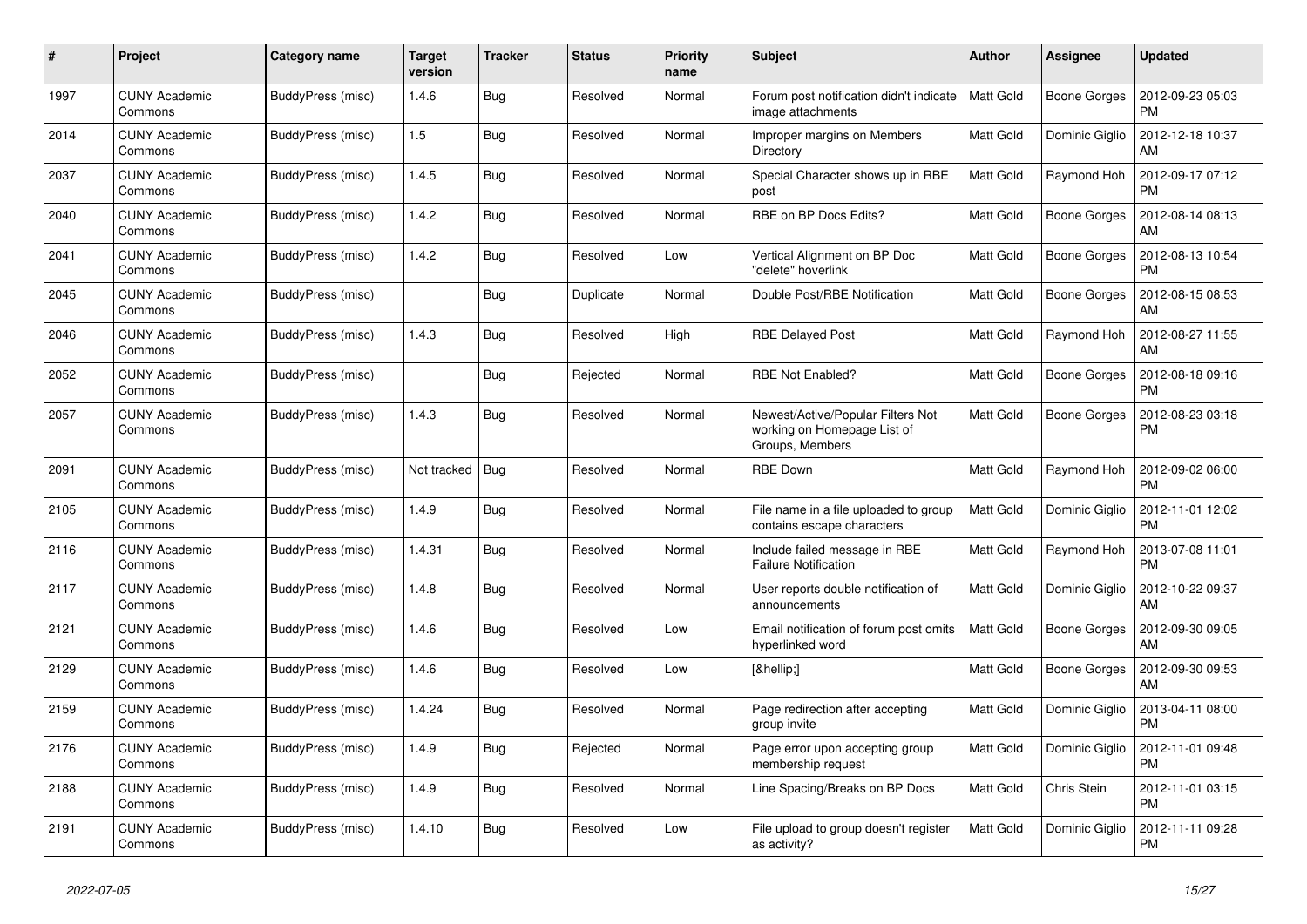| #    | Project                         | Category name     | <b>Target</b><br>version | <b>Tracker</b> | <b>Status</b> | <b>Priority</b><br>name | <b>Subject</b>                                                   | Author           | <b>Assignee</b>     | <b>Updated</b>                |
|------|---------------------------------|-------------------|--------------------------|----------------|---------------|-------------------------|------------------------------------------------------------------|------------------|---------------------|-------------------------------|
| 2220 | <b>CUNY Academic</b><br>Commons | BuddyPress (misc) | 1.4.11                   | <b>Bug</b>     | Resolved      | Low                     | Spacing error on BP Doc comments                                 | <b>Matt Gold</b> | Dominic Giglio      | 2012-11-20 03:47<br><b>PM</b> |
| 2221 | <b>CUNY Academic</b><br>Commons | BuddyPress (misc) |                          | Bug            | Duplicate     | Low                     | Spacing error on BP Doc comments                                 | <b>Matt Gold</b> | Boone Gorges        | 2012-10-30 10:03<br>AM        |
| 2251 | <b>CUNY Academic</b><br>Commons | BuddyPress (misc) | 1.4.13                   | <b>Bug</b>     | Resolved      | Low                     | From address of forum notifications                              | <b>Matt Gold</b> | Boone Gorges        | 2013-02-03 01:56<br><b>PM</b> |
| 2385 | <b>CUNY Academic</b><br>Commons | BuddyPress (misc) | 1.4.18                   | <b>Bug</b>     | Resolved      | Normal                  | Sitewide nav bar not appearing                                   | Matt Gold        | Boone Gorges        | 2013-01-24 10:21<br>AM        |
| 2387 | <b>CUNY Academic</b><br>Commons | BuddyPress (misc) | 1.4.19                   | <b>Bug</b>     | Resolved      | Low                     | File upload notifications contain<br>escape characters           | <b>Matt Gold</b> | <b>Boone Gorges</b> | 2013-02-11 02:21<br><b>PM</b> |
| 2415 | <b>CUNY Academic</b><br>Commons | BuddyPress (misc) | 1.4.19                   | Bug            | Resolved      | Normal                  | Remove "Popular" link on homepage<br>members widget              | <b>Matt Gold</b> | Boone Gorges        | 2013-02-12 10:05<br><b>PM</b> |
| 2479 | <b>CUNY Academic</b><br>Commons | BuddyPress (misc) | 1.4.21                   | Bug            | Resolved      | Urgent                  | Double posting, double notification of<br>message posted via RBE | Matt Gold        | Raymond Hoh         | 2013-04-09 02:04<br>AM        |
| 2519 | <b>CUNY Academic</b><br>Commons | BuddyPress (misc) |                          | Bug            | Rejected      | Low                     | User doesn't show up in site search                              | <b>Matt Gold</b> | Boone Gorges        | 2014-05-01 08:33<br><b>PM</b> |
| 2595 | <b>CUNY Academic</b><br>Commons | BuddyPress (misc) | 1.4.29                   | <b>Bug</b>     | Resolved      | Low                     | Group invitation script                                          | <b>Matt Gold</b> | Boone Gorges        | 2013-06-02 04:06<br><b>PM</b> |
| 2596 | <b>CUNY Academic</b><br>Commons | BuddyPress (misc) |                          | <b>Bug</b>     | Rejected      | Normal                  | Homepage Recent blog posts widget<br>display                     | Matt Gold        | <b>Boone Gorges</b> | 2013-05-23 10:50<br>PM        |
| 2691 | <b>CUNY Academic</b><br>Commons | BuddyPress (misc) |                          | Bug            | Rejected      | Normal                  | Problems inviting members to a<br>group                          | <b>Matt Gold</b> | Dominic Giglio      | 2015-01-02 03:12<br><b>PM</b> |
| 2706 | <b>CUNY Academic</b><br>Commons | BuddyPress (misc) | 1.6.4                    | <b>Bug</b>     | Resolved      | Normal                  | Problem sending group invitations                                | Matt Gold        | Boone Gorges        | 2014-05-18 11:36<br>AM        |
| 2712 | <b>CUNY Academic</b><br>Commons | BuddyPress (misc) | 1.5.0.1                  | <b>Bug</b>     | Resolved      | Normal                  | Font Size in BP Profile Menu Should<br>be Larger                 | <b>Matt Gold</b> | Boone Gorges        | 2013-08-23 04:36<br><b>PM</b> |
| 2714 | <b>CUNY Academic</b><br>Commons | BuddyPress (misc) | 1.5.0.1                  | Bug            | Resolved      | Normal                  | Font and Font Size Inconsistent in<br><b>Commons Profile</b>     | <b>Matt Gold</b> | <b>Boone Gorges</b> | 2013-08-23 04:17<br><b>PM</b> |
| 2729 | <b>CUNY Academic</b><br>Commons | BuddyPress (misc) | 1.5.0.2                  | <b>Bug</b>     | Resolved      | Urgent                  | Update Positions to Include Missing<br>Colleges                  | <b>Matt Gold</b> | Boone Gorges        | 2013-08-26 09:54<br>AM        |
| 2730 | <b>CUNY Academic</b><br>Commons | BuddyPress (misc) |                          | <b>Bug</b>     | Duplicate     | Normal                  | Limits on Publications Entry Field                               | <b>Matt Gold</b> | Boone Gorges        | 2013-08-29 09:36<br>AM        |
| 2735 | <b>CUNY Academic</b><br>Commons | BuddyPress (misc) | 1.5.1                    | Bug            | Resolved      | Normal                  | Profile Incorrectly Shortens About<br>You Field                  | <b>Matt Gold</b> | Boone Gorges        | 2013-08-28 11:36<br>AM        |
| 2737 | <b>CUNY Academic</b><br>Commons | BuddyPress (misc) | 1.5.0.2                  | Bug            | Resolved      | Urgent                  | CAC Not allowing CUNY Addresses<br>to Register                   | Matt Gold        | <b>Boone Gorges</b> | 2013-08-26 05:43<br><b>PM</b> |
| 2738 | CUNY Academic<br>Commons        | BuddyPress (misc) | 1.5.0.2                  | <b>Bug</b>     | Resolved      | High                    | Users Unable to Change Email<br><b>Address in Settings</b>       | <b>Matt Gold</b> | Boone Gorges        | 2013-08-28 09:05<br>PM        |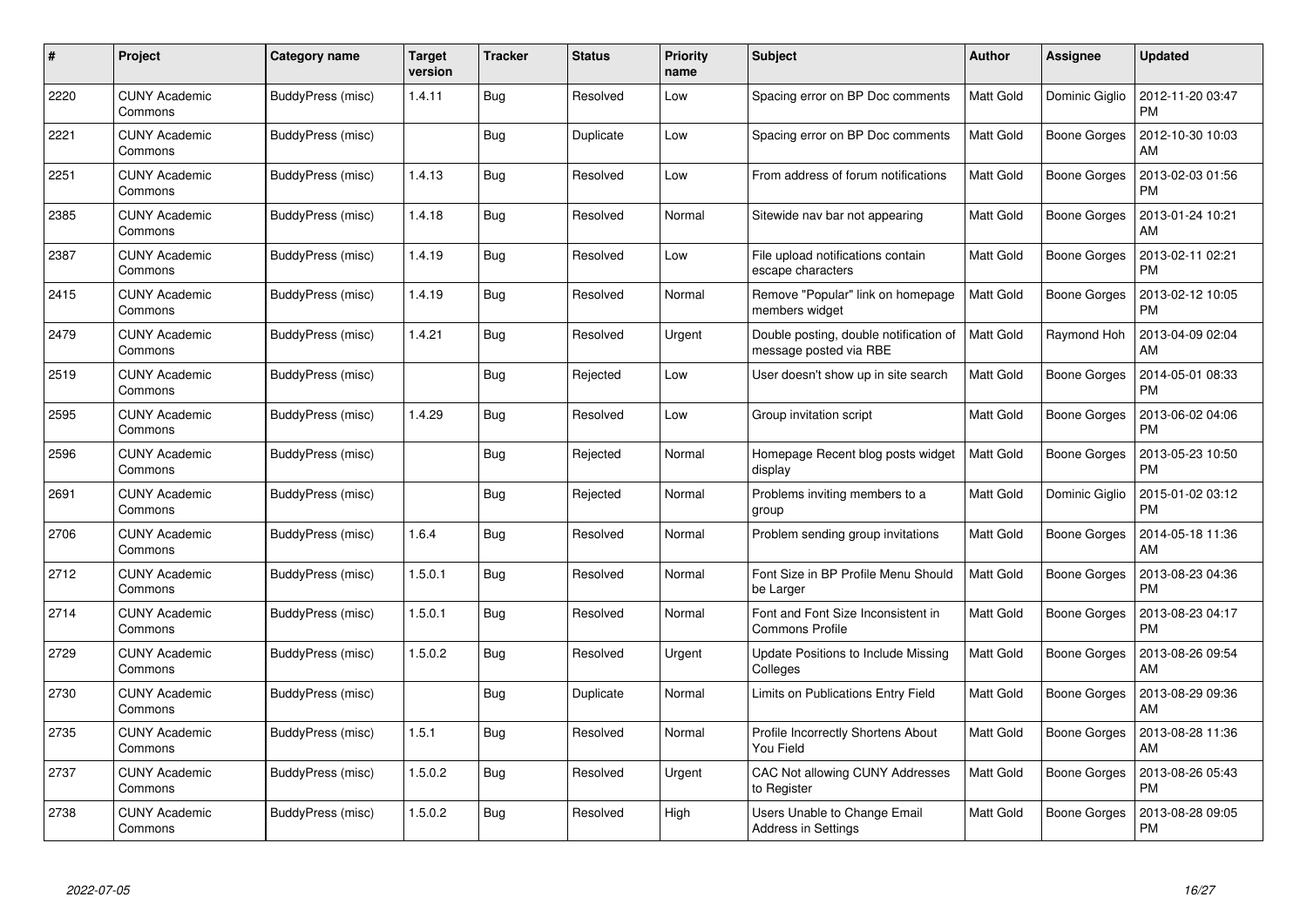| #    | Project                         | Category name     | Target<br>version | <b>Tracker</b> | <b>Status</b> | <b>Priority</b><br>name | <b>Subject</b>                                                                   | Author           | Assignee            | <b>Updated</b>                |
|------|---------------------------------|-------------------|-------------------|----------------|---------------|-------------------------|----------------------------------------------------------------------------------|------------------|---------------------|-------------------------------|
| 2755 | <b>CUNY Academic</b><br>Commons | BuddyPress (misc) | 1.5.1             | <b>Bug</b>     | Resolved      | Normal                  | Alphabetize list of colleges in<br>positions drop-down                           | <b>Matt Gold</b> | <b>Boone Gorges</b> | 2013-08-29 09:30<br>AM        |
| 2763 | <b>CUNY Academic</b><br>Commons | BuddyPress (misc) |                   | Bug            | Rejected      | Normal                  | Send Invites Page Hang                                                           | <b>Matt Gold</b> | Boone Gorges        | 2013-08-29 09:33<br>АM        |
| 2775 | <b>CUNY Academic</b><br>Commons | BuddyPress (misc) | 1.5.1.1           | <b>Bug</b>     | Resolved      | High                    | Add Lehman College to List of<br><b>Colleges in Profiles</b>                     | <b>Matt Gold</b> | Boone Gorges        | 2013-09-06 04:40<br><b>PM</b> |
| 2776 | <b>CUNY Academic</b><br>Commons | BuddyPress (misc) | 1.5.2             | <b>Bug</b>     | Resolved      | Normal                  | Change Name of SPS in College list                                               | <b>Matt Gold</b> | <b>Boone Gorges</b> | 2013-09-11 08:19<br><b>PM</b> |
| 2785 | <b>CUNY Academic</b><br>Commons | BuddyPress (misc) | Not tracked       | Bug            | Resolved      | Normal                  | Don't see cuny.is shortlink for myself                                           | <b>Matt Gold</b> | Boone Gorges        | 2013-09-12 10:56<br>AM        |
| 2786 | <b>CUNY Academic</b><br>Commons | BuddyPress (misc) | 1.5.3             | Bug            | Resolved      | Normal                  | Move position of close window<br>checkbox on overlay                             | <b>Matt Gold</b> | Boone Gorges        | 2013-09-19 12:07<br><b>PM</b> |
| 2791 | <b>CUNY Academic</b><br>Commons | BuddyPress (misc) | 1.5.19            | <b>Bug</b>     | Rejected      | Normal                  | Modify yellow profile bar alert                                                  | <b>Matt Gold</b> | Chris Stein         | 2014-02-21 03:52<br><b>PM</b> |
| 2795 | <b>CUNY Academic</b><br>Commons | BuddyPress (misc) | 1.6               | Bug            | Resolved      | Normal                  | Friendship Request Acceptance<br>interface                                       | <b>Matt Gold</b> | Chris Stein         | 2014-03-27 03:07<br><b>PM</b> |
| 2798 | <b>CUNY Academic</b><br>Commons | BuddyPress (misc) | 1.5.4             | Bug            | Resolved      | Normal                  | IE10 Profile Display Errors                                                      | <b>Matt Gold</b> | Raymond Hoh         | 2013-09-25 03:33<br><b>PM</b> |
| 2816 | <b>CUNY Academic</b><br>Commons | BuddyPress (misc) | Future<br>release | Bug            | Resolved      | Normal                  | Double posting/email notification                                                | <b>Matt Gold</b> | Raymond Hoh         | 2013-11-01 08:04<br><b>PM</b> |
| 2821 | <b>CUNY Academic</b><br>Commons | BuddyPress (misc) |                   | Bug            | Duplicate     | Normal                  | RBE attempted double posts                                                       | Matt Gold        | Raymond Hoh         | 2013-10-11 01:53<br><b>PM</b> |
| 2827 | <b>CUNY Academic</b><br>Commons | BuddyPress (misc) |                   | Bug            | Duplicate     | Normal                  | Double email notification                                                        | <b>Matt Gold</b> | Raymond Hoh         | 2013-10-11 01:53<br><b>PM</b> |
| 2845 | <b>CUNY Academic</b><br>Commons | BuddyPress (misc) | 1.5.7             | Bug            | Resolved      | Normal                  | Anchor errors with bp activity items<br>created from associated blog<br>postings | <b>Matt Gold</b> | Boone Gorges        | 2013-11-01 08:15<br><b>PM</b> |
| 2857 | <b>CUNY Academic</b><br>Commons | BuddyPress (misc) | Not tracked       | Bug            | Resolved      | Normal                  | Double posting via RBE                                                           | <b>Matt Gold</b> | Boone Gorges        | 2013-11-01 02:55<br><b>PM</b> |
| 2858 | <b>CUNY Academic</b><br>Commons | BuddyPress (misc) | 1.5.7             | <b>Bug</b>     | Resolved      | Normal                  | […] redux                                                                        | <b>Matt Gold</b> | <b>Boone Gorges</b> | 2013-10-30 10:08<br><b>PM</b> |
| 2892 | <b>CUNY Academic</b><br>Commons | BuddyPress (misc) |                   | Bug            | Rejected      | High                    | Commons homepage - blog column                                                   | Matt Gold        | <b>Boone Gorges</b> | 2013-11-14 01:00<br><b>PM</b> |
| 2906 | <b>CUNY Academic</b><br>Commons | BuddyPress (misc) | 1.5.10            | Bug            | Resolved      | Normal                  | Unable to delete file attachment from<br>forum post                              | <b>Matt Gold</b> | Boone Gorges        | 2013-12-01 09:35<br><b>PM</b> |
| 2922 | <b>CUNY Academic</b><br>Commons | BuddyPress (misc) |                   | <b>Bug</b>     | Rejected      | Normal                  | Unconfirmed Plugin error - user could<br>not be activated                        | <b>Matt Gold</b> | <b>Boone Gorges</b> | 2013-12-10 04:47<br><b>PM</b> |
| 2944 | <b>CUNY Academic</b><br>Commons | BuddyPress (misc) | 1.5.13            | Bug            | Resolved      | Normal                  | Long load time on send invites group<br>pages                                    | <b>Matt Gold</b> | Boone Gorges        | 2014-01-02 02:50<br><b>PM</b> |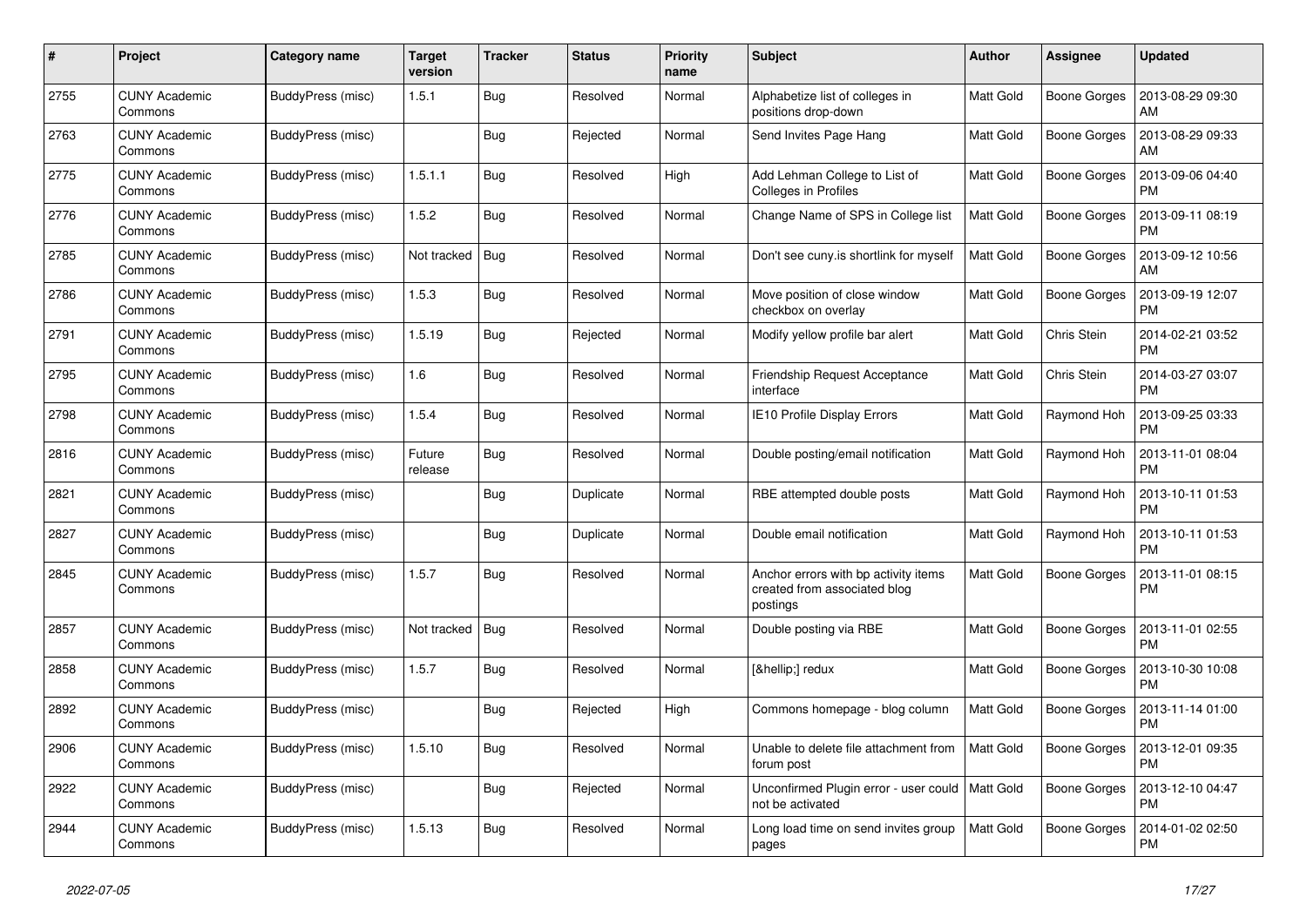| #     | Project                         | <b>Category name</b> | <b>Target</b><br>version | <b>Tracker</b> | <b>Status</b> | <b>Priority</b><br>name | <b>Subject</b>                                                                                         | <b>Author</b>    | Assignee            | <b>Updated</b>                |
|-------|---------------------------------|----------------------|--------------------------|----------------|---------------|-------------------------|--------------------------------------------------------------------------------------------------------|------------------|---------------------|-------------------------------|
| 2979  | <b>CUNY Academic</b><br>Commons | BuddyPress (misc)    |                          | Bug            | Resolved      | Normal                  | Frame error in Invite Anyone                                                                           | <b>Matt Gold</b> | <b>Boone Gorges</b> | 2014-01-29 03:53<br><b>PM</b> |
| 3058  | <b>CUNY Academic</b><br>Commons | BuddyPress (misc)    | 1.5.18.1                 | <b>Bug</b>     | Resolved      | Urgent                  | Main navigation bar not working                                                                        | <b>Matt Gold</b> | Boone Gorges        | 2014-02-21 09:28<br>AM        |
| 3190  | <b>CUNY Academic</b><br>Commons | BuddyPress (misc)    | 1.6.3                    | <b>Bug</b>     | Resolved      | Normal                  | Mention link on Member Profile<br>Leads to SiteWide activity stream                                    | <b>Matt Gold</b> | Boone Gorges        | 2014-05-12 02:53<br><b>PM</b> |
| 3219  | <b>CUNY Academic</b><br>Commons | BuddyPress (misc)    | 1.6.7                    | Bug            | Resolved      | Normal                  | new groupblog post emails not<br>being sent as HTML                                                    | <b>Matt Gold</b> | Raymond Hoh         | 2014-06-23 08:36<br>AM        |
| 3293  | <b>CUNY Academic</b><br>Commons | BuddyPress (misc)    |                          | <b>Bug</b>     | Rejected      | Normal                  | 'Page Not Found' Message Received<br>After Clicking on View/Reply Link in<br><b>Email Notification</b> | <b>Matt Gold</b> | <b>Boone Gorges</b> | 2014-07-02 08:47<br><b>PM</b> |
| 3343  | CUNY Academic<br>Commons        | BuddyPress (misc)    | 1.6.11                   | Bug            | Resolved      | Low                     | Minor Email display error                                                                              | <b>Matt Gold</b> | <b>Boone Gorges</b> | 2014-08-01 10:01<br>AM        |
| 3809  | <b>CUNY Academic</b><br>Commons | BuddyPress (misc)    | 1.7.17                   | Bug            | Resolved      | Normal                  | BuddyPress member filters not<br>working correctly                                                     | <b>Matt Gold</b> | Matt Gold           | 2015-03-22 01:03<br>AM        |
| 3853  | <b>CUNY Academic</b><br>Commons | BuddyPress (misc)    | 1.7.16                   | <b>Bug</b>     | Resolved      | High                    | Post erroneously ascribed to wrong<br>author in activity feed                                          | <b>Matt Gold</b> | Raymond Hoh         | 2015-03-21 01:13<br><b>PM</b> |
| 3995  | <b>CUNY Academic</b><br>Commons | BuddyPress (misc)    | Not tracked              | Bug            | Resolved      | Normal                  | Possible People Page filter error                                                                      | <b>Matt Gold</b> | Boone Gorges        | 2015-04-16 07:51<br>AM        |
| 10209 | <b>CUNY Academic</b><br>Commons | BuddyPress (misc)    | 1.13.8                   | Bug            | Resolved      | Normal                  | Additional login prompt                                                                                | <b>Matt Gold</b> | Raymond Hoh         | 2018-08-29 03:23<br><b>PM</b> |
| 11209 | <b>CUNY Academic</b><br>Commons | BuddyPress (misc)    | 1.14.11                  | Bug            | Resolved      | Normal                  | Activity timestamp errors                                                                              | Matt Gold        | Raymond Hoh         | 2019-04-23 12:27<br><b>PM</b> |
| 12353 | <b>CUNY Academic</b><br>Commons | BuddyPress (misc)    | Not tracked              | <b>Bug</b>     | Abandoned     | Normal                  | Member filtering not working                                                                           | Matt Gold        | <b>Boone Gorges</b> | 2020-03-10 11:14<br>AM        |
| 15228 | <b>CUNY Academic</b><br>Commons | BuddyPress (misc)    | 1.19.3                   | Bug            | Resolved      | Normal                  | Broken site icon in "Sites Across"<br><b>CUNY Listing</b>                                              | <b>Matt Gold</b> | Raymond Hoh         | 2022-01-26 07:48<br><b>PM</b> |
| 31    | CUNY Academic<br>Commons        | BuddyPress (misc)    |                          | Feature        | Resolved      | Low                     | Upgrade to BuddyPress 1.1                                                                              | <b>Matt Gold</b> | Boone Gorges        | 2009-12-08 04:00<br><b>PM</b> |
| 32    | <b>CUNY Academic</b><br>Commons | BuddyPress (misc)    | 1.1                      | Feature        | Resolved      | Low                     | Add BP External Group Blogs Plugin                                                                     | <b>Matt Gold</b> | <b>Boone Gorges</b> | 2010-10-06 05:12<br><b>PM</b> |
| 34    | <b>CUNY Academic</b><br>Commons | BuddyPress (misc)    |                          | Feature        | Resolved      | Low                     | Create Privacy Settings for Profile<br>Data                                                            | <b>Matt Gold</b> | Boone Gorges        | 2010-05-11 06:52<br><b>PM</b> |
| 36    | <b>CUNY Academic</b><br>Commons | BuddyPress (misc)    | 1.1                      | Feature        | Resolved      | Normal                  | Digest Version of Group Forums<br><b>Notification Plugin</b>                                           | Matt Gold        | Boone Gorges        | 2010-09-26 11:10<br>AM        |
| 37    | <b>CUNY Academic</b><br>Commons | BuddyPress (misc)    |                          | Feature        | Resolved      | Low                     | Move Member Search up on Member<br>page                                                                | <b>Matt Gold</b> | <b>Boone Gorges</b> | 2009-12-07 08:20<br>AM        |
| 50    | <b>CUNY Academic</b><br>Commons | BuddyPress (misc)    |                          | Feature        | Resolved      | Low                     | Give Group Moderators Additional<br>Privileges                                                         | <b>Matt Gold</b> | <b>Boone Gorges</b> | 2009-12-08 02:23<br>PM        |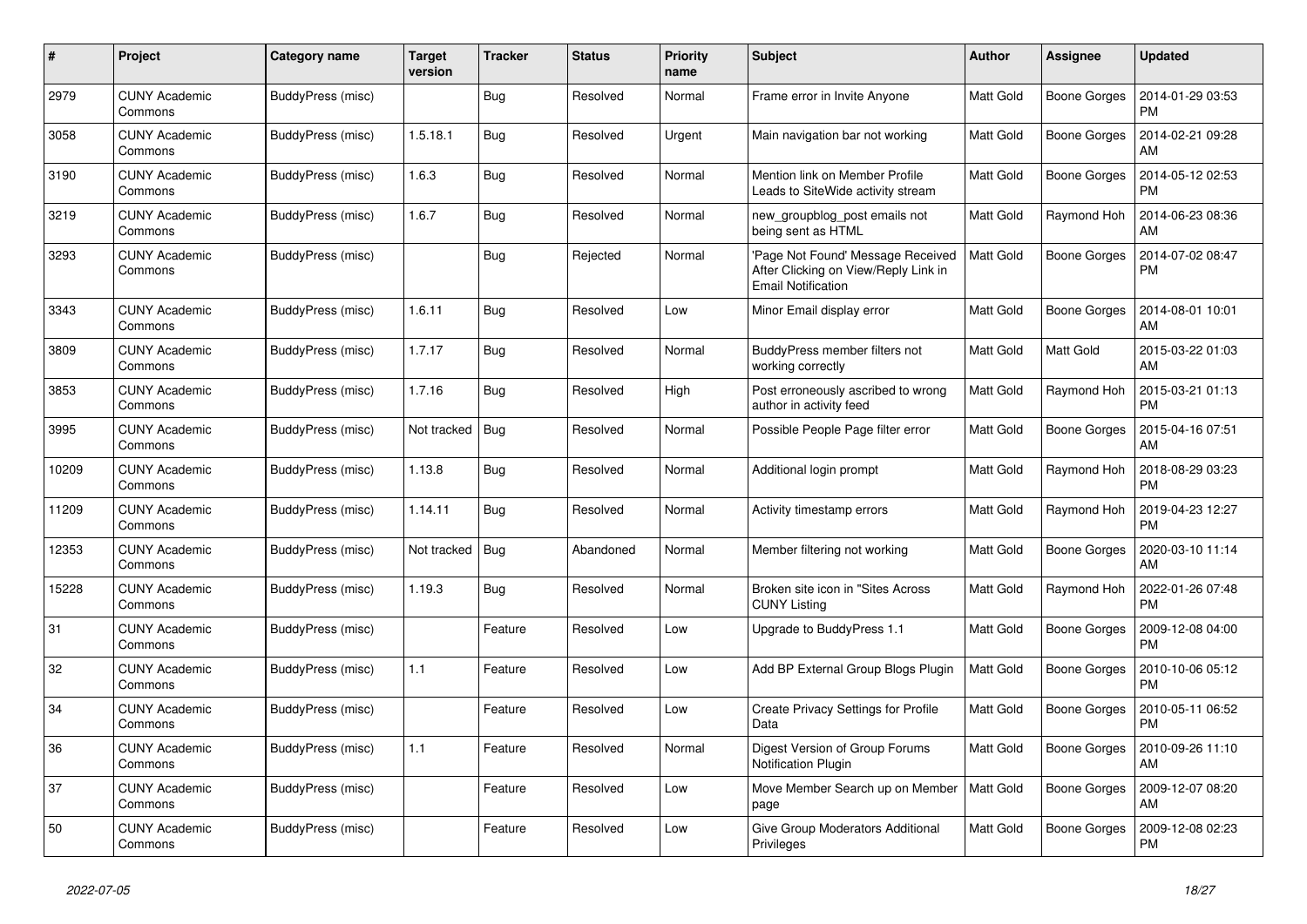| #   | Project                         | Category name     | <b>Target</b><br>version | <b>Tracker</b> | <b>Status</b> | <b>Priority</b><br>name | <b>Subject</b>                                                                                    | Author           | Assignee            | <b>Updated</b>                |
|-----|---------------------------------|-------------------|--------------------------|----------------|---------------|-------------------------|---------------------------------------------------------------------------------------------------|------------------|---------------------|-------------------------------|
| 55  | <b>CUNY Academic</b><br>Commons | BuddyPress (misc) |                          | Feature        | Resolved      | Low                     | Length of RSS feed on News page                                                                   | <b>Matt Gold</b> | <b>Boone Gorges</b> | 2009-10-22 10:32<br>AM        |
| 64  | CUNY Academic<br>Commons        | BuddyPress (misc) |                          | Feature        | Resolved      | Normal                  | Create links to file attachments in BP<br>Forum Subscription Plugin                               | <b>Matt Gold</b> | Boone Gorges        | 2009-12-10 01:29<br><b>PM</b> |
| 66  | <b>CUNY Academic</b><br>Commons | BuddyPress (misc) |                          | Feature        | Resolved      | Normal                  | Remove "Popular" listing from<br><b>Members Widget</b>                                            | <b>Matt Gold</b> | Boone Gorges        | 2009-11-18 09:20<br>AM        |
| 67  | <b>CUNY Academic</b><br>Commons | BuddyPress (misc) |                          | Feature        | Resolved      | Low                     | Who's Online                                                                                      | <b>Matt Gold</b> | Boone Gorges        | 2009-12-08 07:33<br><b>PM</b> |
| 120 | <b>CUNY Academic</b><br>Commons | BuddyPress (misc) | 1.4                      | Feature        | Resolved      | Normal                  | <b>Consider Adding Privacy Options</b><br>Plugin for Profiles                                     | <b>Matt Gold</b> | Boone Gorges        | 2015-11-12 01:02<br>AM        |
| 157 | CUNY Academic<br>Commons        | BuddyPress (misc) | Not tracked              | Feature        | Rejected      | Normal                  | Conduct a review of BuddyPress<br>plugins                                                         | <b>Matt Gold</b> | Boone Gorges        | 2016-01-26 12:16<br>AM        |
| 177 | <b>CUNY Academic</b><br>Commons | BuddyPress (misc) |                          | Feature        | Resolved      | Normal                  | Allow members to edit forum posts                                                                 | Matt Gold        | Boone Gorges        | 2010-05-11 10:01<br><b>PM</b> |
| 188 | <b>CUNY Academic</b><br>Commons | BuddyPress (misc) |                          | Feature        | Resolved      | Low                     | Allow Group Documents to be Sorted<br>by Date                                                     | <b>Matt Gold</b> | Boone Gorges        | 2010-05-11 10:14<br>PM        |
| 193 | CUNY Academic<br>Commons        | BuddyPress (misc) | 1.1                      | Feature        | Rejected      | Low                     | Replace "Kick and Ban" terminology<br>on group member admin page with<br>kinder, gentler language | <b>Matt Gold</b> | Boone Gorges        | 2010-07-22 02:38<br><b>PM</b> |
| 212 | <b>CUNY Academic</b><br>Commons | BuddyPress (misc) |                          | Feature        | Resolved      | High                    | Create a way for group members to<br>send out email announcements                                 | <b>Matt Gold</b> | <b>Boone Gorges</b> | 2010-05-12 10:11<br>AM        |
| 218 | <b>CUNY Academic</b><br>Commons | BuddyPress (misc) |                          | Feature        | Resolved      | Normal                  | Who's Online listing on homepage                                                                  | <b>Matt Gold</b> | Boone Gorges        | 2010-05-20 05:49<br>PM        |
| 224 | <b>CUNY Academic</b><br>Commons | BuddyPress (misc) |                          | Feature        | Resolved      | Low                     | Sort Group Documents                                                                              | <b>Matt Gold</b> | Boone Gorges        | 2010-05-11 07:36<br><b>PM</b> |
| 229 | <b>CUNY Academic</b><br>Commons | BuddyPress (misc) | Future<br>release        | Feature        | Rejected      | Low                     | Text color on BP elements                                                                         | <b>Matt Gold</b> | Chris Stein         | 2010-08-26 04:26<br><b>PM</b> |
| 231 | <b>CUNY Academic</b><br>Commons | BuddyPress (misc) |                          | Feature        | Resolved      | Normal                  | Select from all groups on email<br>invites                                                        | <b>Matt Gold</b> | Boone Gorges        | 2010-05-12 10:08<br>AM        |
| 233 | <b>CUNY Academic</b><br>Commons | BuddyPress (misc) | 1.0                      | Feature        | Resolved      | Low                     | Add time limit to forum post editing<br>capabilities                                              | <b>Matt Gold</b> | Boone Gorges        | 2010-08-29 02:09<br><b>PM</b> |
| 237 | <b>CUNY Academic</b><br>Commons | BuddyPress (misc) |                          | Feature        | Resolved      | Low                     | Change Subject Line of Emailed<br>Group Updates                                                   | <b>Matt Gold</b> | Boone Gorges        | 2010-05-12 11:24<br>AM        |
| 238 | <b>CUNY Academic</b><br>Commons | BuddyPress (misc) |                          | Feature        | Resolved      | Low                     | Change Subject Line of Group<br><b>Document Emails</b>                                            | <b>Matt Gold</b> | Boone Gorges        | 2010-05-12 11:27<br>AM        |
| 254 | <b>CUNY Academic</b><br>Commons | BuddyPress (misc) |                          | Feature        | Resolved      | Normal                  | Move "Upload a New Document" link                                                                 | <b>Matt Gold</b> | Boone Gorges        | 2010-06-22 06:53<br><b>PM</b> |
| 257 | <b>CUNY Academic</b><br>Commons | BuddyPress (misc) | 1.1                      | Feature        | Resolved      | Normal                  | Add avatar dimensions to the Change   Matt Gold<br>Avatar page.                                   |                  | Chris Stein         | 2010-11-16 03:58<br><b>PM</b> |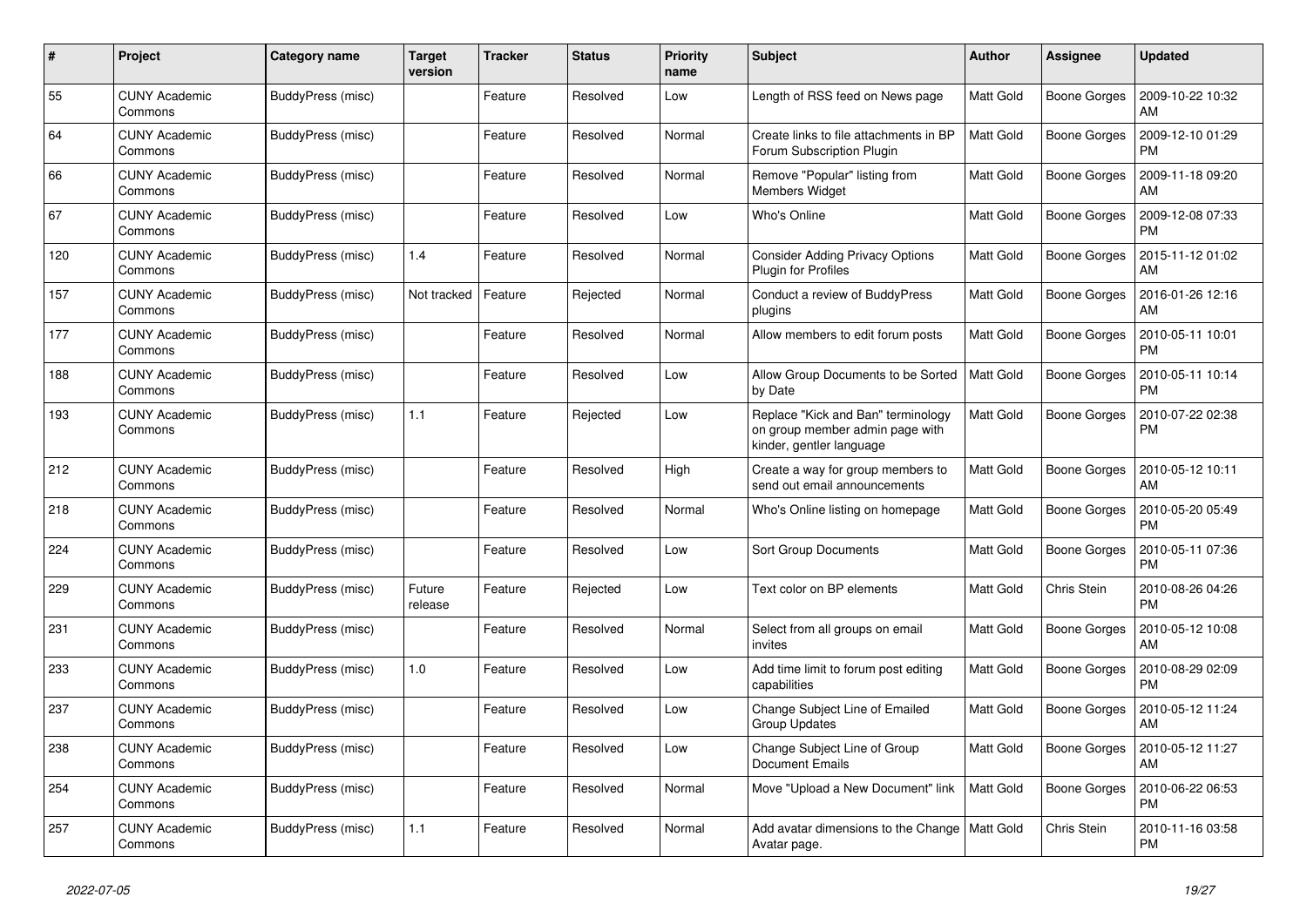| #   | Project                         | Category name     | <b>Target</b><br>version | <b>Tracker</b> | <b>Status</b> | <b>Priority</b><br>name | <b>Subject</b>                                                                                                               | <b>Author</b>    | <b>Assignee</b>     | <b>Updated</b>                |
|-----|---------------------------------|-------------------|--------------------------|----------------|---------------|-------------------------|------------------------------------------------------------------------------------------------------------------------------|------------------|---------------------|-------------------------------|
| 258 | <b>CUNY Academic</b><br>Commons | BuddyPress (misc) | 1.0                      | Feature        | Resolved      | Normal                  | Remove posting text box on group<br>homepages                                                                                | <b>Matt Gold</b> | <b>Boone Gorges</b> | 2010-08-23 04:09<br><b>PM</b> |
| 259 | <b>CUNY Academic</b><br>Commons | BuddyPress (misc) |                          | Feature        | Resolved      | Normal                  | Send group document description<br>with email notification                                                                   | Matt Gold        | <b>Boone Gorges</b> | 2010-06-24 03:46<br><b>PM</b> |
| 261 | <b>CUNY Academic</b><br>Commons | BuddyPress (misc) |                          | Feature        | Resolved      | Normal                  | Add "more groups" and "more blogs"<br>and "more members" links to<br>homepage under lists of recently<br>active groups/blogs | <b>Matt Gold</b> | <b>Boone Gorges</b> | 2010-06-24 03:44<br><b>PM</b> |
| 281 | <b>CUNY Academic</b><br>Commons | BuddyPress (misc) | 1.1                      | Feature        | Resolved      | Low                     | Change "Kick and Ban" terminology<br>in Group Interface                                                                      | Matt Gold        | <b>Boone Gorges</b> | 2010-09-08 06:14<br><b>PM</b> |
| 282 | CUNY Academic<br>Commons        | BuddyPress (misc) | 1.1                      | Feature        | Resolved      | Normal                  | Alter "Kick and Ban" Group<br>Functionality                                                                                  | <b>Matt Gold</b> | <b>Boone Gorges</b> | 2010-09-08 06:14<br><b>PM</b> |
| 291 | <b>CUNY Academic</b><br>Commons | BuddyPress (misc) | Future<br>release        | Feature        | Rejected      | Normal                  | Add Chat/IM functionality                                                                                                    | <b>Matt Gold</b> | <b>Boone Gorges</b> | 2015-11-12 01:36<br>AM        |
| 307 | CUNY Academic<br>Commons        | BuddyPress (misc) | 1.1                      | Feature        | Resolved      | Low                     | Possible to Change in Group Slug?                                                                                            | <b>Matt Gold</b> | <b>Boone Gorges</b> | 2010-11-20 09:12<br>AM        |
| 310 | <b>CUNY Academic</b><br>Commons | BuddyPress (misc) | Future<br>release        | Feature        | Assigned      | Low                     | <b>Friend Request Email</b>                                                                                                  | <b>Matt Gold</b> | Samantha<br>Raddatz | 2015-11-09 05:08<br><b>PM</b> |
| 322 | <b>CUNY Academic</b><br>Commons | BuddyPress (misc) | 1.0.2                    | Feature        | Resolved      | High                    | Raising Limitation on Emailed Invites                                                                                        | Matt Gold        | <b>Boone Gorges</b> | 2010-09-03 07:07<br>AM        |
| 325 | CUNY Academic<br>Commons        | BuddyPress (misc) | 1.3                      | Feature        | Resolved      | Normal                  | Add folder hierarchies to Group<br>Documents plugin                                                                          | <b>Matt Gold</b> | <b>Boone Gorges</b> | 2011-05-23 01:33<br>AM        |
| 328 | <b>CUNY Academic</b><br>Commons | BuddyPress (misc) | Future<br>release        | Feature        | Duplicate     | Normal                  | Make Group Invitation Status Clearer                                                                                         | Matt Gold        | <b>Boone Gorges</b> | 2010-12-20 11:08<br>AM        |
| 330 | <b>CUNY Academic</b><br>Commons | BuddyPress (misc) | Not tracked              | Feature        | Resolved      | Low                     | Create avatar/gravatar for Commons<br>WP profile page                                                                        | Matt Gold        | <b>Boone Gorges</b> | 2010-09-10 03:36<br><b>PM</b> |
| 332 | <b>CUNY Academic</b><br>Commons | BuddyPress (misc) | 1.0.3                    | Feature        | Resolved      | Low                     | Embed Links in Forum Notification<br>Posts                                                                                   | Matt Gold        | <b>Boone Gorges</b> | 2010-09-14 09:34<br>AM        |
| 339 | <b>CUNY Academic</b><br>Commons | BuddyPress (misc) | Future<br>release        | Feature        | Rejected      | Low                     | Offer Views/Previews of Documents<br>in Group Docs folder                                                                    | Matt Gold        | Boone Gorges        | 2010-09-20 09:03<br><b>PM</b> |
| 348 | <b>CUNY Academic</b><br>Commons | BuddyPress (misc) | 1.2                      | Feature        | Resolved      | Normal                  | Create status marker to show which<br>invited group members have already<br>received group invites                           | <b>Matt Gold</b> | Boone Gorges        | 2011-03-08 09:08<br>PM        |
| 349 | <b>CUNY Academic</b><br>Commons | BuddyPress (misc) | 1.2                      | Feature        | Resolved      | Normal                  | Add explanatory note to Group Send<br><b>Invites Page</b>                                                                    | Matt Gold        | <b>Boone Gorges</b> | 2011-03-08 08:44<br><b>PM</b> |
| 350 | <b>CUNY Academic</b><br>Commons | BuddyPress (misc) | 1.2                      | Feature        | Resolved      | Normal                  | Move "Send Invites" Button                                                                                                   | <b>Matt Gold</b> | <b>Boone Gorges</b> | 2010-12-20 11:29<br>AM        |
| 361 | <b>CUNY Academic</b><br>Commons | BuddyPress (misc) | 1.1                      | Feature        | Resolved      | Normal                  | Change Wording of Options on<br><b>Friend Request Responses</b>                                                              | <b>Matt Gold</b> | Chris Stein         | 2010-11-24 01:42<br><b>PM</b> |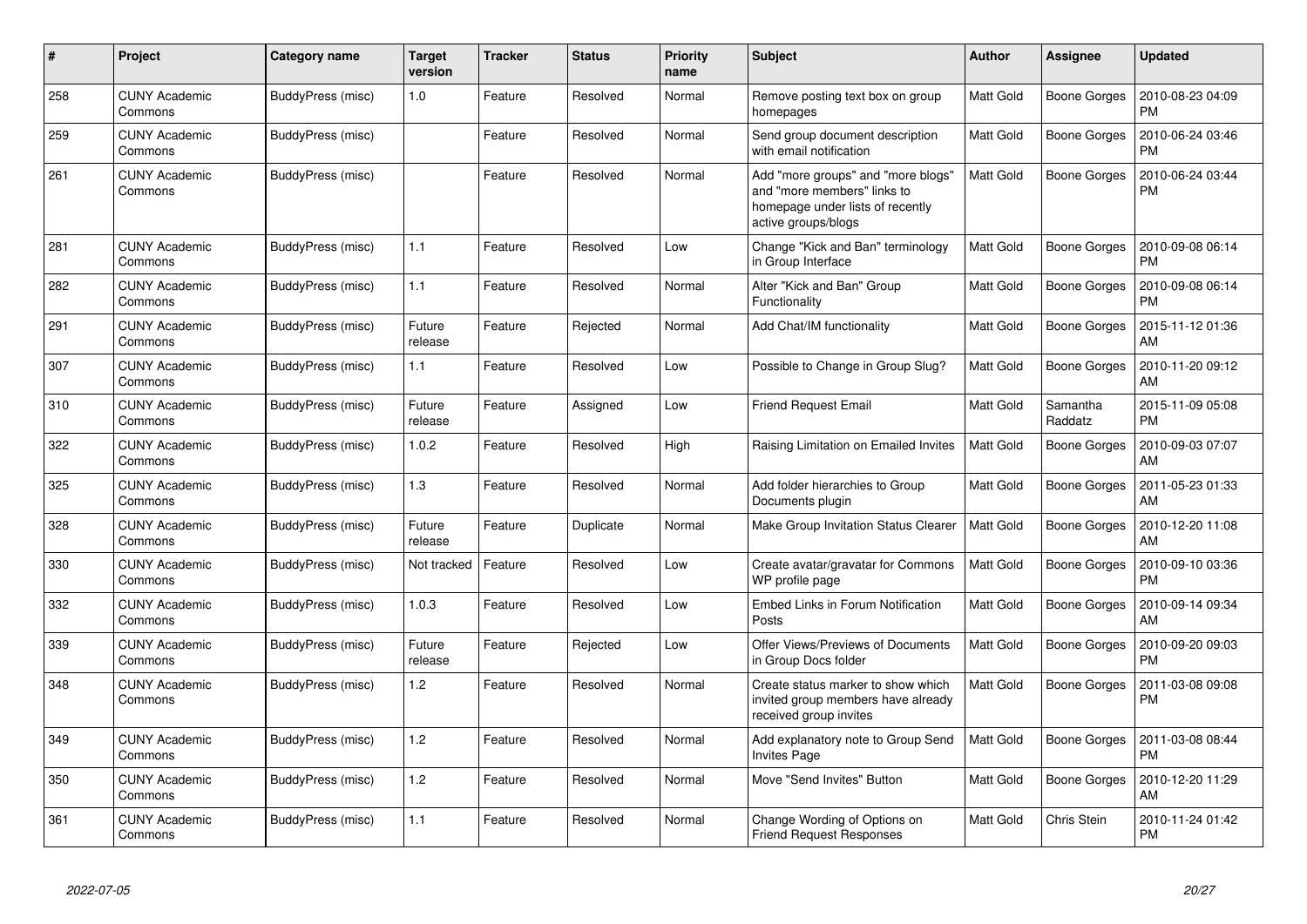| #   | Project                         | Category name     | <b>Target</b><br>version | <b>Tracker</b> | <b>Status</b> | <b>Priority</b><br>name | <b>Subject</b>                                                                         | Author           | <b>Assignee</b>     | <b>Updated</b>                |
|-----|---------------------------------|-------------------|--------------------------|----------------|---------------|-------------------------|----------------------------------------------------------------------------------------|------------------|---------------------|-------------------------------|
| 362 | <b>CUNY Academic</b><br>Commons | BuddyPress (misc) | 1.2                      | Feature        | Resolved      | Low                     | Require Confirmation on Leaving a<br>Group                                             | <b>Matt Gold</b> | <b>Boone Gorges</b> | 2011-02-21 02:51<br><b>PM</b> |
| 377 | <b>CUNY Academic</b><br>Commons | BuddyPress (misc) | Future<br>release        | Feature        | Assigned      | Normal                  | Like buttons                                                                           | Matt Gold        | Boone Gorges        | 2010-11-16 05:13<br><b>PM</b> |
| 391 | <b>CUNY Academic</b><br>Commons | BuddyPress (misc) | Not tracked              | Feature        | Resolved      | Normal                  | Announce changes to Group<br>Interface                                                 | <b>Matt Gold</b> | <b>Brian Foote</b>  | 2010-12-09 05:18<br><b>PM</b> |
| 428 | <b>CUNY Academic</b><br>Commons | BuddyPress (misc) | 1.2                      | Feature        | Resolved      | Normal                  | Consider adding Log Out button to<br><b>BP Admin Bar</b>                               | <b>Matt Gold</b> | Boone Gorges        | 2010-12-22 12:12<br>PM        |
| 435 | <b>CUNY Academic</b><br>Commons | BuddyPress (misc) | Future<br>release        | Feature        | Assigned      | Normal                  | Include Avatar Images in Forum Post<br><b>Notification Emails</b>                      | <b>Matt Gold</b> | <b>Boone Gorges</b> | 2010-12-08 12:40<br><b>PM</b> |
| 486 | <b>CUNY Academic</b><br>Commons | BuddyPress (misc) | 1.1.4                    | Feature        | Resolved      | Normal                  | Add "Post Topic" to Group Forum<br>pages                                               | Matt Gold        | Boone Gorges        | 2010-12-16 11:13<br>AM        |
| 498 | <b>CUNY Academic</b><br>Commons | BuddyPress (misc) |                          | Feature        | Duplicate     | Normal                  | Create ability to respond to forum<br>posts by email                                   | <b>Matt Gold</b> | Boone Gorges        | 2010-12-20 11:34<br>AM        |
| 500 | <b>CUNY Academic</b><br>Commons | BuddyPress (misc) | Future<br>release        | Feature        | Assigned      | Normal                  | Export Group Data                                                                      | Matt Gold        | <b>Boone Gorges</b> | 2010-12-19 12:09<br>PM        |
| 506 | <b>CUNY Academic</b><br>Commons | BuddyPress (misc) |                          | Feature        | Rejected      | Normal                  | Attachments for Group<br><b>Announcement Posts</b>                                     | <b>Matt Gold</b> | <b>Boone Gorges</b> | 2016-10-24 11:20<br>AM        |
| 510 | <b>CUNY Academic</b><br>Commons | BuddyPress (misc) | 1.2                      | Feature        | Resolved      | Normal                  | Change group slug placement on<br>group admin menu                                     | <b>Matt Gold</b> | Boone Gorges        | 2011-02-21 04:51<br><b>PM</b> |
| 532 | <b>CUNY Academic</b><br>Commons | BuddyPress (misc) | 1.3                      | Feature        | Resolved      | Normal                  | Allow members to paste in a group of<br>email addresses when sending<br>invites        | <b>Matt Gold</b> | <b>Boone Gorges</b> | 2011-09-13 01:12<br><b>PM</b> |
| 539 | <b>CUNY Academic</b><br>Commons | BuddyPress (misc) | 1.2                      | Feature        | Rejected      | Normal                  | Allow document category names to<br>be edited                                          | <b>Matt Gold</b> | <b>Boone Gorges</b> | 2011-01-24 12:52<br><b>PM</b> |
| 554 | <b>CUNY Academic</b><br>Commons | BuddyPress (misc) | Future<br>release        | Feature        | Assigned      | Normal                  | Add Trackback notifications to<br>site-wide activity feed                              | <b>Matt Gold</b> | Boone Gorges        | 2015-11-09 06:19<br><b>PM</b> |
| 557 | <b>CUNY Academic</b><br>Commons | BuddyPress (misc) | 1.3                      | Feature        | Rejected      | Normal                  | Denied Size and Extension Alerts on<br>Forum posts                                     | <b>Matt Gold</b> | <b>Boone Gorges</b> | 2011-06-17 02:58<br><b>PM</b> |
| 599 | <b>CUNY Academic</b><br>Commons | BuddyPress (misc) | Future<br>release        | Feature        | Assigned      | Normal                  | Consider adding rating plugins for<br><b>BuddyPress/BBPress</b>                        | <b>Matt Gold</b> | Boone Gorges        | 2011-08-22 06:50<br><b>PM</b> |
| 615 | CUNY Academic<br>Commons        | BuddyPress (misc) |                          | Feature        | Rejected      | Low                     | "Enter" should trigger autocomplete<br>event                                           | <b>Matt Gold</b> | <b>Boone Gorges</b> | 2016-10-24 11:49<br>AM        |
| 623 | <b>CUNY Academic</b><br>Commons | BuddyPress (misc) | 1.2                      | Feature        | Resolved      | Normal                  | <b>BuddyPress Docs: Move</b><br>Paste-from-Word Icon Into Top Row<br>of Tiny-MCE icons | Matt Gold        | Boone Gorges        | 2011-02-28 06:33<br><b>PM</b> |
| 627 | <b>CUNY Academic</b><br>Commons | BuddyPress (misc) | $1.2$                    | Feature        | Resolved      | Normal                  | Add LaTeX support for BP Group<br>Forums                                               | Matt Gold        | <b>Boone Gorges</b> | 2011-05-09 05:21<br>PM        |
| 629 | <b>CUNY Academic</b><br>Commons | BuddyPress (misc) | $1.2$                    | Feature        | Resolved      | Normal                  | Create Required Profile Field to<br>Define User Status                                 | Matt Gold        | Matt Gold           | 2011-03-17 06:34<br>PM        |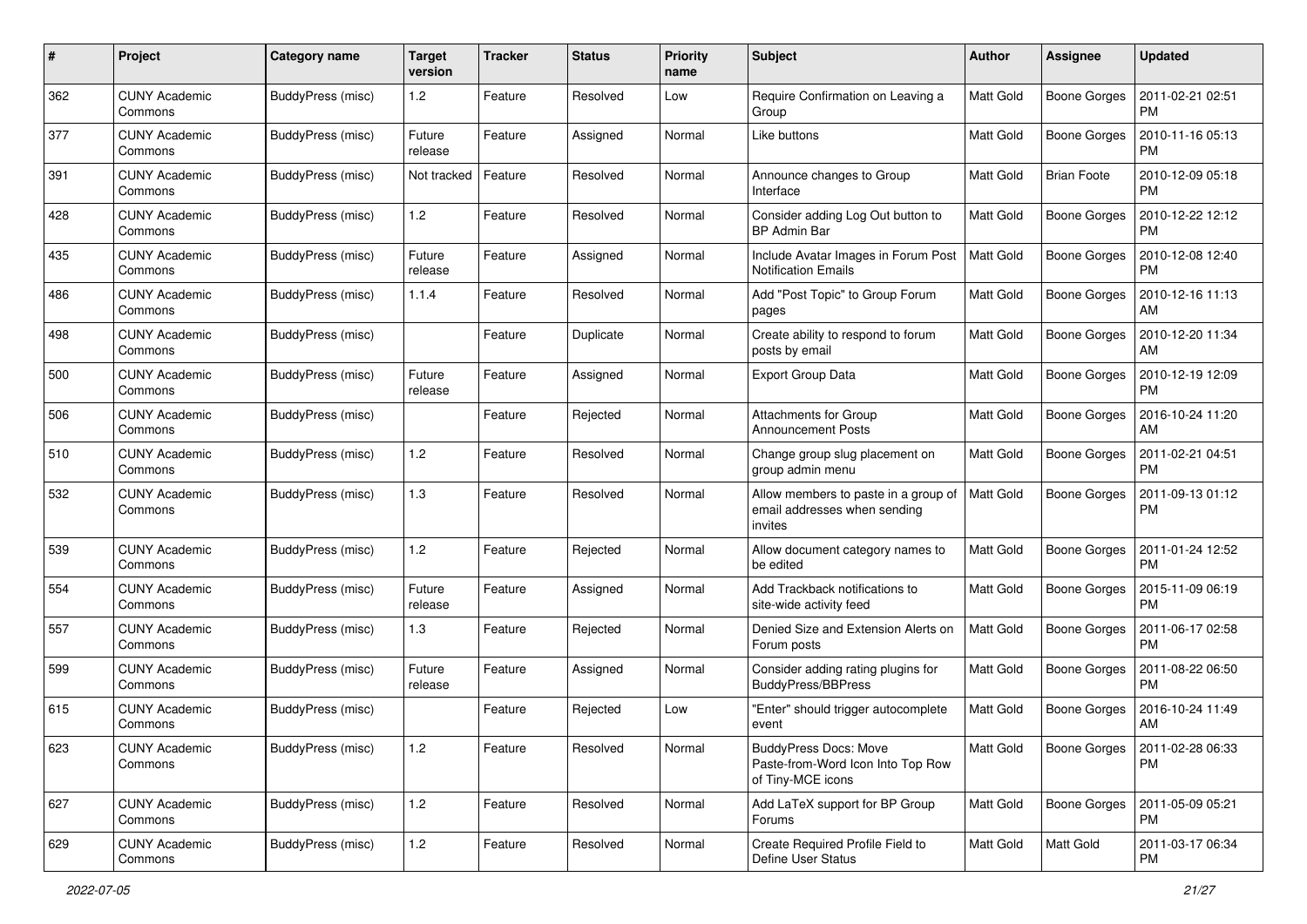| #    | Project                         | Category name     | <b>Target</b><br>version | <b>Tracker</b> | <b>Status</b> | <b>Priority</b><br>name | <b>Subject</b>                                                                 | Author           | Assignee            | <b>Updated</b>                |
|------|---------------------------------|-------------------|--------------------------|----------------|---------------|-------------------------|--------------------------------------------------------------------------------|------------------|---------------------|-------------------------------|
| 635  | <b>CUNY Academic</b><br>Commons | BuddyPress (misc) | Future<br>release        | Feature        | Assigned      | Normal                  | Big Blue Button - Videoconferencing<br>in Groups and Blogs                     | <b>Matt Gold</b> | <b>Boone Gorges</b> | 2011-03-14 03:24<br><b>PM</b> |
| 642  | <b>CUNY Academic</b><br>Commons | BuddyPress (misc) | Not tracked              | Feature        | Resolved      | Normal                  | Create new BuddyPress Profile Field<br>to Designate Role                       | Matt Gold        | Matt Gold           | 2011-09-24 03:22<br><b>PM</b> |
| 643  | <b>CUNY Academic</b><br>Commons | BuddyPress (misc) | 1.3                      | Feature        | Resolved      | Normal                  | Create Mechanism to Require People<br>to Fill Out New Identity Profile Field   | <b>Matt Gold</b> | Boone Gorges        | 2011-10-19 01:50<br><b>PM</b> |
| 648  | <b>CUNY Academic</b><br>Commons | BuddyPress (misc) | 1.3                      | Feature        | Resolved      | Normal                  | Create Print functionality for<br><b>BuddyPress Docs</b>                       | <b>Matt Gold</b> | Boone Gorges        | 2011-07-19 11:46<br>AM        |
| 649  | CUNY Academic<br>Commons        | BuddyPress (misc) | 1.3                      | Feature        | Resolved      | Normal                  | Create Copy All button for<br><b>BuddyPress Docs</b>                           | <b>Matt Gold</b> | Boone Gorges        | 2011-09-13 11:59<br>AM        |
| 651  | <b>CUNY Academic</b><br>Commons | BuddyPress (misc) | Not tracked              | Feature        | Resolved      | Normal                  | Update Roadmap                                                                 | <b>Matt Gold</b> | <b>Boone Gorges</b> | 2011-03-26 07:20<br><b>PM</b> |
| 654  | <b>CUNY Academic</b><br>Commons | BuddyPress (misc) | Not tracked              | Feature        | Rejected      | Normal                  | User Interface Issues                                                          | <b>Matt Gold</b> | Chris Stein         | 2016-01-26 10:53<br>AM        |
| 697  | <b>CUNY Academic</b><br>Commons | BuddyPress (misc) | 1.3                      | Feature        | Resolved      | Normal                  | Member request: Indented text in<br>Forum Posts                                | <b>Matt Gold</b> | Boone Gorges        | 2011-09-13 03:29<br><b>PM</b> |
| 735  | <b>CUNY Academic</b><br>Commons | BuddyPress (misc) | 1.2.5                    | Feature        | Resolved      | Normal                  | BP Docs - Include Check-Box to<br>Avoid Email Notifications of Minor<br>Edits  | Matt Gold        | <b>Boone Gorges</b> | 2011-07-24 11:34<br>AM        |
| 774  | <b>CUNY Academic</b><br>Commons | BuddyPress (misc) | 1.3                      | Feature        | Resolved      | Normal                  | Consider Allowing Email to Be Sent<br><b>Between Unfriended Members</b>        | <b>Matt Gold</b> | <b>Boone Gorges</b> | 2011-06-16 04:06<br><b>PM</b> |
| 782  | <b>CUNY Academic</b><br>Commons | BuddyPress (misc) | 1.2.3                    | Feature        | Resolved      | Normal                  | Add Captcha Plugin                                                             | Matt Gold        | <b>Boone Gorges</b> | 2011-06-06 10:37<br>AM        |
| 906  | <b>CUNY Academic</b><br>Commons | BuddyPress (misc) | 1.3                      | Feature        | Resolved      | Low                     | Allow users to edit BP Doc comments                                            | Matt Gold        | Boone Gorges        | 2011-09-14 01:27<br>AM        |
| 909  | <b>CUNY Academic</b><br>Commons | BuddyPress (misc) |                          | Feature        | Duplicate     | Normal                  | Create Calendar Feature for Groups                                             | <b>Matt Gold</b> | Boone Gorges        | 2012-07-16 12:38<br><b>PM</b> |
| 1162 | <b>CUNY Academic</b><br>Commons | BuddyPress (misc) | 1.2.5                    | Feature        | Resolved      | Normal                  | Organization of "My Blogs" Dropdown   Matt Gold<br>on Nav Bar                  |                  | Boone Gorges        | 2011-09-14 01:24<br>AM        |
| 1191 | <b>CUNY Academic</b><br>Commons | BuddyPress (misc) |                          | Feature        | Rejected      | Normal                  | Integrate Zotero Libraries into<br>Individual and Group Profiles               | <b>Matt Gold</b> | Boone Gorges        | 2015-11-09 05:46<br><b>PM</b> |
| 1199 | <b>CUNY Academic</b><br>Commons | BuddyPress (misc) | 1.4                      | Feature        | Resolved      | Normal                  | Add Option for Open Text Field to BP<br>Profile Checkbox Fields                | Matt Gold        | Boone Gorges        | 2012-08-01 05:23<br><b>PM</b> |
| 1220 | <b>CUNY Academic</b><br>Commons | BuddyPress (misc) |                          | Feature        | Duplicate     | Normal                  | Create native WordPress version of<br>UserVoice integrated into the<br>Commons | <b>Matt Gold</b> | Boone Gorges        | 2012-08-15 01:15<br>PM        |
| 1249 | <b>CUNY Academic</b><br>Commons | BuddyPress (misc) |                          | Feature        | Rejected      | Low                     | Highlight password-change options<br>for people using automated<br>passwords   | Matt Gold        | Dominic Giglio      | 2012-07-02 07:50<br>AM        |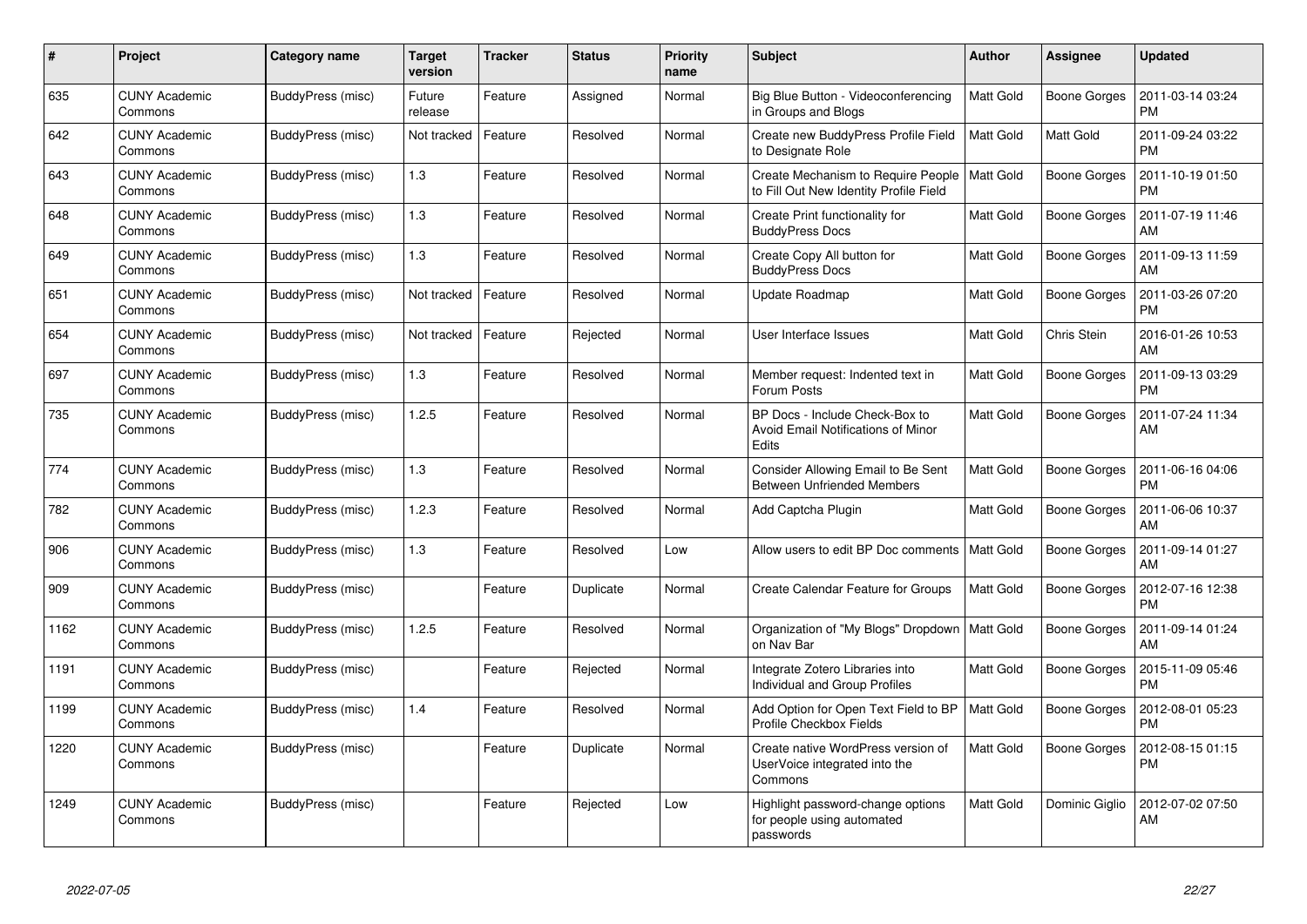| $\pmb{\#}$ | <b>Project</b>                  | Category name     | <b>Target</b><br>version | <b>Tracker</b> | <b>Status</b> | <b>Priority</b><br>name | <b>Subject</b>                                                        | <b>Author</b>    | Assignee            | <b>Updated</b>                |
|------------|---------------------------------|-------------------|--------------------------|----------------|---------------|-------------------------|-----------------------------------------------------------------------|------------------|---------------------|-------------------------------|
| 1256       | <b>CUNY Academic</b><br>Commons | BuddyPress (misc) | 1.3                      | Feature        | Resolved      | Normal                  | Enable BP Docs by default on<br>Commons groups                        | <b>Matt Gold</b> | Boone Gorges        | 2011-11-15 02:27<br><b>PM</b> |
| 1386       | <b>CUNY Academic</b><br>Commons | BuddyPress (misc) | 1.5                      | Feature        | Resolved      | Low                     | Create way to create custom order<br>BP Profile Field checklist items | <b>Matt Gold</b> | Dominic Giglio      | 2012-12-18 10:38<br>AM        |
| 1387       | <b>CUNY Academic</b><br>Commons | BuddyPress (misc) | Not tracked              | Feature        | Resolved      | Normal                  | Add Alumnus/a Category for BP<br><b>Profile Fields</b>                | <b>Matt Gold</b> | <b>Matt Gold</b>    | 2011-11-29 12:04<br>AM        |
| 1390       | <b>CUNY Academic</b><br>Commons | BuddyPress (misc) | 1.4                      | Feature        | Resolved      | Normal                  | Show "Kitchen Sink" by Default in<br><b>TinyMCE</b>                   | Matt Gold        | Dominic Giglio      | 2012-02-28 10:37<br>AM        |
| 1393       | <b>CUNY Academic</b><br>Commons | BuddyPress (misc) | Not tracked              | Feature        | Resolved      | Normal                  | Add Postdoc option to Profile Role                                    | Matt Gold        | <b>Matt Gold</b>    | 2011-12-03 04:17<br><b>PM</b> |
| 1394       | <b>CUNY Academic</b><br>Commons | BuddyPress (misc) | 1.3                      | Feature        | Rejected      | Normal                  | Update Filters to include new BP<br>Profile roles                     | Matt Gold        | Boone Gorges        | 2011-12-09 07:11<br>AM        |
| 1411       | <b>CUNY Academic</b><br>Commons | BuddyPress (misc) | 1.3.17                   | Feature        | Resolved      | Low                     | <b>Deleting Docs</b>                                                  | <b>Matt Gold</b> | <b>Boone Gorges</b> | 2012-07-02 12:43<br><b>PM</b> |
| 1457       | <b>CUNY Academic</b><br>Commons | BuddyPress (misc) | 1.4                      | Feature        | Resolved      | Low                     | Allow people to clear old status<br>updates                           | Matt Gold        | Dominic Giglio      | 2012-04-24 10:35<br>AM        |
| 1487       | <b>CUNY Academic</b><br>Commons | BuddyPress (misc) | 1.3.3                    | Feature        | Resolved      | Normal                  | Bug when using Featured Widget to<br>display a page                   | Matt Gold        | <b>Boone Gorges</b> | 2012-01-10 10:05<br><b>PM</b> |
| 1504       | <b>CUNY Academic</b><br>Commons | BuddyPress (misc) | 1.4                      | Feature        | Resolved      | Normal                  | Allow members to choose multiple<br>colleges on Profile pages         | <b>Matt Gold</b> | <b>Boone Gorges</b> | 2012-08-01 03:34<br>PM        |
| 1505       | <b>CUNY Academic</b><br>Commons | BuddyPress (misc) | 1.4                      | Feature        | Duplicate     | Normal                  | Allow members to clear past status<br>updates                         | <b>Matt Gold</b> | Boone Gorges        | 2012-04-06 04:42<br><b>PM</b> |
| 1507       | <b>CUNY Academic</b><br>Commons | BuddyPress (misc) | 1.3.3                    | Feature        | Resolved      | Normal                  | Add Custom Sidebar Plugin                                             | Matt Gold        | Boone Gorges        | 2012-01-10 07:30<br>PM        |
| 1556       | <b>CUNY Academic</b><br>Commons | BuddyPress (misc) | 1.3.6                    | Feature        | Rejected      | Normal                  | New option for College profile field                                  | <b>Matt Gold</b> | <b>Boone Gorges</b> | 2012-01-19 08:12<br>AM        |
| 1559       | <b>CUNY Academic</b><br>Commons | BuddyPress (misc) |                          | Feature        | Rejected      | Normal                  | Crop Text Length Field on Featured<br>Homepage Widget Doesn't Work    | Matt Gold        | Dominic Giglio      | 2012-07-02 12:10<br><b>PM</b> |
| 1615       | <b>CUNY Academic</b><br>Commons | BuddyPress (misc) |                          | Feature        | Duplicate     | Low                     | Forum search                                                          | <b>Matt Gold</b> | Boone Gorges        | 2012-02-04 10:22<br>AM        |
| 1624       | <b>CUNY Academic</b><br>Commons | BuddyPress (misc) | Future<br>release        | Feature        | Rejected      | Low                     | Group's announcements disappear<br>when group privacy changed         | <b>Matt Gold</b> | Boone Gorges        | 2012-02-29 09:31<br>AM        |
| 1648       | <b>CUNY Academic</b><br>Commons | BuddyPress (misc) | 1.3.9                    | Feature        | Resolved      | Urgent                  | <b>Add Password Protect WordPress</b><br>Plugin                       | Matt Gold        |                     | 2012-02-24 10:22<br>AM        |
| 2008       | <b>CUNY Academic</b><br>Commons | BuddyPress (misc) | 1.4                      | Feature        | Resolved      | Normal                  | Show Recently Active Users on<br>Commons Homepage                     | <b>Matt Gold</b> | Raymond Hoh         | 2012-08-01 05:23<br><b>PM</b> |
| 2033       | CUNY Academic<br>Commons        | BuddyPress (misc) |                          | Feature        | Rejected      | Normal                  | Allow status update to be deleted<br>directly from profile page       | Matt Gold        | Boone Gorges        | 2012-08-10 04:51<br>PM        |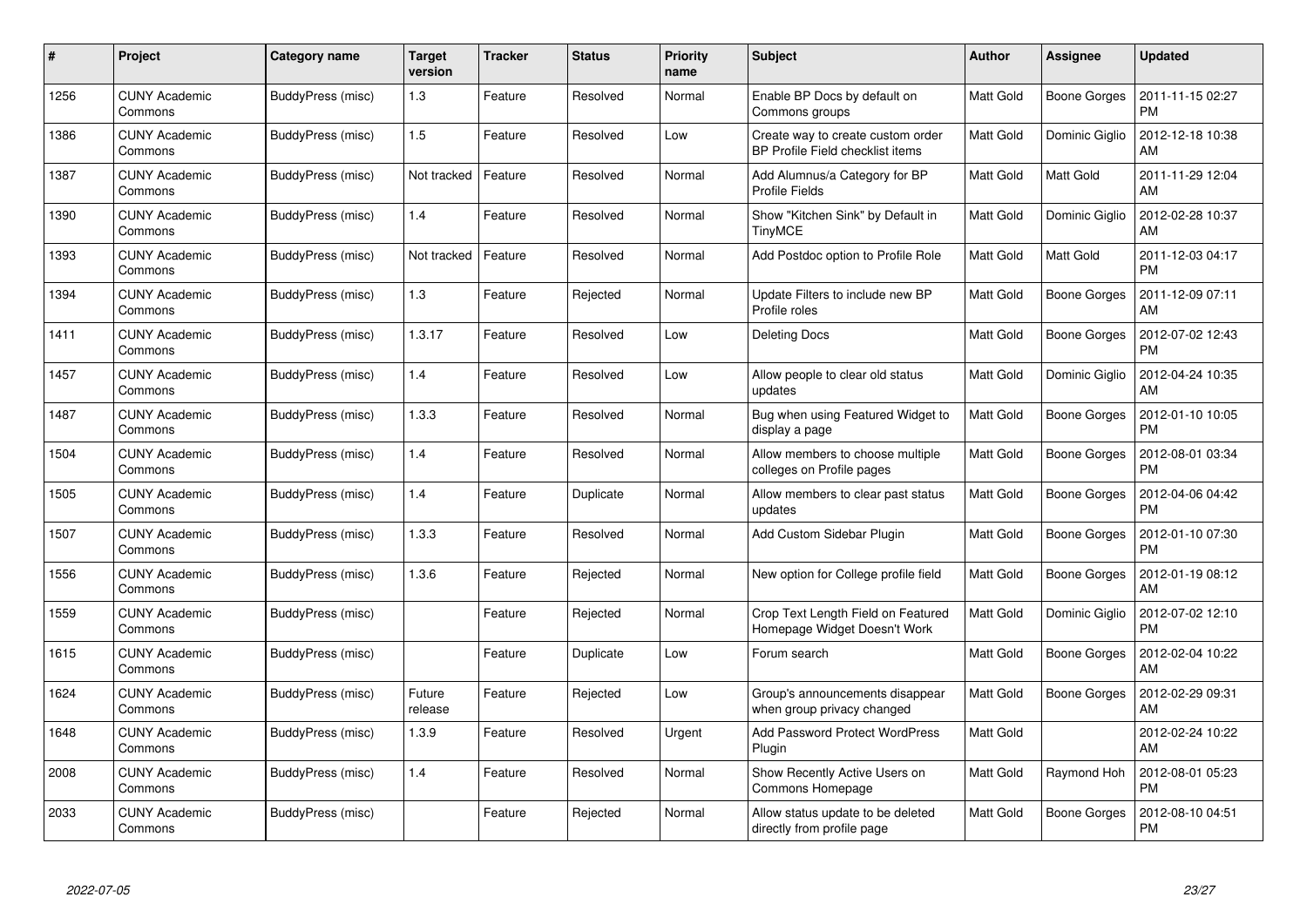| #    | Project                         | <b>Category name</b> | <b>Target</b><br>version | <b>Tracker</b> | <b>Status</b> | <b>Priority</b><br>name | <b>Subject</b>                                                                     | <b>Author</b>    | Assignee            | <b>Updated</b>                |
|------|---------------------------------|----------------------|--------------------------|----------------|---------------|-------------------------|------------------------------------------------------------------------------------|------------------|---------------------|-------------------------------|
| 2053 | <b>CUNY Academic</b><br>Commons | BuddyPress (misc)    | 1.4.6                    | Feature        | Resolved      | Normal                  | RBE on BP Docs                                                                     | Matt Gold        | Boone Gorges        | 2012-10-01 04:14<br>PM        |
| 2066 | <b>CUNY Academic</b><br>Commons | BuddyPress (misc)    | 1.5                      | Feature        | Resolved      | Low                     | Public Blog Posts Associated with<br>Private Groups showing up in<br>Sitewide feed | <b>Matt Gold</b> | Boone Gorges        | 2013-08-09 08:24<br>PM        |
| 2090 | <b>CUNY Academic</b><br>Commons | BuddyPress (misc)    |                          | Feature        | Rejected      | Normal                  | Create Course Group Template that<br>includes notifications of new blog<br>posts   | <b>Matt Gold</b> | <b>Boone Gorges</b> | 2012-12-18 10:59<br>AM        |
| 2101 | <b>CUNY Academic</b><br>Commons | BuddyPress (misc)    | 1.5                      | Feature        | Resolved      | Low                     | Provide Site Admins Access to Send<br><b>Invites Menus</b>                         | <b>Matt Gold</b> | Boone Gorges        | 2013-08-01 09:07<br><b>PM</b> |
| 2169 | <b>CUNY Academic</b><br>Commons | BuddyPress (misc)    | Not tracked              | Feature        | Resolved      | Normal                  | Increase Maximum Number of Invite<br>Anyone Invites                                | Matt Gold        | Boone Gorges        | 2012-10-04 07:36<br>AM        |
| 2185 | <b>CUNY Academic</b><br>Commons | BuddyPress (misc)    | 1.4.8                    | Feature        | Resolved      | Normal                  | Add WP Touch plugin                                                                | <b>Matt Gold</b> | Dominic Giglio      | 2012-10-15 01:33<br><b>PM</b> |
| 2195 | <b>CUNY Academic</b><br>Commons | BuddyPress (misc)    |                          | Feature        | Rejected      | Normal                  | Reconfigure Files Page Layout                                                      | <b>Matt Gold</b> | Chris Stein         | 2013-06-28 03:57<br><b>PM</b> |
| 2248 | <b>CUNY Academic</b><br>Commons | BuddyPress (misc)    | 1.4.11                   | Feature        | Resolved      | Low                     | Create Profile link to academia.edu<br>profile                                     | <b>Matt Gold</b> | Dominic Giglio      | 2012-11-21 11:55<br><b>PM</b> |
| 2322 | <b>CUNY Academic</b><br>Commons | BuddyPress (misc)    | 1.5                      | Feature        | Resolved      | Normal                  | Allow File uploads to be added<br>"quietly" (without email notification)           | <b>Matt Gold</b> | Dominic Giglio      | 2013-08-21 05:23<br><b>PM</b> |
| 2360 | <b>CUNY Academic</b><br>Commons | BuddyPress (misc)    | 1.5                      | Feature        | Resolved      | Low                     | Confirmation before File Deletion                                                  | <b>Matt Gold</b> | <b>Boone Gorges</b> | 2013-08-01 09:08<br><b>PM</b> |
| 2469 | <b>CUNY Academic</b><br>Commons | BuddyPress (misc)    | Not tracked              | Feature        | Resolved      | Normal                  | cuny.is shortlink request                                                          | Matt Gold        | Sarah<br>Morgano    | 2013-02-21 07:56<br><b>PM</b> |
| 2528 | <b>CUNY Academic</b><br>Commons | BuddyPress (misc)    | 1.4.31                   | Feature        | Resolved      | Low                     | BP emails sent from secondary sites<br>should use main site headers                | Matt Gold        | Raymond Hoh         | 2013-07-11 11:14<br>AM        |
| 2711 | <b>CUNY Academic</b><br>Commons | BuddyPress (misc)    | 1.5.1                    | Feature        | Resolved      | Normal                  | Add Change Avatar Link/Interface to<br>Profile Editing Page                        | <b>Matt Gold</b> | Boone Gorges        | 2013-08-28 12:40<br><b>PM</b> |
| 2713 | <b>CUNY Academic</b><br>Commons | BuddyPress (misc)    | 1.5.1                    | Feature        | Resolved      | Normal                  | Lighten Brief Descriptor Text Color                                                | <b>Matt Gold</b> | Boone Gorges        | 2013-08-28 12:58<br><b>PM</b> |
| 2732 | <b>CUNY Academic</b><br>Commons | BuddyPress (misc)    | 1.5.1                    | Feature        | Resolved      | Normal                  | Return users to profile public view<br>after editing save                          | <b>Matt Gold</b> | <b>Boone Gorges</b> | 2013-08-28 12:53<br><b>PM</b> |
| 2771 | <b>CUNY Academic</b><br>Commons | BuddyPress (misc)    | 1.5.2                    | Feature        | Resolved      | Normal                  | Change Brief Descriptor Text Color<br>Again                                        | <b>Matt Gold</b> | <b>Boone Gorges</b> | 2013-09-10 06:07<br>AM        |
| 2800 | <b>CUNY Academic</b><br>Commons | BuddyPress (misc)    | 1.5.6                    | Feature        | Resolved      | Normal                  | Add Vimeo & Github social media<br>account fields to Profiles                      | <b>Matt Gold</b> | Dominic Giglio      | 2013-10-14 04:51<br><b>PM</b> |
| 2880 | <b>CUNY Academic</b><br>Commons | BuddyPress (misc)    | 1.11                     | Feature        | Resolved      | Normal                  | RBE Group Post New Topic Shortlink<br>Addresses                                    | <b>Matt Gold</b> | Raymond Hoh         | 2017-05-18 01:04<br>PM        |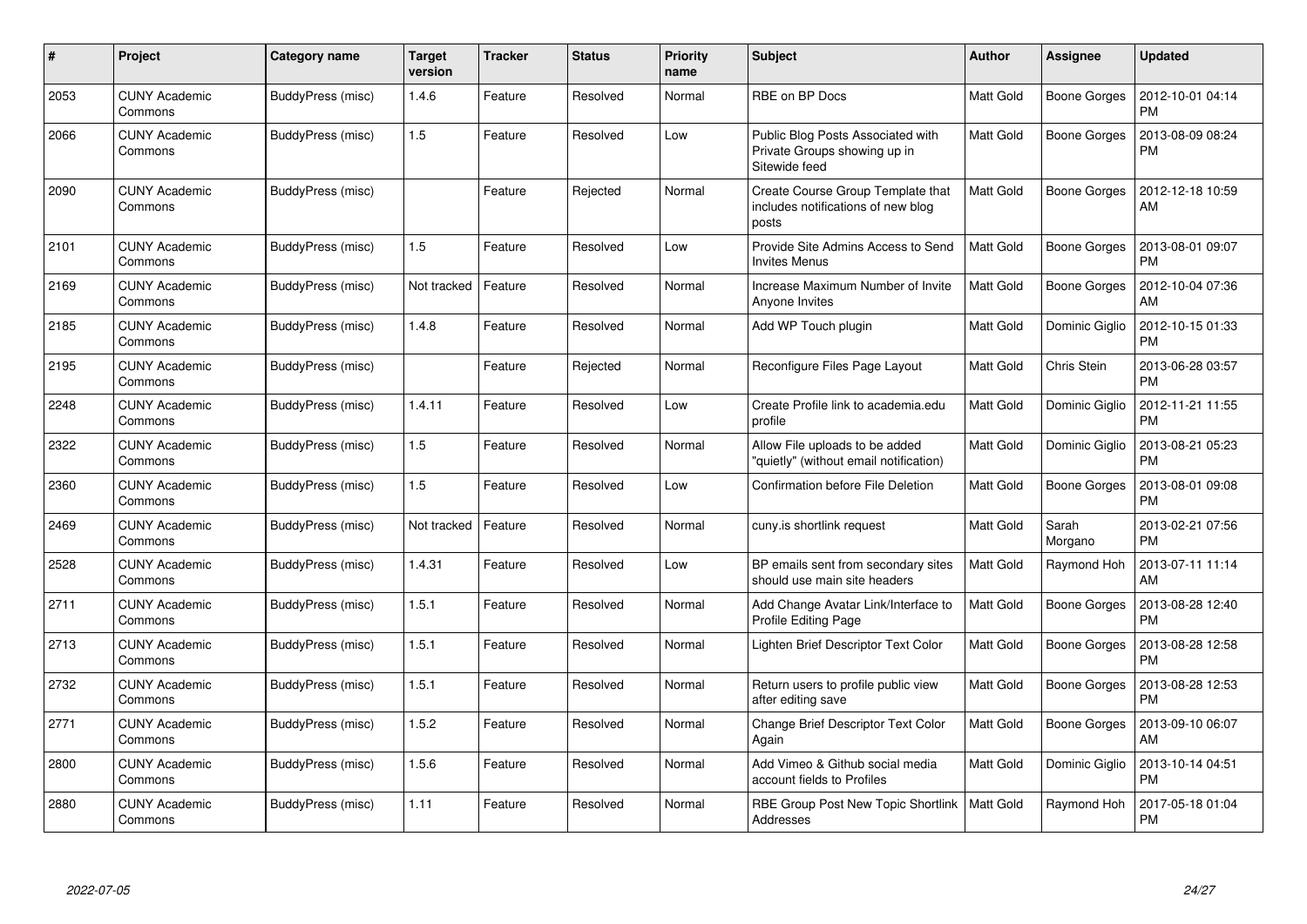| $\#$  | <b>Project</b>                  | Category name     | <b>Target</b><br>version | <b>Tracker</b> | <b>Status</b> | <b>Priority</b><br>name | <b>Subject</b>                                                                        | Author    | Assignee            | <b>Updated</b>                |
|-------|---------------------------------|-------------------|--------------------------|----------------|---------------|-------------------------|---------------------------------------------------------------------------------------|-----------|---------------------|-------------------------------|
| 2976  | <b>CUNY Academic</b><br>Commons | BuddyPress (misc) | 1.5.16                   | Feature        | Resolved      | Normal                  | Allow users to permanently dismiss<br>notification of new profiles on profile<br>page | Matt Gold | Boone Gorges        | 2014-02-01 02:56<br><b>PM</b> |
| 2978  | <b>CUNY Academic</b><br>Commons | BuddyPress (misc) |                          | Feature        | Deferred      | Normal                  | Revise Invite Anyone Workflow                                                         | Matt Gold | Chris Stein         | 2015-04-01 08:54<br><b>PM</b> |
| 5978  | <b>CUNY Academic</b><br>Commons | BuddyPress (misc) | Not tracked              | Feature        | Resolved      | Normal                  | Add Undergraduate Student to<br>Checkable filters on People page                      | Matt Gold | <b>Boone Gorges</b> | 2016-09-04 09:48<br><b>PM</b> |
| 6365  | <b>CUNY Academic</b><br>Commons | BuddyPress (misc) | Not tracked              | Feature        | Duplicate     | Normal                  | Create Undergraduate Student<br>status/role on the CAC                                | Matt Gold | <b>Boone Gorges</b> | 2016-10-20 11:38<br>AM        |
| 12966 | CUNY Academic<br>Commons        | BuddyPress (misc) | 1.16.15                  | Feature        | Resolved      | Normal                  | Adjust export data page language to<br>indicate that you should not leave the<br>page | Matt Gold | Raymond Hoh         | 2020-07-14 12:07<br><b>PM</b> |
| 15123 | <b>CUNY Academic</b><br>Commons | BuddyPress (misc) | 1.19.1                   | Feature        | Resolved      | Low                     | Actions in notification list unclear?                                                 | Matt Gold | <b>Boone Gorges</b> | 2022-01-11 04:41<br><b>PM</b> |
| 184   | <b>CUNY Academic</b><br>Commons | BuddyPress (misc) |                          | Support        | Resolved      | Normal                  | Allowing Users to Delete Accounts                                                     | Matt Gold | Boone Gorges        | 2010-05-11 09:54<br><b>PM</b> |
| 280   | <b>CUNY Academic</b><br>Commons | BuddyPress (misc) |                          | Support        | Resolved      | Normal                  | Prospective Member has trouble<br>signing up                                          | Matt Gold | <b>Boone Gorges</b> | 2010-07-27 09:41<br>AM        |
| 402   | <b>CUNY Academic</b><br>Commons | BuddyPress (misc) | Not tracked              | Support        | Resolved      | Normal                  | Name Change Request                                                                   | Matt Gold | <b>Boone Gorges</b> | 2016-01-26 12:15<br>AM        |
| 929   | CUNY Academic<br>Commons        | BuddyPress (misc) | Not tracked              | Support        | Resolved      | Normal                  | Request: Change Member ID                                                             | Matt Gold | Boone Gorges        | 2011-07-08 02:25<br><b>PM</b> |
| 1441  | <b>CUNY Academic</b><br>Commons | BuddyPress (misc) | Not tracked              | Support        | Rejected      | Normal                  | Hiding BP Admin bar on a subdomain   Matt Gold<br>blog                                |           | <b>Boone Gorges</b> | 2011-12-14 04:01<br><b>PM</b> |
| 1629  | <b>CUNY Academic</b><br>Commons | BuddyPress (misc) | 1.4                      | Support        | Resolved      | Normal                  | Deleting Group Announcements                                                          | Matt Gold | Dominic Giglio      | 2012-07-16 12:26<br><b>PM</b> |
| 1663  | <b>CUNY Academic</b><br>Commons | BuddyPress (misc) | 1.3.9                    | Support        | Resolved      | Normal                  | Please add info on Private --> Public<br>Group Announcement Functionality<br>to Codex | Matt Gold | Sarah<br>Morgano    | 2012-03-01 10:26<br>AM        |
| 2035  | <b>CUNY Academic</b><br>Commons | BuddyPress (misc) | 1.4.3                    | Support        | Resolved      | High                    | Reply by Email - some possible<br>confusion                                           | Matt Gold | Raymond Hoh         | 2012-08-19 08:58<br>AM        |
| 2039  | <b>CUNY Academic</b><br>Commons | BuddyPress (misc) | 1.4.3                    | Support        | Resolved      | Normal                  | Create Failure function for RBE                                                       | Matt Gold | Raymond Hoh         | 2012-08-27 09:44<br>AM        |
| 2082  | <b>CUNY Academic</b><br>Commons | BuddyPress (misc) | 1.4.8                    | Support        | Resolved      | High                    | Default: No Email?                                                                    | Matt Gold | Dominic Giglio      | 2012-10-19 04:55<br><b>PM</b> |
| 2106  | <b>CUNY Academic</b><br>Commons | BuddyPress (misc) | Not tracked              | Support        | Resolved      | Normal                  | Blog posts part of group activity feed                                                | Matt Gold | <b>Boone Gorges</b> | 2016-01-26 12:30<br>AM        |
| 2183  | <b>CUNY Academic</b><br>Commons | BuddyPress (misc) | Not tracked              | Support        | Resolved      | Normal                  | Limit on group membership                                                             | Matt Gold | Boone Gorges        | 2012-10-12 03:40<br><b>PM</b> |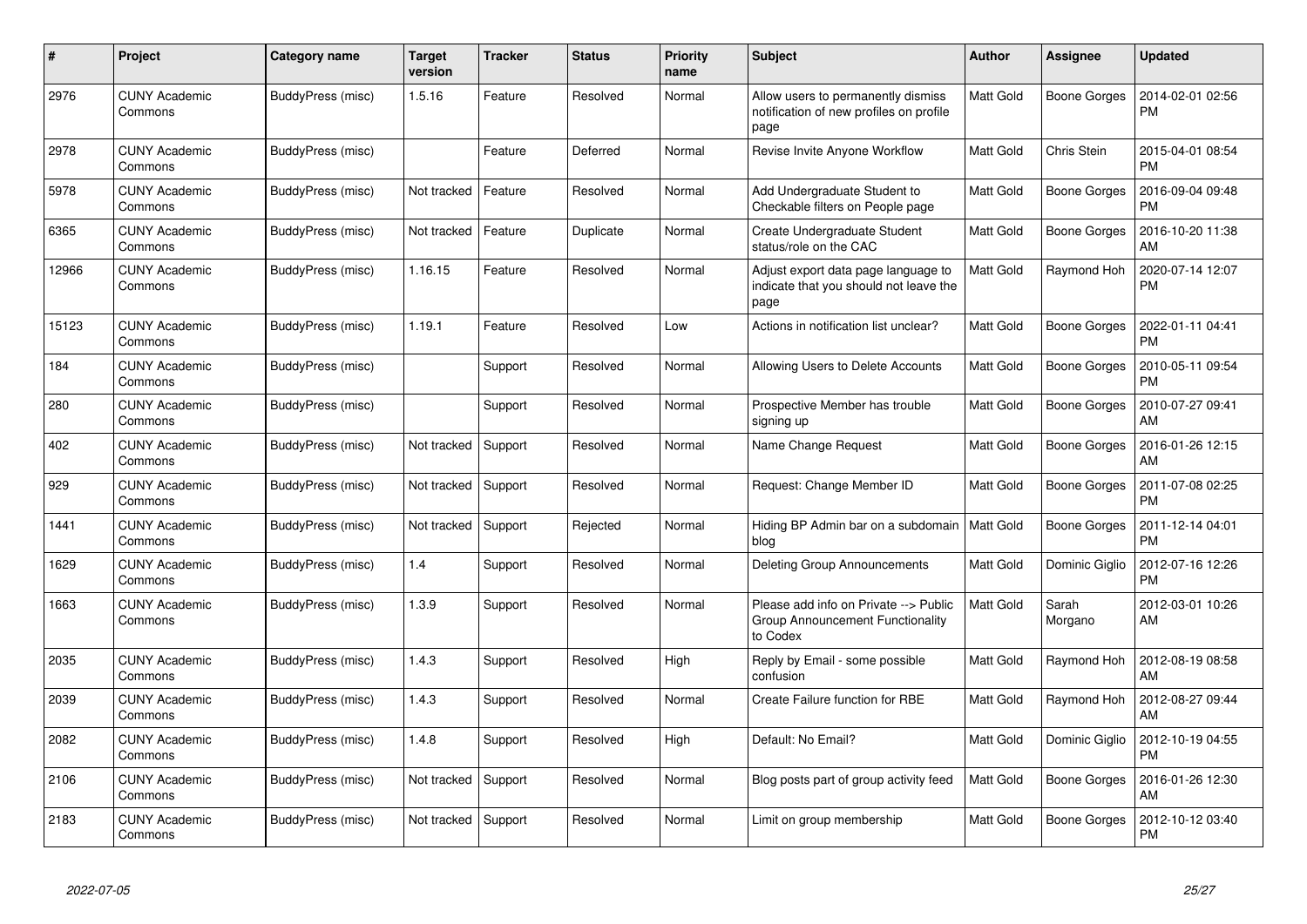| #     | Project                         | Category name          | <b>Target</b><br>version | <b>Tracker</b> | <b>Status</b> | <b>Priority</b><br>name | <b>Subject</b>                                                                          | Author           | <b>Assignee</b>     | <b>Updated</b>                |
|-------|---------------------------------|------------------------|--------------------------|----------------|---------------|-------------------------|-----------------------------------------------------------------------------------------|------------------|---------------------|-------------------------------|
| 2184  | <b>CUNY Academic</b><br>Commons | BuddyPress (misc)      | 1.4.9                    | Support        | Resolved      | Normal                  | Adjust Invite Directions to include info<br>about max invites                           | <b>Matt Gold</b> | <b>Boone Gorges</b> | 2012-11-03 04:23<br><b>PM</b> |
| 2206  | <b>CUNY Academic</b><br>Commons | BuddyPress (misc)      | 1.4.9                    | Support        | Resolved      | Normal                  | Change anchor location for "Post<br>New Topic" in group forums                          | Matt Gold        | Dominic Giglio      | 2012-11-01 11:16<br>AM        |
| 2468  | CUNY Academic<br>Commons        | BuddyPress (misc)      | Not tracked              | Support        | Resolved      | Normal                  | Group files total and individual size<br>limit?                                         | Matt Gold        | Boone Gorges        | 2013-02-20 10:31<br><b>PM</b> |
| 2731  | <b>CUNY Academic</b><br>Commons | BuddyPress (misc)      | Not tracked              | Support        | Resolved      | Normal                  | <b>Profile Positions Question</b>                                                       | <b>Matt Gold</b> | Boone Gorges        | 2013-08-26 08:41<br>AM        |
| 2830  | <b>CUNY Academic</b><br>Commons | BuddyPress (misc)      | Not tracked              | Support        | Resolved      | Normal                  | User question: "How do I stop the<br>automatic underlining of things in my<br>profile?" | <b>Matt Gold</b> | <b>Boone Gorges</b> | 2013-10-15 03:32<br><b>PM</b> |
| 6467  | <b>CUNY Academic</b><br>Commons | BuddyPress (misc)      | Not tracked              | Support        | Resolved      | Normal                  | Question about what happens when<br>people leave/are removed from<br>groups             | <b>Matt Gold</b> | Boone Gorges        | 2017-11-15 01:24<br><b>PM</b> |
| 12957 | <b>CUNY Academic</b><br>Commons | BuddyPress (misc)      | 1.16.14                  | Support        | Resolved      | Normal                  | Export data question                                                                    | <b>Matt Gold</b> | Raymond Hoh         | 2020-06-23 10:53<br>AM        |
| 1560  | <b>CUNY Academic</b><br>Commons | BuddyPress (misc)      | 1.3.12                   | Outreach       | Resolved      | Normal                  | Add social media icons/info to About<br>page and Contact Us page                        | Matt Gold        | <b>Boone Gorges</b> | 2012-04-12 09:07<br>AM        |
| 3346  | <b>CUNY Academic</b><br>Commons | BuddyPress (misc)      | 1.8                      | Design/UX      | Resolved      | Normal                  | Notification page option ordering                                                       | Matt Gold        | Daniel Jones        | 2015-03-13 05:25<br><b>PM</b> |
| 1542  | <b>CUNY Academic</b><br>Commons | <b>BuddyPress Docs</b> | 1.6                      | <b>Bug</b>     | Resolved      | Normal                  | Group Docs Locked                                                                       | <b>Matt Gold</b> | <b>Boone Gorges</b> | 2014-03-21 03:38<br>PM        |
| 3581  | <b>CUNY Academic</b><br>Commons | <b>BuddyPress Docs</b> | 1.7.1                    | Bug            | Resolved      | Normal                  | <b>BuddyPress Docs Line Break issue</b>                                                 | <b>Matt Gold</b> | Boone Gorges        | 2014-10-20 02:56<br><b>PM</b> |
| 3599  | <b>CUNY Academic</b><br>Commons | <b>BuddyPress Docs</b> | 1.7.2                    | Bug            | Resolved      | Normal                  | Silent BP Docs edits                                                                    | Matt Gold        | Boone Gorges        | 2014-11-01 02:20<br><b>PM</b> |
| 3688  | <b>CUNY Academic</b><br>Commons | <b>BuddyPress Docs</b> | 1.7.6                    | Bug            | Resolved      | Normal                  | Doc creation didn't create email<br>notification                                        | <b>Matt Gold</b> | <b>Boone Gorges</b> | 2014-12-12 08:57<br>AM        |
| 4057  | <b>CUNY Academic</b><br>Commons | <b>BuddyPress Docs</b> | 1.8.1                    | Bug            | Resolved      | Normal                  | Canceling edit mode of BP Doc<br>reloads editing screen                                 | Matt Gold        | <b>Boone Gorges</b> | 2015-06-01 03:08<br><b>PM</b> |
| 4722  | <b>CUNY Academic</b><br>Commons | <b>BuddyPress Docs</b> | Not tracked              | <b>Bug</b>     | Rejected      | Normal                  | Doc listing overflow issue                                                              | Matt Gold        | Boone Gorges        | 2015-10-11 10:09<br><b>PM</b> |
| 5486  | <b>CUNY Academic</b><br>Commons | <b>BuddyPress Docs</b> | 1.9.15                   | Bug            | Resolved      | Low                     | Doc history not showing up                                                              | Matt Gold        | Boone Gorges        | 2016-04-24 11:50<br>AM        |
| 9105  | <b>CUNY Academic</b><br>Commons | <b>BuddyPress Docs</b> | 1.12.7                   | Bug            | Resolved      | Urgent                  | BP doc titles/dates messed up                                                           | Matt Gold        | <b>Boone Gorges</b> | 2018-01-23 11:00<br>  AM      |
| 9149  | <b>CUNY Academic</b><br>Commons | <b>BuddyPress Docs</b> | 1.12.8                   | <b>Bug</b>     | Resolved      | Normal                  | Doc listing layout issue                                                                | Matt Gold        | Boone Gorges        | 2018-02-13 10:36<br><b>AM</b> |
| 1187  | <b>CUNY Academic</b><br>Commons | <b>BuddyPress Docs</b> | Future<br>release        | Feature        | Rejected      | Normal                  | Personal Docs                                                                           | Matt Gold        | Boone Gorges        | 2015-11-12 12:58<br>AM        |